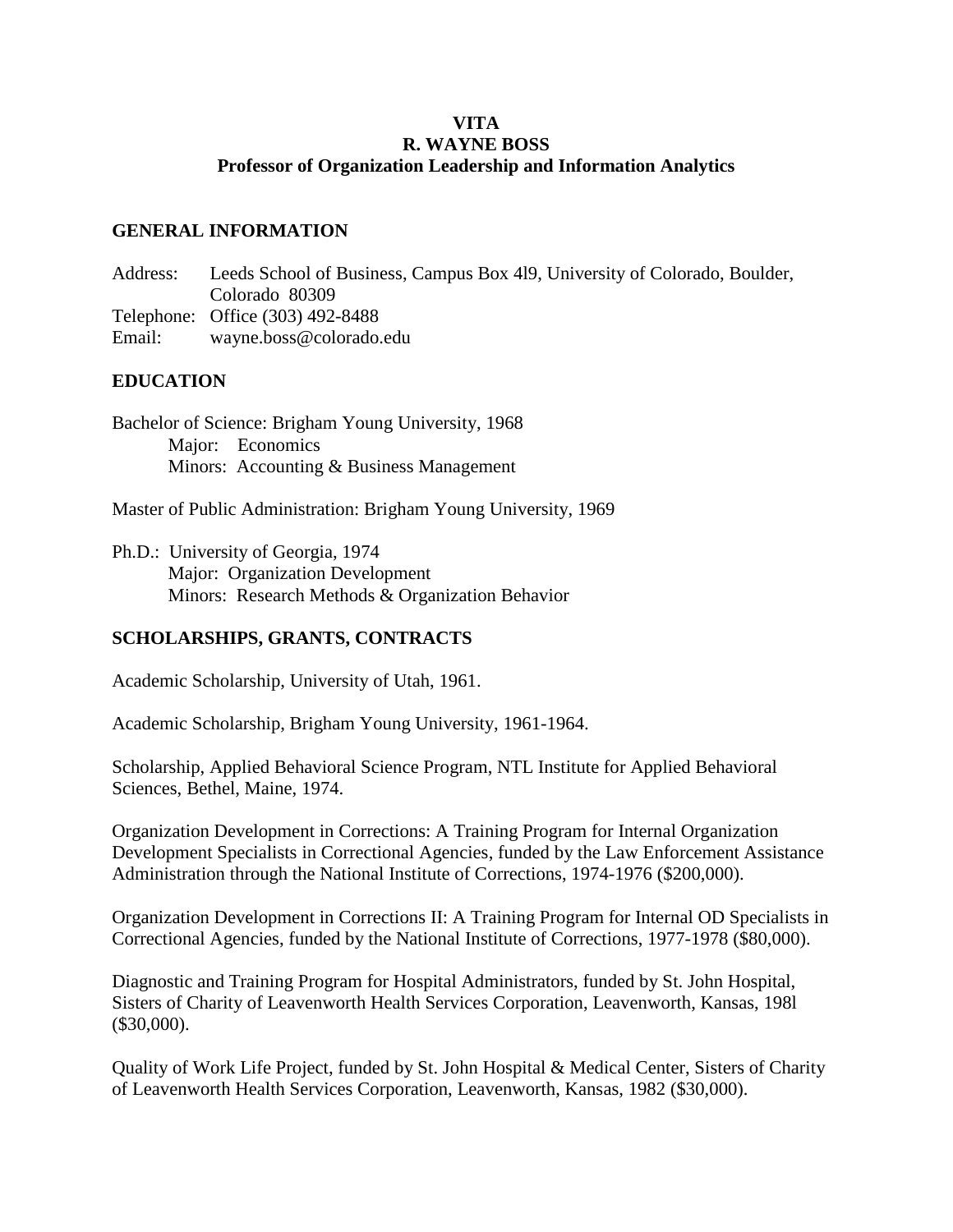Quality of Work Life Project, funded by St. John Hospital & Medical Center, Sisters of Charity of Leavenworth Health Services Corporation, Leavenworth, Kansas, 1983 (\$32,000).

Quality of Work Life Project, funded by St. John Hospital & Medicaid Center, Sisters of Charity of Leavenworth Health Services Corporation, Leavenworth, Kansas, 1984 (\$20,000).

Quality of Work Life Project, funded by St. Vincent Hospital & Medical Center, Sisters of Charity of Leavenworth Health Services Corporation, Billings, Montana, 1984 (\$40,000).

Quality of Work Life Project, funded by St. Vincent Hospital & Medical Center, Sisters of Charity of Leavenworth Health Services Corporation, Billings, Montana, 1986 (\$40,000).

Quality of Work Life Project, funded by St. Vincent Hospital & Medical Center, Sisters of Charity of Leavenworth Health Services Corporation, Billings, Montana, 1987 (\$40,000).

Quality of Work Life Project, funded by St. Elizabeth Hospital & Medical Center, Sisters of Providence, Yakima, Washington, 1987 (\$40,000).

Quality of Work Life Project, funded by Our Lady of Compassion Care Center, Sisters of Providence, Anchorage, Alaska, 1987 (\$50,000).

Quality of Work Life Project funded by Winona Memorial Hospital, Republic Hospital Corporation, Indianapolis, Indiana, 1988 (\$60,000).

Quality of Work Life Project, funded by St. Vincent Hospital & Medical Center, Sisters of Charity of Leavenworth Health Services Corporation, Billings, Montana, 1989 (\$20,000).

Quality of Work Life Project, funded by Providence Hospital and Medical Center, Sisters of Providence, Centralia, Washington, 1990 (\$20,000).

Quality of Work Life Project, funded by Saint Joseph Medical Center, Burbank, California, 1990 (\$20,000).

Quality of Work Life Project, funded by Saint Joseph Hospital, Denver, Colorado, 1990 (\$20,000).

Quality of Work Life Project, funded by Saint Joseph Hospital, Denver, Colorado, 1992 (\$40,000).

Quality of Work Life Project, funded by Saint Joseph Hospital, Denver, Colorado, 1994 (\$50,000).

Quality of Work Life Project, funded by Saint Joseph Hospital, Denver, Colorado 1996 (\$50,000).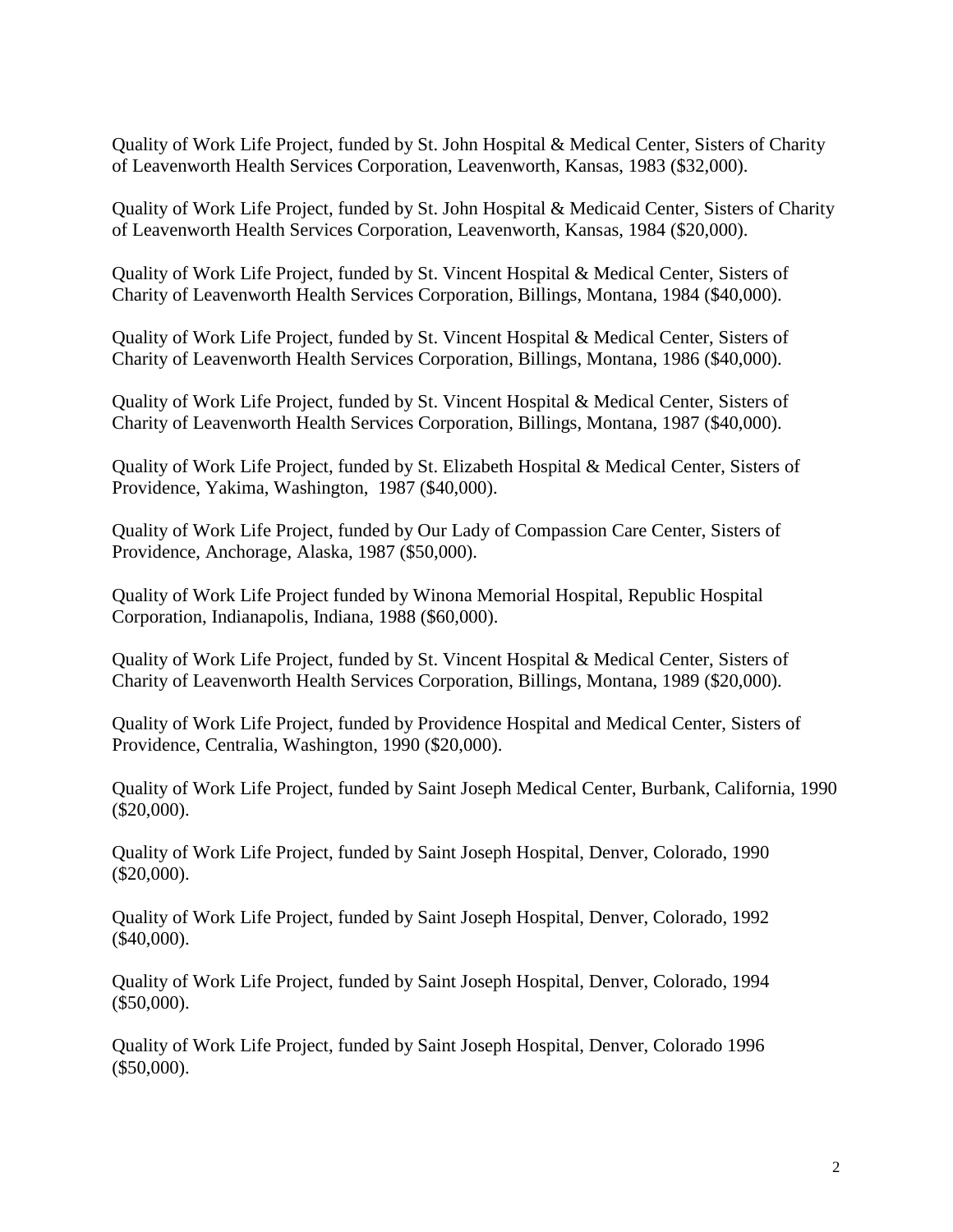Quality of Work Life Project, funded by Sisters of Charity of Nazareth, Nazareth, Kentucky, 1996 (\$50,000).

Quality of Work Life Project, funded by Via Christi Regional Medical Center, Wichita, Kansas, 1999 (\$50,000).

Quality of Work Life Project, funded by Wyoming Medical Center, Casper, Wyoming, 2000 (\$25,000).

Quality of Work Life Project, funded by Memorial Hospital, Colorado Springs, Colorado, 2001 (\$50,000).

Quality of Work Life Project, funded by Via Christi Regional Medical Center, Wichita, Kansas, 2001 (\$25,000).

Quality of Work Life Project, funded by Spartanburg Regional Healthcare System, Spartanburg, South Carolina, 2001 (\$50,000).

Quality of Work Life Project, funded by Spartanburg Regional Healthcare System, Spartanburg, South Carolina, 2003 (\$25,000).

Quality of Work Life Project, funded by Spartanburg Regional Healthcare System, Spartanburg, South Carolina, 2004 (\$25,000).

Quality of Work Life Project, funded by Spartanburg Regional Healthcare System, Spartanburg, South Carolina, 2005 (\$25,000).

Quality of Work Life Project, funded by St. Anthony's Hospitals, Denver, Colorado, 2005 (\$50,000).

Quality of Work Life Project, funded by Spartanburg Regional Healthcare System, Spartanburg, South Carolina, 2006 (\$25,000).

Quality of Work Life Project, funded by Spartanburg Regional Healthcare System, Spartanburg, South Carolina, 2007 (\$25,000).

Sustainability in Healthcare, funded by Spartanburg Regional Healthcare System, Spartanburg, South Carolina, 2008 (\$35,000).

Sustainable Change in Healthcare, funded by Providence Hospitals, Columbia, South Carolina, 2009 (\$25,000).

Sustainability in Healthcare, funded by Spartanburg Regional Healthcare System, Spartanburg, South Carolina, 2011 (\$50,000).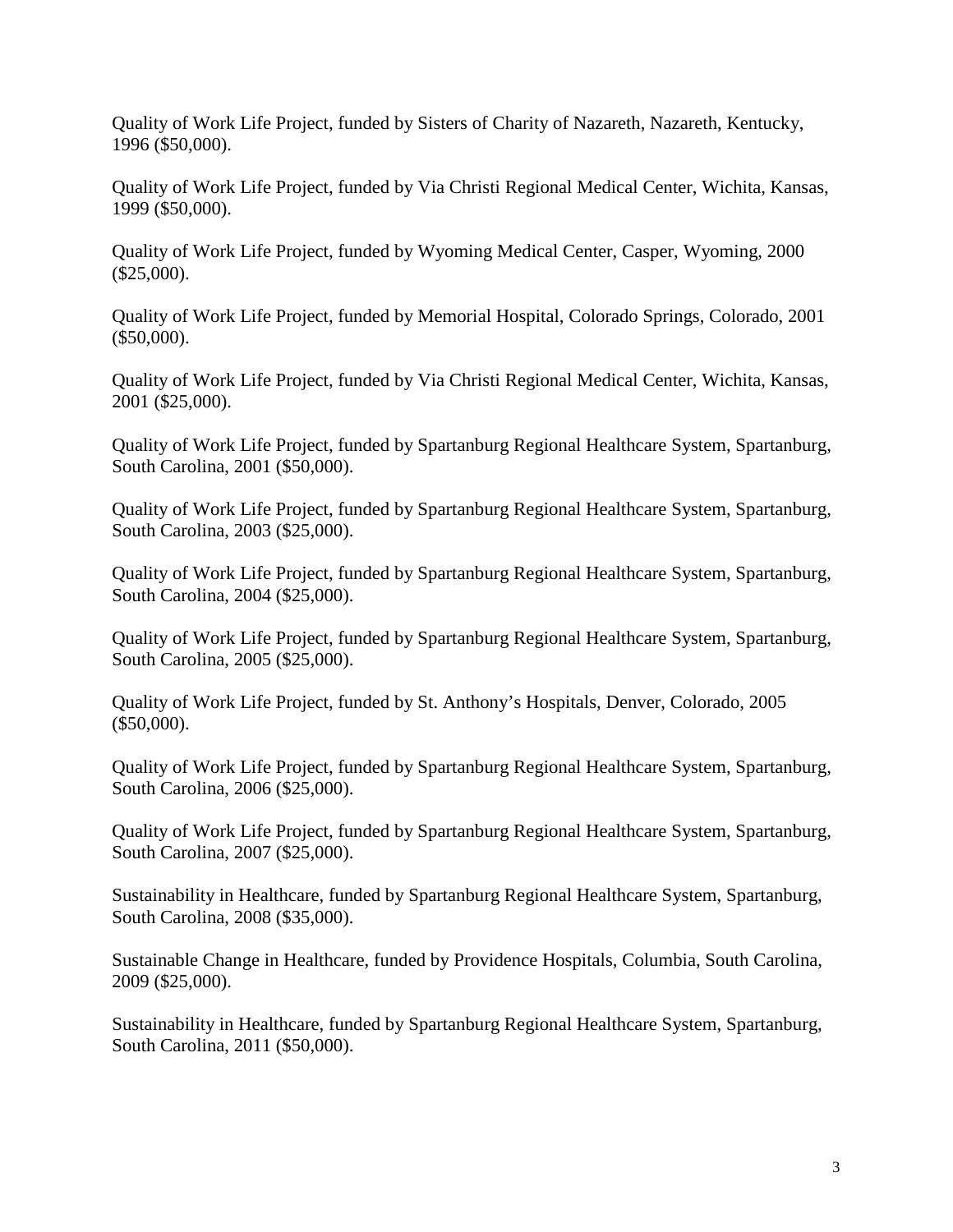Sustainability in Healthcare, funded by Providence Medical Center & Saint John Hospital, Kansas City, Kansas, 2013 (\$35,000).

# **SELECTED AWARDS AND RECOGNITIONS**

Selected by the Office of the President to represent the University of Georgia at the National Conference on Goals, Policies, and Programs of Federal, State, and Local Science Agencies, Atlanta, GA, October 1970.

Member, Certified Consultants International (formerly the International Association of Applied Social Scientists), the international certifying organization for Organization Development consultants, 1975-1987

*Outstanding Young Men of America*, first appearance, 1976

*American Men of Science-Behavioral Sciences*, first appearance, 1978

*Personalities of America*, first appearance, 1982

*The Directory of Distinguished Americans,* first appearance, Second Edition, 1982

*Who's Who in the West*, first appearance, 1982

*Dictionary of International Biography*, first appearance, 1983

*International Book of Honor*, first appearance, 1983

*Men of Achievement*, first appearance, 1983

1983 American Society for Training and Development Research Award for the outstanding research project in the field of Organization Development

*Personalities of the West and Midwest*, first appearance, Eighth Edition, 1984

*5,000 Personalities of the World*, first appearance, Edition One, l984

*Who's Who in America*, first appearance, 1992

*Who's Who in the World*, first appearance, 1992

*Who's Who in Science and Engineering,* first appearance, 1993

Academy of Management, Health Care Division Best Paper Award (With Eric A. Goodman), August 1998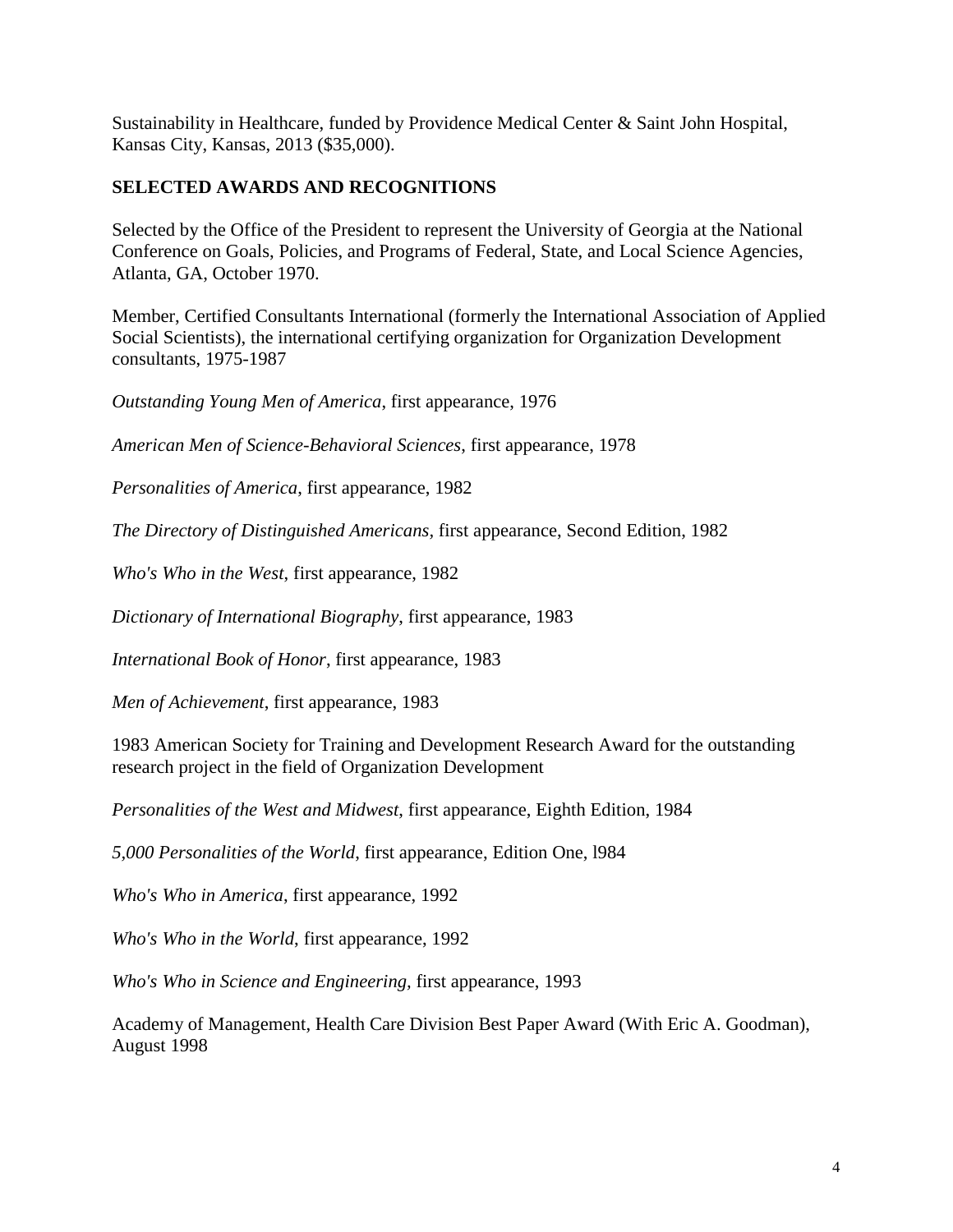Academy of Management, Distinguished Service Award, Organization Development and Change Division, Academy of Management, 2001

MBA Teaching Excellence Award, Leeds School of Business, University of Colorado at Boulder, 2006

Academy of Management, Outstanding Service Award, 2006

Finalist, Frascona Teaching Excellence Award, Leeds School of Business, University of Colorado at Boulder, 2006

CU-LEAD Alliance Faculty Appreciation Award, Leeds School of Business, University of Colorado at Boulder, 2008

Finalist, Frascona Teaching Excellence Award, Leeds School of Business, University of Colorado at Boulder, 2008

Distinguished Scholar Award, International Conference on Advances in Management, 2008

Academy of Management, Organization Development and Change Division, Best Paper Finalist (With Benjamin B. Dunford, Alan D. Boss, and Mark L. McConkie), August 2009

MBA Teaching Excellence Award, Leeds School of Business, University of Colorado at Boulder, 2009

2010 Edgar C. Hayhow Article of the Year, Award by the *Journal of Healthcare Management*.

2011 Douglas McGregor Award for the best paper published in the *Journal of Applied Behavioral Science* during 2010

Academy of Management, Organization Development and Change Division, 2011 Best Paper Finalist (with Sguera, F., Bagozzi, R.P., Boss, R.W. & Huy, N.Q.), August 2011

*Who's Who in North American Education*, first appearance, 2011

2012 Joseph L. Frascona Teaching Excellence Award, Leeds School of Business, University of Colorado at Boulder (\$10,000 stipend)

Academy of Management, Organization Development and Change Division, 2012 ODC Best Paper Finalist (with Sguera, F., Bagozzi, R.P., Boss, R.W., Boss, D.S., & Huy, N.Q.), August 2012

Academy of Management, Healthcare Management Division, HCM Best Theory-to-Practice Paper Award (with Dunford, B.B., Boss, A.D., Zara, G. & Grooms, R.), August 2012.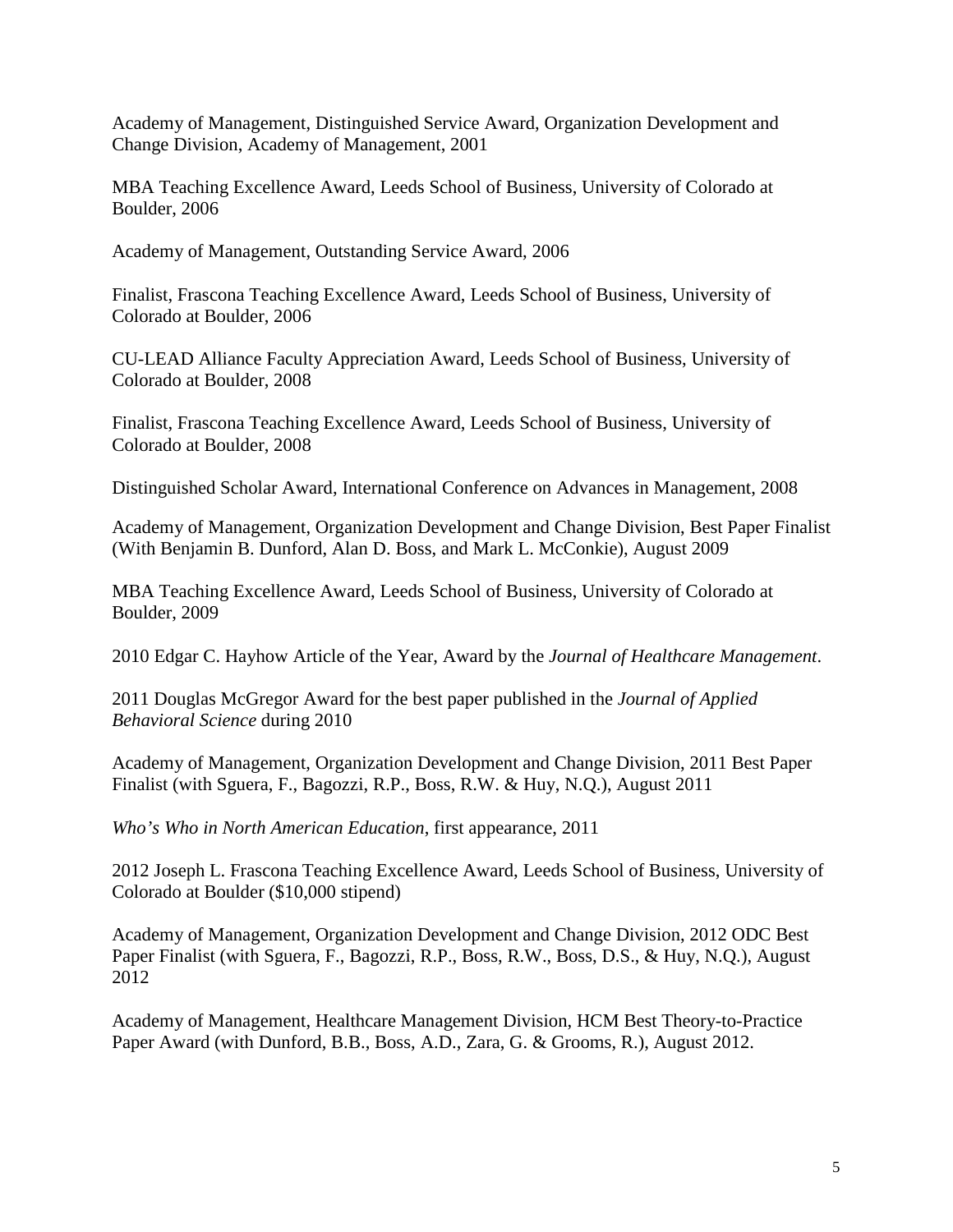## **ACADEMIC & PROFESSIONAL POSITIONS HELD**

Brigham Young University, Teaching Assistant, Department of Economics, 1966-68

Brigham Young University, Director of Tutoring Services, 1968-1969

University of Georgia, Research Assistant, Department of Political Science, 1969-70

University of Georgia, Research Assistant, Institute of Government, 1970-1972

University of Georgia, Government Research Analyst, Institute of Government, 1972-1973

University of Colorado, Assistant Professor, Graduate School of Public Affairs, 1973-1976

University of Colorado, Project Director, Organization Development in Corrections Training Grant, 1974-1976

University of Colorado, Associate Professor, Graduate School of Public Affairs, 1976-1980

University of Colorado, Project Director, Organization Development in Corrections II training program, 1977-1980

University of Colorado, Professor, Graduate School of Public Affairs, 1980-1981

University of Colorado Health Science Center, Visiting Professor, College of Medicine, 1980- 1981

University of Colorado, Professor, College of Business and Administration and Graduate School of Business Administration, 1981-present

University of Colorado, Acting Division Chairperson, Strategy and Organization Management Division, College of Business and Administration and Graduate School of Business Administration, Spring 1987

University of Colorado, Division Chairperson, Strategy and Organization Management Division, College of Business and Administration and Graduate School of Business Administration, Fall 1991-1993

University of Colorado, Doctoral Director, Management and Entrepreneurship Division, Leeds School of Business, Fall 2012-2013.

Interim Chair, Committee on Research Misconduct, University of Colorado Boulder, Fall 2013- 2015.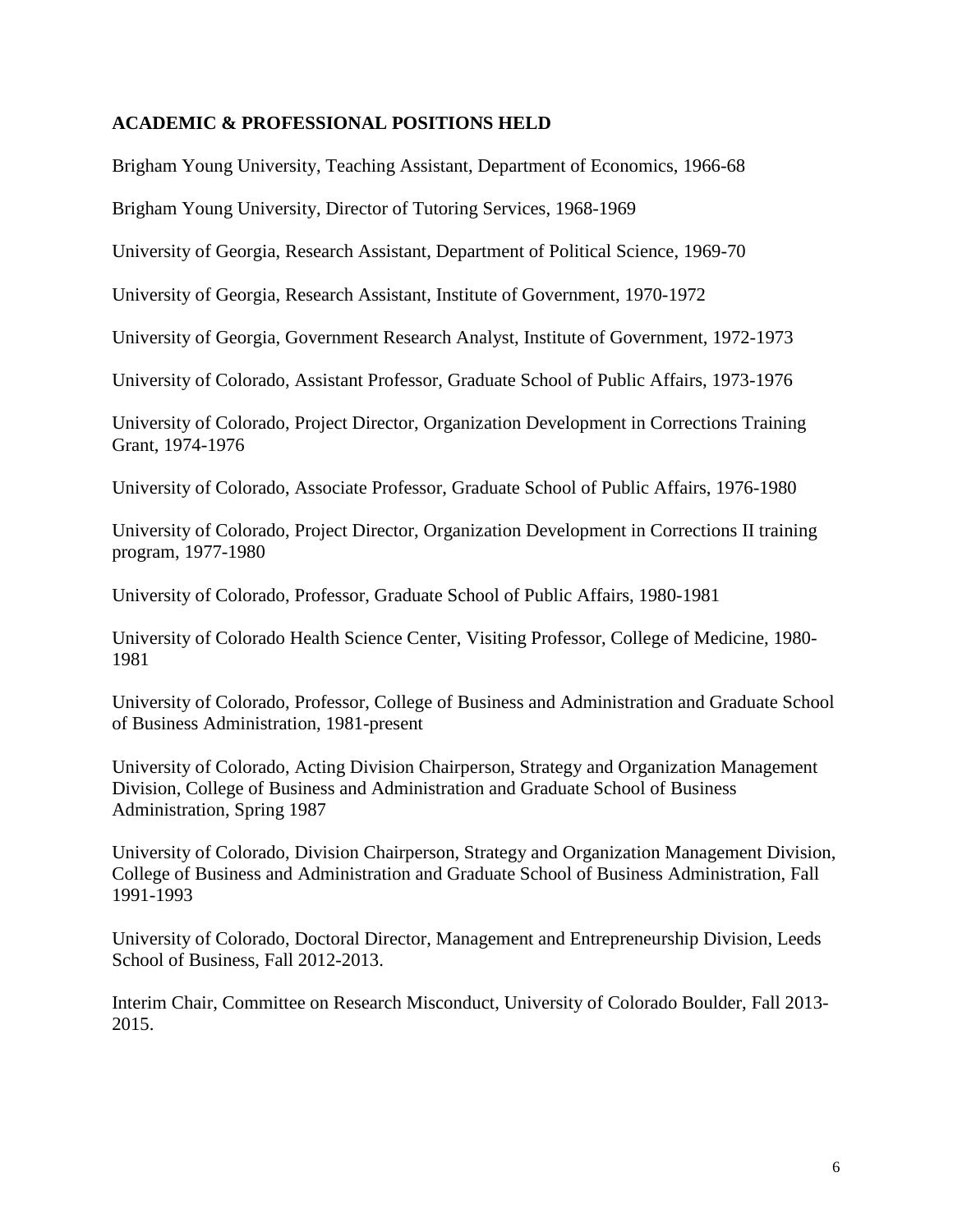## **MAJOR TEACHING RESPONSIBILITIES**

Organization Development, Consultation Skills, Organization Behavior, Leadership

### **MAJOR PROFESSIONAL RESPONSIBILITIES & POSITIONS**

Project Director, Organization Development in Corrections Training Grant, 1974-76.

Peer Review Panel, International Association of Applied Social Scientists, 1975-1980.

Peer Review Panel, Certified Consultants International, 1980-85.

Chairperson, Peer Review Panel, International Association of Applied Social Scientists, 1976-79.

Project Director, Organization Development in Corrections II Training Grant, 1977-1980.

Board of Trustees, International Association of Applied Social Scientists, 1979-1980.

Board of Trustees, Certified Consultants International, 1980-1986.

Consulting Editor, *Journal of Applied Behavioral Science*, 1976-1983.

Associate Editor, *Journal of Applied Behavioral Science*, 1983-1990.

Book Review Editor, *Journal of Applied Behavioral Science*, 1983-1985.

Consulting Editor for *The Journal of Voluntary Action Research*, 1984-86.

Editorial Board for *Group and Organization Studies*, 1983-1990.

Editorial Board for *Consultation: An International Journal*, 1986-1990.

Member, Executive Committee, Organization Development and Change Division, Academy of Management, 1981-present.

Editor, *ODC Newsletter*, Academy of Management, Organization Development and Change Division, 1981-present.

Editorial Board for *Public Administration Quarterly*, 1996-2003.

Editorial Board for *Journal of Applied Behavioral Science*, 2004-present.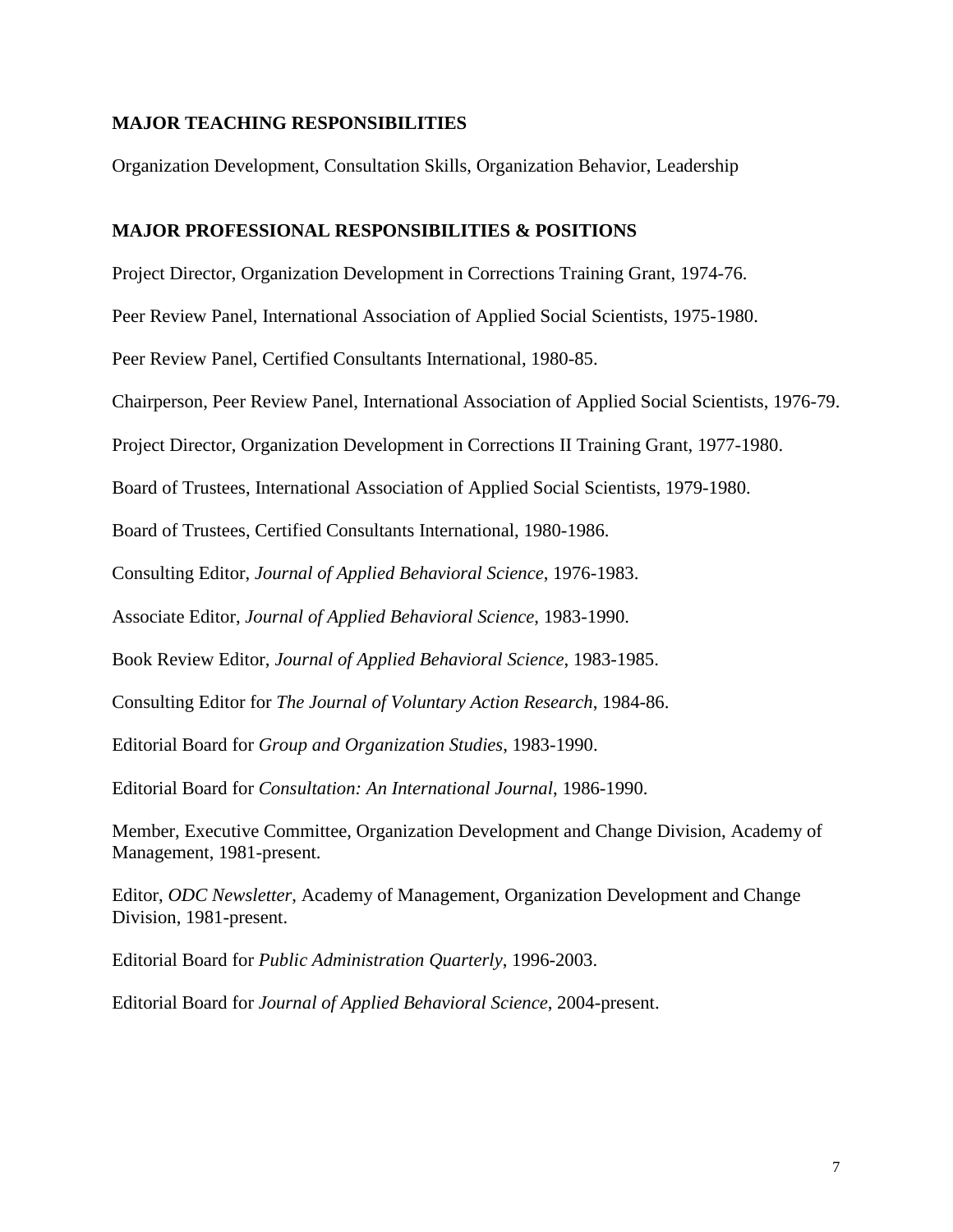# **SELECTED CONSULTING RELATIONSHIPS**

A selected list of recent clients includes the following: Lyndon B. Johnson Space Center, NASA; National Institute of Corrections; Colorado State Judicial Department; National Center for Atmospheric Research; National Bureau of Standards; National Institute for Science and Technology; Solar Energy Research Institute; University of Colorado; College of Medicine, University of Colorado; IBM; Sisters of Charity of Leavenworth Health Services Corporation; Sisters of Providence, Seattle, Washington; Republic Health Corporation; Sisters of Charity of Nazareth Health Corporation; Office of the President, Arizona State University; Storage Technology Corporation; American Medical International; People's Republic of China; Maraven Oil Company, Caracas, Venezuela; College of Medicine, University of Southern California; American College of Emergency Physicians; Via Christi Regional Medical Center, Wichita, Kansas; Alcoa, Inc.; Spartanburg Regional Healthcare System; Memorial Hospital, Colorado Springs, Colorado; Columbia St. Mary's Healthcare System, Milwaukee, WI; Joint Commission Resources, Chicago; Providence Hospitals, Columbia, SC; Deseret Book Company; McKesson Corporation; American Trucking Association; Alcoa, Inc.; State of Nebraska.

# **PARTICIPATION IN PROFESSIONAL MEETINGS**

- 1. Boss, R.W. (1970, October). *Meaningful goals for science and technology in today's society*. Paper presented at the National Conference on Goals, Policies, and Programs of Federal, State, and Local Science Agencies, Atlanta, GA.
- 2. Boss, R.W. (1975, August). *The not-so-peaceful incident at Peaceful Valley*. Paper presented at the annual meeting of the Academy of Management, New Orleans, LA.
- 3. Boss, R.W. (1975, December). *Conflict management: A new approach to an old problem*. Paper presented at the Conference on Value Issues in Organizational Behavior, Brigham Young University, Provo, UT.
- 4. Boss, R.W. (1976, April). *Planned change in law enforcement*. Paper presented at the annual meeting of the American Society for Public Administration, Washington, D.C.
- 5. Boss, R.W. (1976, August). *Application of organization development to the criminal justice system*. Paper presented at the annual meeting of the Academy of Management, Kansas City, MO.
- 6. Boss, R.W. (1976, April). Discussant, *Challenges in increasing collaboration in the criminal justice system*. Symposium conducted at the annual meeting of the American Society for Public Administration, Washington, D.C.
- 7. Boss, R.W. (1976, August). Inter-organizational collaboration in the pubic sector. In R.W. Boss (Chair), *Organizational change in the public sector*. Symposium conducted at the annual meeting of the Academy of Management, Kansas City, MO.
- 8. Boss, R.W. (1977, January). *Organization development and team policing*. Paper presented at the National Team Policing Technology Transfer Conference, Denver, CO.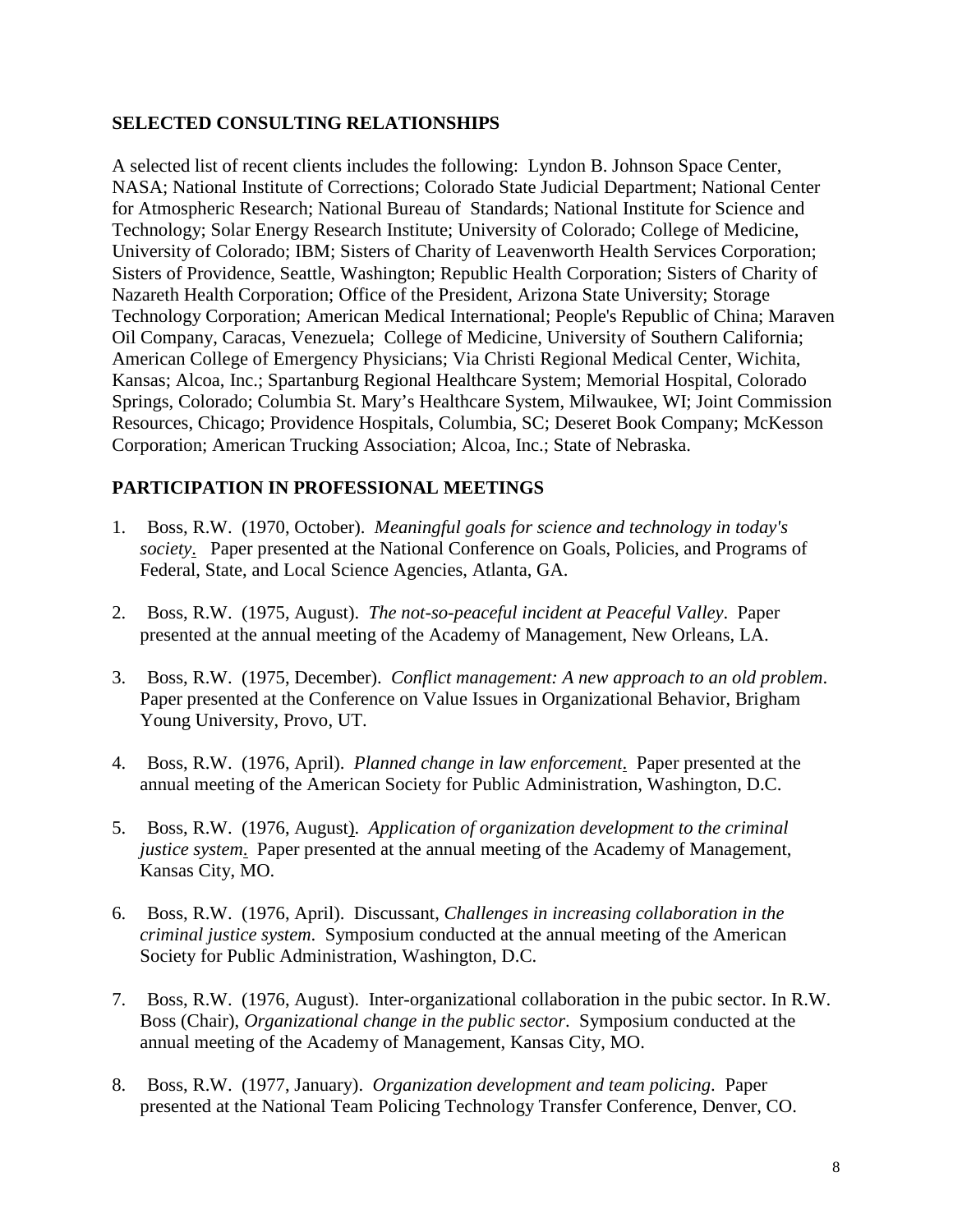- 9. Boss, R.W. (1977, February). P*ersonal growth and the city manager: The DPA as an alternative*. Paper presented at the Colorado City Management Association, Denver, CO.
- 10. Boss, R.W. (1977, February). *Training internal change agents: The application of OD to correctional administration*. Paper presented at the International Conference on Social Change and Organization Development, Inter-University Center for Post-Graduate Studies, Dubrovnik, Yugoslavia.
- 11. Boss, R.W. (1977, February). *The effect of leader absence on a confrontation-team building design*. Paper presented at the International Conference on Social Change and Organization Development, Inter-University Center for Post-Graduate Studies, Dubrovnik, Yugoslavia.
- 12. Boss, R.W. (1977, August). *Trust and managerial effectiveness*. Paper presented at annual meeting of the Academy of Management, Kissimmee, FL.
- 13. Boss, R.W. (1978, March). Empirical benefits of collaboration. In Boss, R.W. (Chair), *Inter-Organizational Collaboration in the Criminal Justice System*. Symposium conducted at the annual meeting of the Academy of Criminal Justice Sciences, New Orleans, LA.
- 14. Boss, R.W. (1978, March). *Essentials for successful change efforts in criminal justice agencies*. Paper presented at the annual meeting of the Academy of Criminal Justice Sciences, New Orleans, LA.
- 15. Boss, R.W. (1978, April). *The effects of a perception-sharing design in Japan, South Africa, and the United States*. Paper presented at the International Conference on Work Humanization, Dubrovnik, Yugoslavia.
- 16. Boss, R.W. (1978, April). *The personal management interview.* Paper presented at the International Conference on Work Humanization, Dubrovnik, Yugoslavia.
- 17. Boss, R.W. (1978, April). *A longitudinal change effort in a metropolitan law enforcement agency.* Paper presented at the International Conference on Work Humanization, Dubrovnik, Yugoslavia.
- 18. Boss, R.W. (1978, March). *Change management and the purchasing agent.* Paper presented at the annual meeting of the Purchasing Management Association of Denver, Denver, CO.
- 19. Boss, R.W. (1978, May). *Essential but often overlooked aspects of training the public administrator.* Paper presented at the annual meeting of the Law and Society Association, Minneapolis, MN.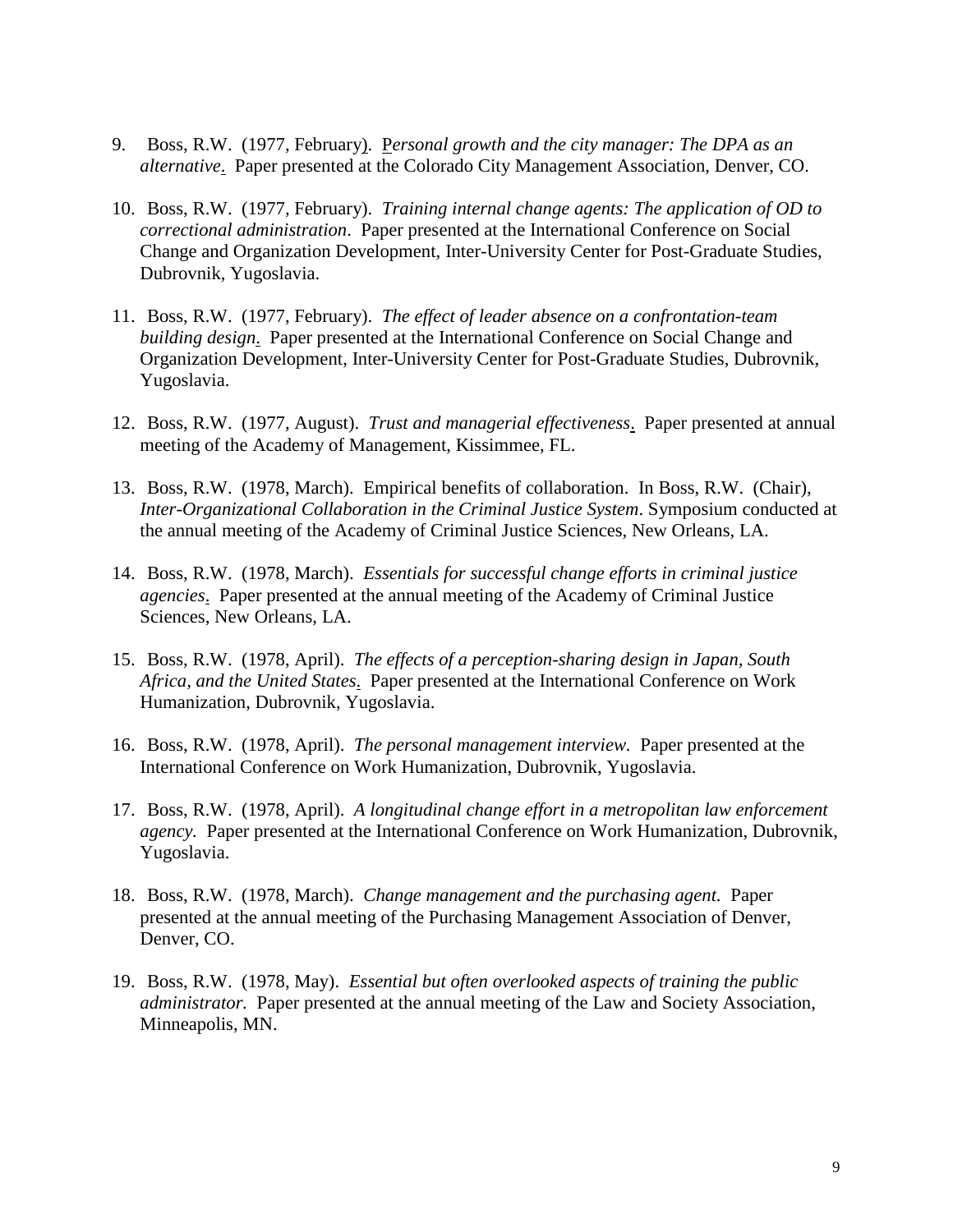- 20. Boss, R.W. (1978, November). *The role of the city administrator in successful change efforts*. Paper presented at the annual meeting of the Colorado Municipal Management Assistants Association, Vail, CO.
- 21. Boss, R.W. (1979, March). *Organizational change in criminal justice agencies: The system can be changed*. Paper presented at the annual meeting of the Academy of Criminal Justice Sciences, Cincinnati, OH.
- 22. Boss, R.W. (1979, March). Symposium Chairman, *Improving the criminal justice system: An organizational perspective*. Symposium conducted at the annual meeting of the Academy of Criminal Justice Sciences Meetings, Cincinnati, OH.
- 23. Boss, R.W. (1979, July). *Personnel accountability and organizational health: A toughminded approach to administration*. Paper presented at the International Conference on Organization Development, Milan, Italy.
- 24. Boss, R.W. (1980, August). *Team building revisited.* Paper presented at the annual meeting of the Academy of Management, Detroit, MI.
- 25. Boss, R.W. & McConkie, M.L. (1980, August). *The negative impact of a highly successful team building intervention*. Paper presented at the annual meeting of the Academy of Management, Detroit, MI.
- 26. Boss, R.W. (1980, October). *Individual needs and employee productivity.* Paper presented at the annual meeting of the Colorado Association of Financial Aid Administrators, Denver, CO.
- 27. Boss, R.W. (1980, October). *The transformation of a degenerative system: The case of an office of financial aid.* Paper presented at the annual meeting of the Colorado Association of Financial Aid Administrators, Denver, CO.
- 28. Boss, R.W. (1981, February). *Increased accountability and the quality of work life.* Paper presented at the BYU Quality of Work Life Conference, Salt Lake City, UT.
- 29. Boss, R.W. (1981, February). *Interventions for improving learning transfer in team building.* Paper presented at the BYU Quality of Work Life Conference, Salt Lake City, UT.
- 30. Boss, R.W. (1981, May). *Maintaining healthy organizations.* Paper presented at the annual meeting of the Nebraska Medical Group Management Association, Kearney, NE.
- 31. Boss, R.W. (1981, May). *Time management and the health care administrator.* Paper presented at the annual meeting of the Nebraska Group Management Association, Kearney, NE.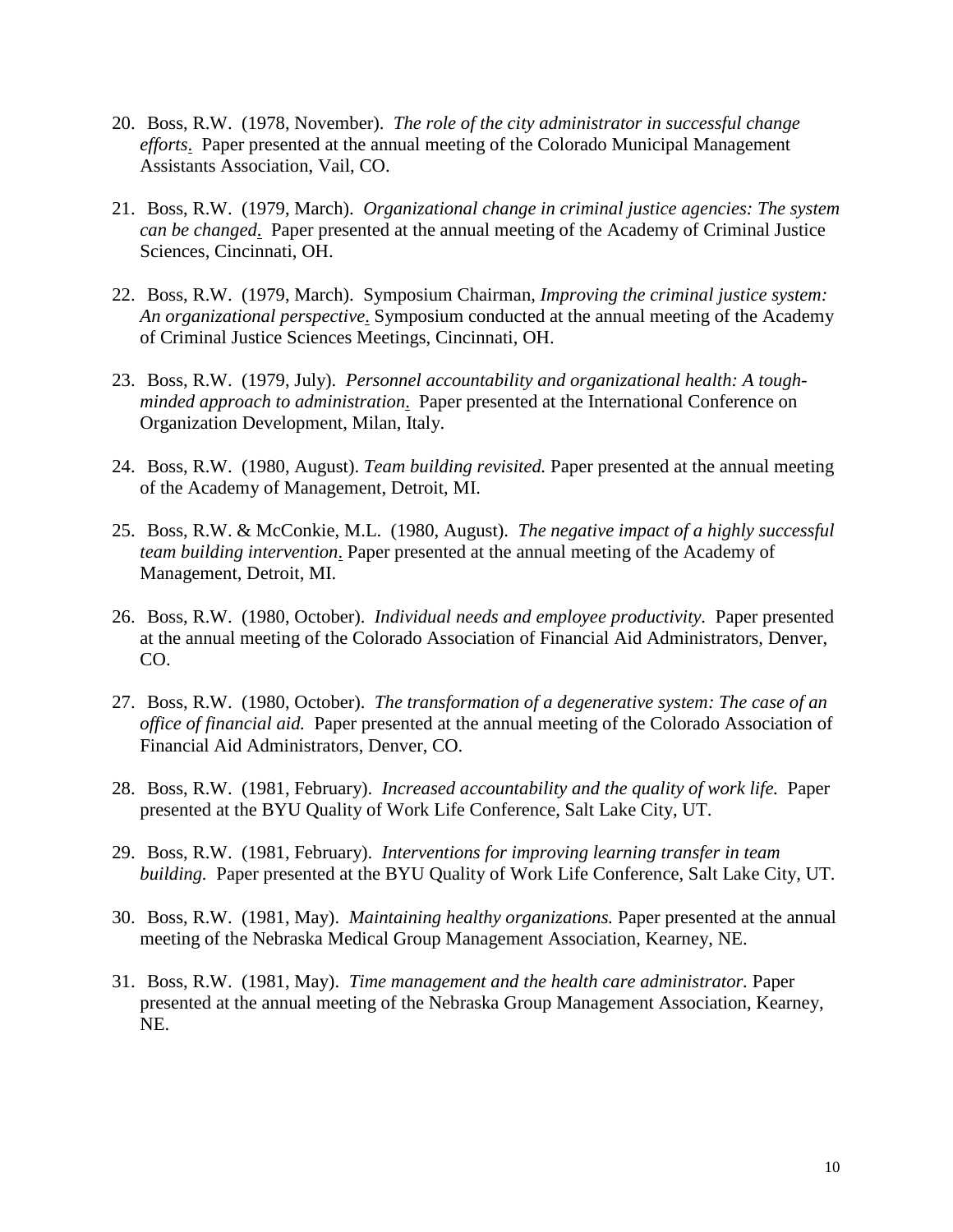- 32. Boss, R.W. (1981, August). Symposium Chairman, *Early beginnings of organization development*. Symposium conducted at the annual meeting of the Academy of Management Meeting, San Diego, CA.
- 33. Boss, R.W. (1981, August). *Improving learning transfer in training designs.* Paper presented at the IAASS EUROPA Conference on New Ways of Learning in a Post-Industrial Society, Frankfurt, Germany.
- 34. Boss, R.W. (1981, August). *Psychological contracting and consultation success.* Paper presented at the IAASS EUROPA Conference on New Ways of Learning in a Post-Industrial Society, Frankfurt, Germany.
- 35. Boss, R.W. (1981, August). *Leadership and successful organization development Efforts: The Impact of the CEO.* Paper presented at the IAASS EUROPA Conference on New Ways of Learning in a Post-Industrial Society, Frankfurt, Germany.
- 36. Boss, R.W. (1981, September). *Time utilization and productivity.* Paper presented at the Annual Association of Interpretive Naturalists and Western Interpreters Association National Meetings, Estes Park, CO.
- 37. Boss, R.W. (1982, April). *Overcoming fade-out in team building.* Paper presented at the annual meeting of the Western Academy of Management, Colorado Springs, CO.
- 38. Boss, R.W. & McConkie, M.L. (1982, July). *The personal management interview: An OD intervention to increase managerial and employee accountability and productivity.* Paper presented at the annual meeting of the International Council of Psychologists, Southampton, England.
- 39. Boss, R.W. (1982, July). *Toward increasing accountability and reducing regression following team building sessions.* Paper presented at the 20th International Congress of Applied Psychology, International Association of Applied Psychology, Edinburgh, Scotland.
- 40. McConkie, M.L. & Boss, R.W. (1982, July). *Symbolic meanings of leadership.* Paper presented at the 20th Inter-national Congress of Applied Psychology, International Association of Applied Psychology, Edinburgh, Scotland.
- 41. Boss, R.W. (1982, August). Symposium Chairman, Quality *Control in OD Consulting.* Symposium conducted at the annual meeting of the Academy of Management, New York City, NY.
- 42. Boss, R.W. (1983, June). *Toward improving organization effectiveness through increasing management skills.* Paper presented at the annual meeting of the American Society for Training and Development, Washington, D.C.
- 43. Boss, R.W. (1983, August). Symposium Co-Chair, *Teaching Organization Development.* Symposium conducted at the annual meeting of the Academy of Management, Dallas, TX.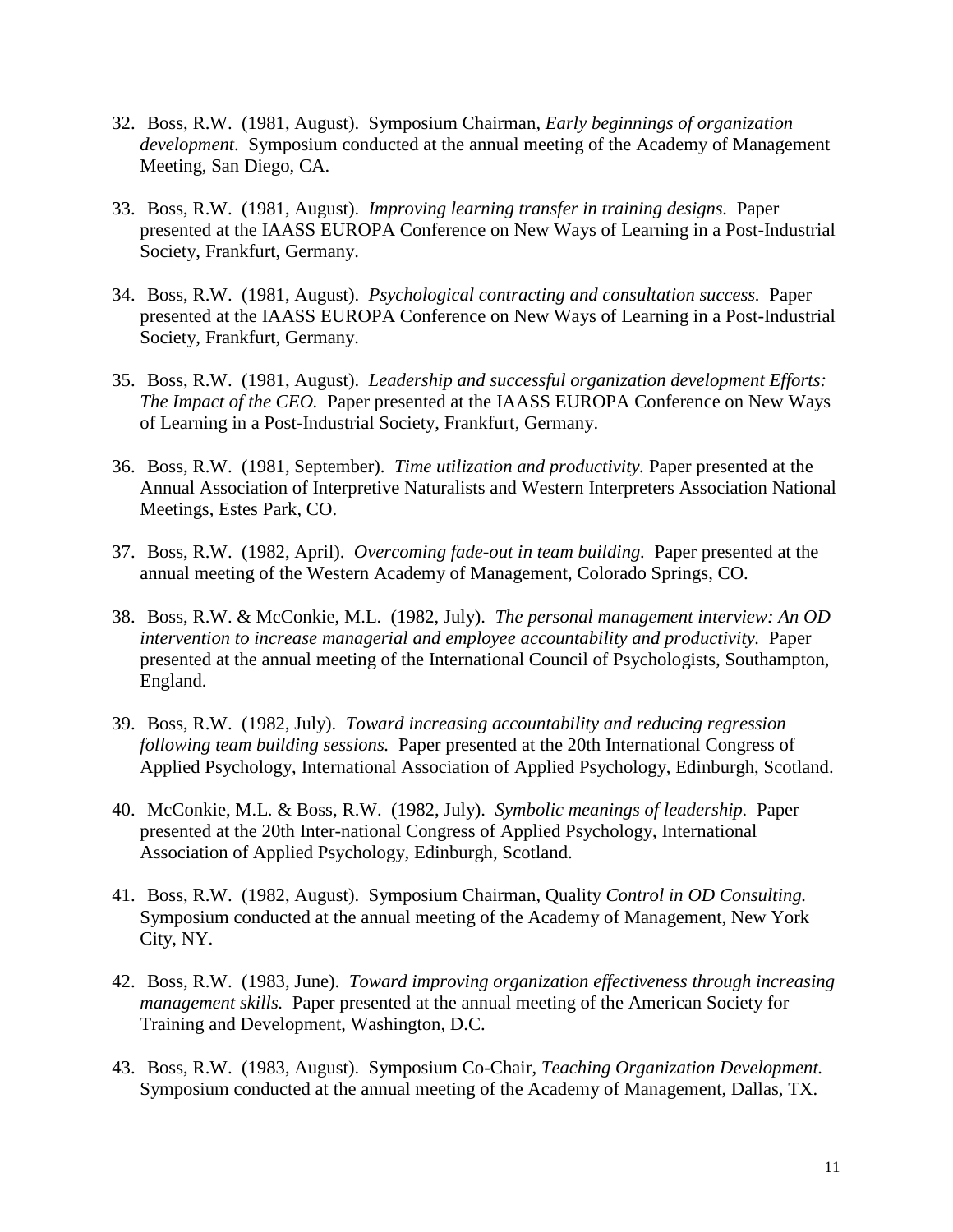- 44. Boss, R.W. (1983, October). *Organization accountability and team effectiveness.* Paper presented at the Third World Congress on Organization Development, Dubrovnik, Yugoslavia.
- 45. Boss, R.W. (1984, April). *Executive skills for increasing accountability in the public sector.* Paper presented at the annual meeting of the American Society for Public Administration, Denver, CO.
- 46. Boss, R.W. (1984, August). *Enduring change in the public sector.* Paper presented at the annual meeting of the Academy of Management Meetings, Boston, MS.
- 47. Boss, R.W. (1985, June). *The personal management interview: A longitudinal study of a single intervention.* Paper presented at the Fifth OD World Congress, Slot Zeist, The Netherlands.
- 48. Boss, R.W. (1985, June). *Organization change in a health care delivery system.* Paper presented at the Fifth OD World Congress, Slot Zeist, The Netherlands.
- 49. Boss, R.W. (1985, August). *Theory and practice in OD--facilitating productive connections.* Paper presented at the annual meeting of the Academy of Management, San Diego, CA.
- 50. Boss, R.W. (1985, October). *Accountability in the health care field.* Paper presented at the biannual meeting of the Colorado Perinatal Association, Grand Junction, CO.
- 51. Boss, R.W. (1985, October). *Power, influence and the role of the nurse manager.* Paper presented at the biannual meeting of the Colorado Perinatal Nurse Managers, Grand Junction, CO.
- 52. Boss, R.W. (1986, June). *Integrity and the role of nursing services personnel.* Paper presented at the annual development meeting of the Brigham Young University College of Nursing, Salt Lake City, UT.
- 53. Boss, R.W. (1986, June). *Accountability, responsibility and managerial effectiveness: Implications for effective hospital administration.* Paper presented at the annual development meeting of the Brigham Young University College of Nursing, Salt Lake City, UT.
- 54. Boss, R.W. (1986, August). *New strategies for the organization development division.* Paper presented at the annual meeting of the Academy of Management, Chicago, IL.
- 55. Boss, R.W. (1986, August). *Enhancing the teaching-learning of consultancy: Practices and Issues.* Paper presented at the annual meeting of the Academy of Management Meetings, Chicago, IL.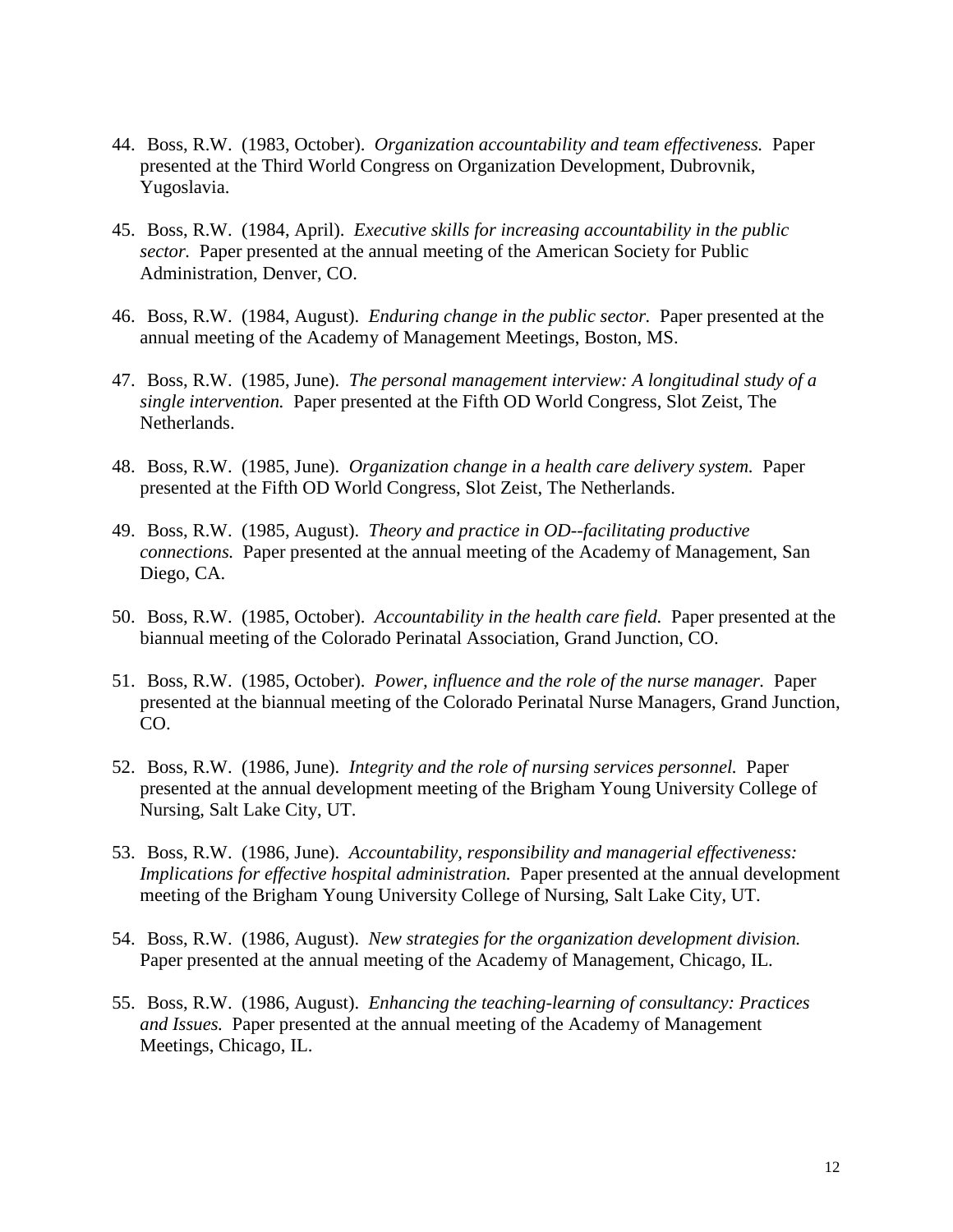- 56. Boss, R.W. (1986, August). *Organization development in the health care field.* Symposium Chairperson, the annual meeting of the Academy of Management, Chicago, IL.
- 57. Boss, R.W. (1986, August). *A five-year longitudinal study of an organization development project in a regional hospital.* Paper presented at the annual meeting of the Academy of Management, Chicago, IL.
- 58. Boss, R.W. (1986, October). *How to turn sick organizations into healthy organizations.* Paper presented to the Foreign Economic Relations and Trade School, Nanning, Guangxi Province, People's Republic of China.
- 59. Boss, R.W. (1986, October). *The implications of interpersonal trust on foreign trade.* Paper presented to the Foreign Economic Relations and Trade School, Nanning, Guangxi Province, People's Republic of China.
- 60. Boss, R.W. (1986, October). *The American culture: How to transcend the boundaries of doing business with the United States.* Paper presented to the Foreign Economic Relations and Trade School, Nanning, Guangxi Province, People's Republic of China.
- 61. Boss, R.W. (1986, October). *Improving relations and cross-cultural research between the United States and the People's Republic of China.* Paper presented at the Guangxi Economical Management Cadres' College, Nanning, Guangxi Province, People's Republic of China.
- 62. Boss, R.W. (1986, October). *Problems and issues facing more effective cooperation between China and the United States.* Paper presented to the Guangxi Economical Management Cadres' College, Nanning, Guangxi Province, People's Republic of China.
- 63. Boss, R.W. (1986, October). *The implications of the productive use of power in effective Chinese management.* Paper presented at the Guangxi Economical Management Cadres' College, Nanning, Guangxi Province, People's Republic of China.
- 64. Boss, R.W. (1986, October). *Suggestions for developing effective management training program for inservice managers.* Paper presented to the faculty of Guangxi Economical Management Cadres' College, Nanning, People's Republic of China.
- 65. Boss, R.W. (1986, November). *The training of professional managers in the United States.* Paper presented to the faculty of Guangxi University, Nanning, Guangxi Province, People's Republic of China.
- 66. Boss, R.W. (1986, November). *Organizational change in the university environment.* Paper presented to Guangxi University, Nanning, Gaungxi Province, People's Republic of China.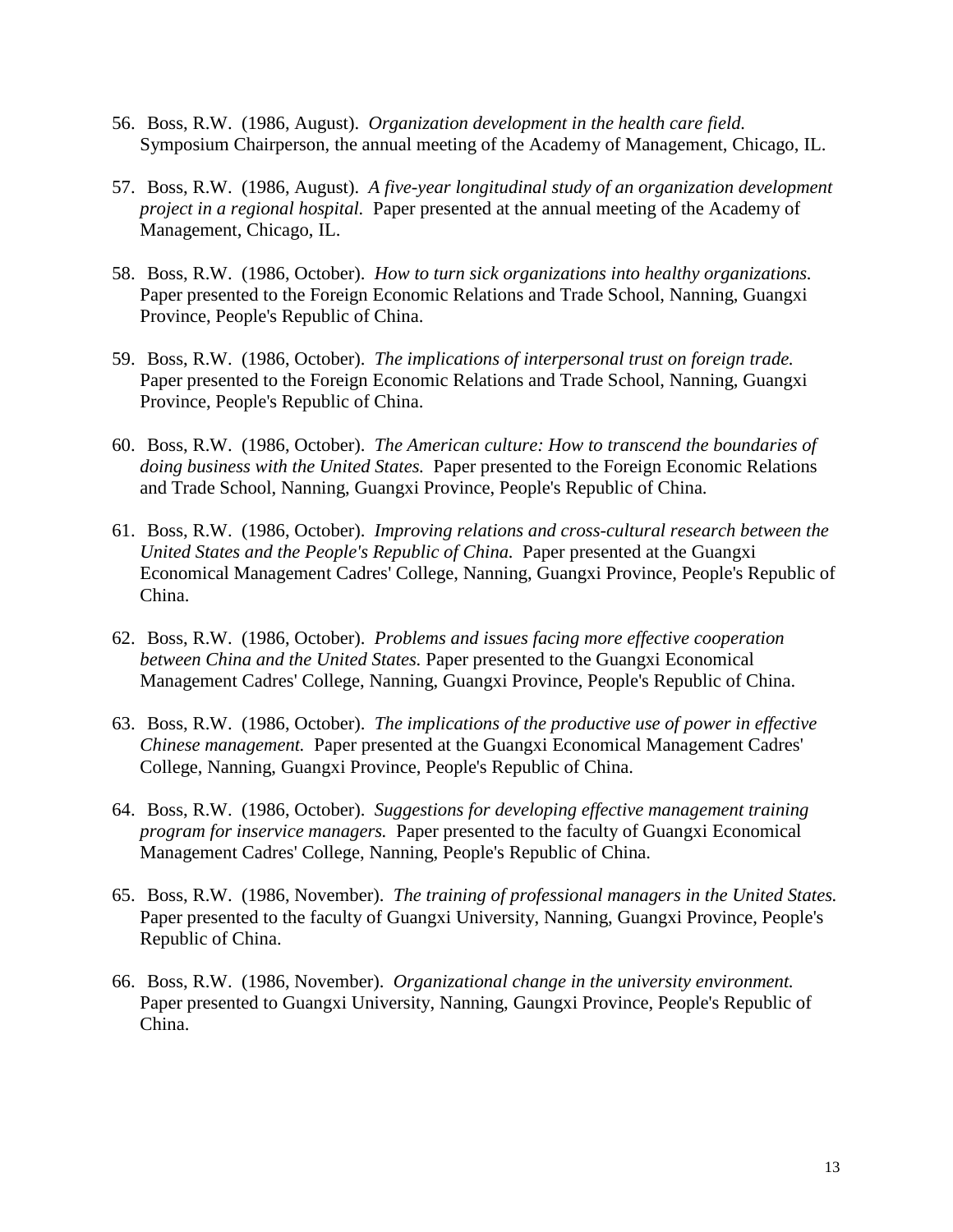- 67. Boss, R.W. (1987, January). *Organizational change in dentistry: Research findings and their implications for practice.* Paper presented at the annual meeting of the Metropolitan Denver Dental Society, Denver, CO.
- 68. Boss, R.W. (1987, August). *The twelve-year-after results of a successful organization development in a public agency.* Paper presented at the annual meeting of the Academy of Management, New Orleans, LA.
- 69. Boss, R.W. (1987, August). *Longitudinal change of a regional medical center: A six-year report.* Paper presented at the annual meeting of the Academy of Management, New Orleans, LA.
- 70. Boss, R.W. (1987, August). Symposium chairperson, *Organization change in the health care field.* Symposium conducted at the annual meeting of the Academy of Management, New Orleans, LA.
- 71. Boss, R.W. (1988, August). Symposium chairperson, *Team building--a microcosm of the past, present, and future of organization development.* Symposium conducted at the annual meeting of Academy of Management 1988 Annual Meeting, Anaheim, CA.
- 72. Boss, R.W. (1988, August). Symposium chairman, *Organization development in health care*. Symposium conducted at the annual meeting of the Academy of Management, Anaheim, CA.
- 73. Boss, R.W., McConkie, M.L., & Johnson, A. (1988, August). *Team building with physicians, administrators and nurse managers.* Paper presented annual meeting of the Academy of Management, Anaheim, CA.
- 74. Boss, R.W. & Boss, L.S. (1988, August). *Resolving the nurse shortage problem: Organization development as a vehicle for change.* Paper presented at the annual meeting of the Academy of Management, Anaheim, CA.
- 75. Boss, R.W. (1988, September). *Physician and nurse collaboration: Important variables in developing a collegial relationship.* Paper presented at the annual meeting of the Colorado Society for Nurse Executives, Vail, CO.
- 76. Boss, R.W. (1988, September). *Creating regenerating organizations: The role of the nurse manager.* Paper presented at the annual meeting of the Colorado Society for Nurse Executives, Vail, CO.
- 77. Boss, R.W. (1988, September). *Longitudinal change in health care: The key role of nursing managers.* Paper presented at the annual meeting of the Colorado Society for Nurse Executives, Vail, CO.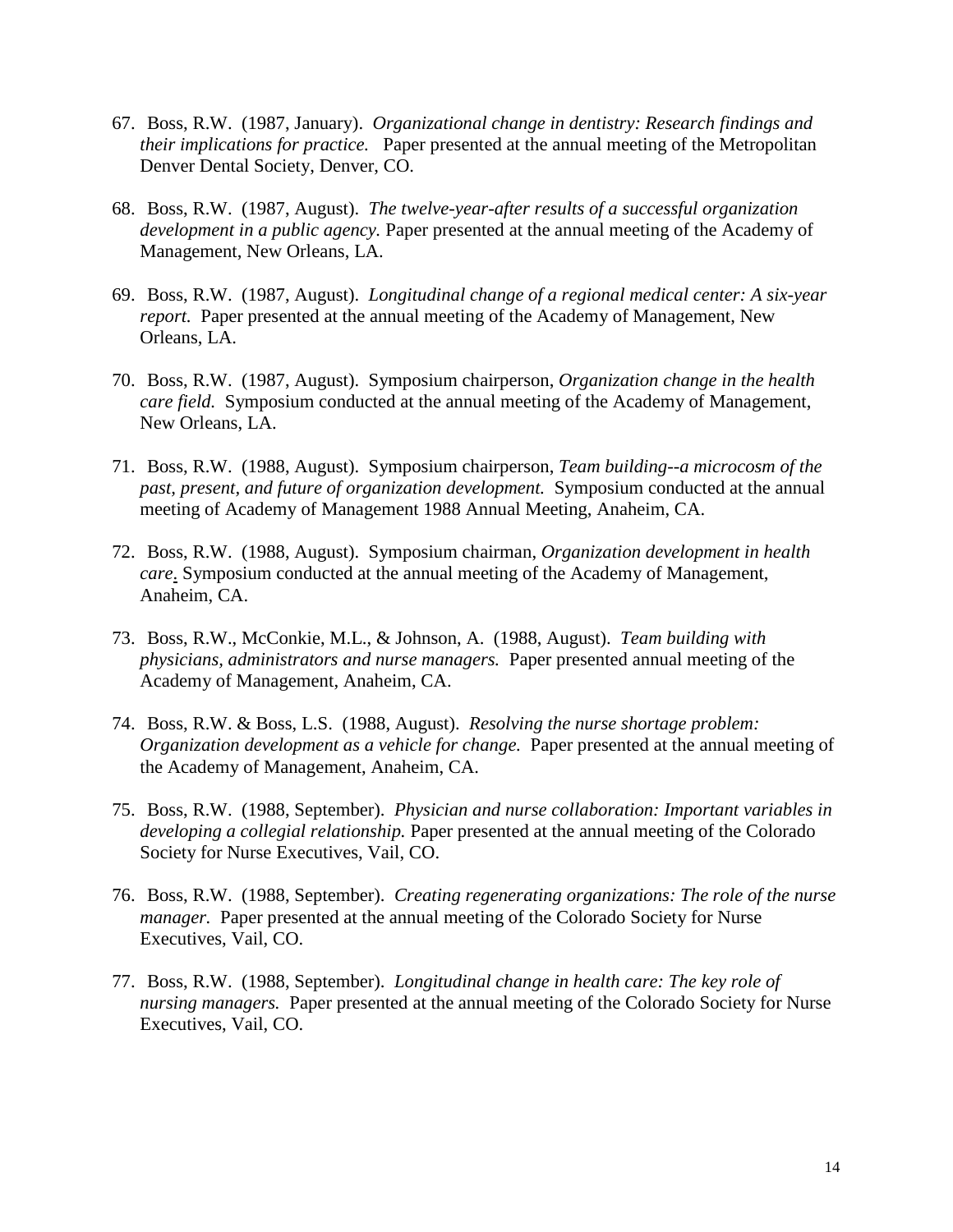- 78. Boss, R.W. & McConkie, M.L. (1990, April). *Mergers, downsizing, and streamlining government agencies.* Paper presented at the annual meeting of the American Society for Public Administration, Los Angeles, CA.
- 79. Boss, R.W., McConkie, M.L., & Ringer, R.C. (1990, August). *Combining two into one: A successful marriage in the public sector.* Paper presented at the annual meeting of the Academy of Management, San Francisco, CA.
- 80. Boss, R.W. & McConkie, M.L. (1990, November). *The CEO and effective organization development.* Fifth International Meeting of the International Organization Development Association, Caracas, Venezuela.
- 81. Boss, R.W. (1990, November). *Preventing regression in team building: A longitudinal study.* Paper presented at the Fifth International Meeting of the International Organization Development Association, Caracas, Venezuela.
- 82. Boss, R.W. & McConkie, M.L. (1990, November). *Objective results in organization development: The rebuilding of a regional medical center.* Fifth International Meeting of the International Organization Development Association, Caracas, Venezuela.
- 83. Boss, R.W. & McConkie, M.L. (1990, November). *Organization stories: One small but helpful piece of the change puzzle.* Fifth International Meeting of the International Organization Development Association, Caracas, Venezuela.
- 84. Boss, R.W. (1991, May). *Essential elements to organizational health and effectiveness.* Paper presented at the annual meeting of the Colorado Hospital Association, Estes Park, CO.
- 85. Boss, R.W. (1991, May). *Influence strategies and employee empowerment: Implications for maximizing organizational effectiveness.* Paper presented at the annual meeting of the Colorado Hospital Association, Estes Park, CO.
- 86. Boss, R.W. & McConkie, M.L. (1991, October). *Methods for decreasing regression and sustaining change through organization development: A longitudinal study.* Paper presented at the Sixth International Meeting of the International Organization Development Association, Manilla, The Philippines.
- 87. McConkie, M.L. & Boss, R.W. (1991, October). *Stories and folklore: Tapping into organization culture.* Paper presented at the Sixth International Meeting of the International Organization Development Association, Manilla, The Philippines.
- 88. Koberg, C.S., Boss, R.W., & Ringer, R.C. (1992, August). *An investigation of the antecedents and outcomes of mentoring.* Paper presented at the annual meeting of the Annual Meeting of the Academy of Management, Las Vegas, NV.
- 89. Golembiewski, R.T. & Boss, R.W. (1992, August). *Phases of burnout as central in diagnosis and intervention: Individual level of analysis in organization development and*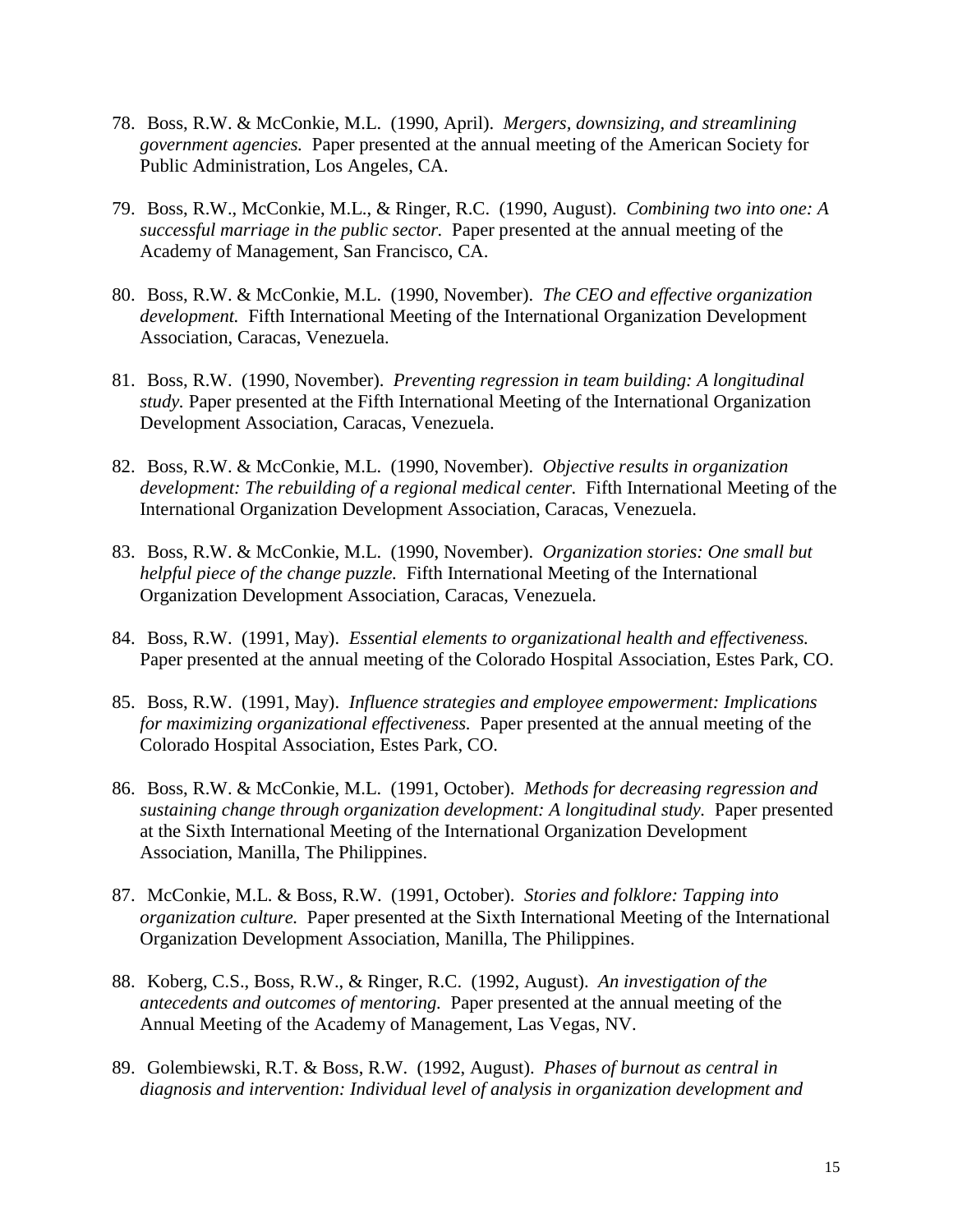*change.* Paper presented at the annual meeting of the Academy of Management, Las Vegas, NV.

- 90. Boss, R.W. & McConkie, M.L. (1992, August). *Using multiple, longitudinal measures of success to bring about change in a law enforcement agency.* Paper presented at the annual meeting of the Academy of Management, Las Vegas, NV.
- 91. Boss, R.W. (1992, September). *Power in the corporate world: New paradigms for Catholic hospitals.* Paper presented at The Catholic Hospital/St. John's University Administrative Program, Jamaica, NY.
- 92. Koberg, C.S., Boss, R.W., Chappel, D. & Ringer, R.C. (1999, March). *The role of mentoring and work environment in burnout.* Paper presented at the annual meeting of the Western Academy of Management, San Jose, CA.
- 93. Boss, R.W. & McConkie, Mark L. (1993, October). *Building productive teams: Comparing Hispanic and Non-Hispanic Managers.* Paper presented at the Eighth Annual Meetings of the International Organization Development Association Meetings, Capetown, South Africa.
- 94. Boss, R.W. & McConkie, M.L. (1993, October). *Reinforcing change: The personal management interview as a reinforcement strategy in personal and organizational change.* Paper presented at the Eighth Annual Meetings of the International Organization Development Association Meetings, Capetown, South Africa.
- 95. Boss, R.W. (1993, November). *Power and the physician: Who controls whom?* Paper presented at the Presbyterian/St. Luke's Medical Center Medical Staff Development Seminar, Denver, CO.
- 96. Boss, R.W. (1993, September). *Leadership and organizational change: Accountability and the role of the top management team.* Paper presented at the Conference on Collaborative Leadership in an Environment of Change in Health Care, Fairfield Glades, TN.
- 97. Boss, R.W. (1993, January). *Managing change in turbulent times: Implications for leaders.* Paper presented at the Conference on Collaborative Leadership in an Environment of Change in Health Care, Fairfield Glades, TN.
- 98. Boss, R.W. (1994, January). *Making a difference: Communication within the corporate team.* Paper presented at the Ninth Annual System Mission Leadership Forum, Catholic Health Association of the United States, San Antonio, TX.
- 99. Boss, R.W. (1994, January). *Power and the corporate world.* Paper presented at the Ninth Annual System Mission Leadership Forum, Catholic Health Association of the United States, San Antonio, TX.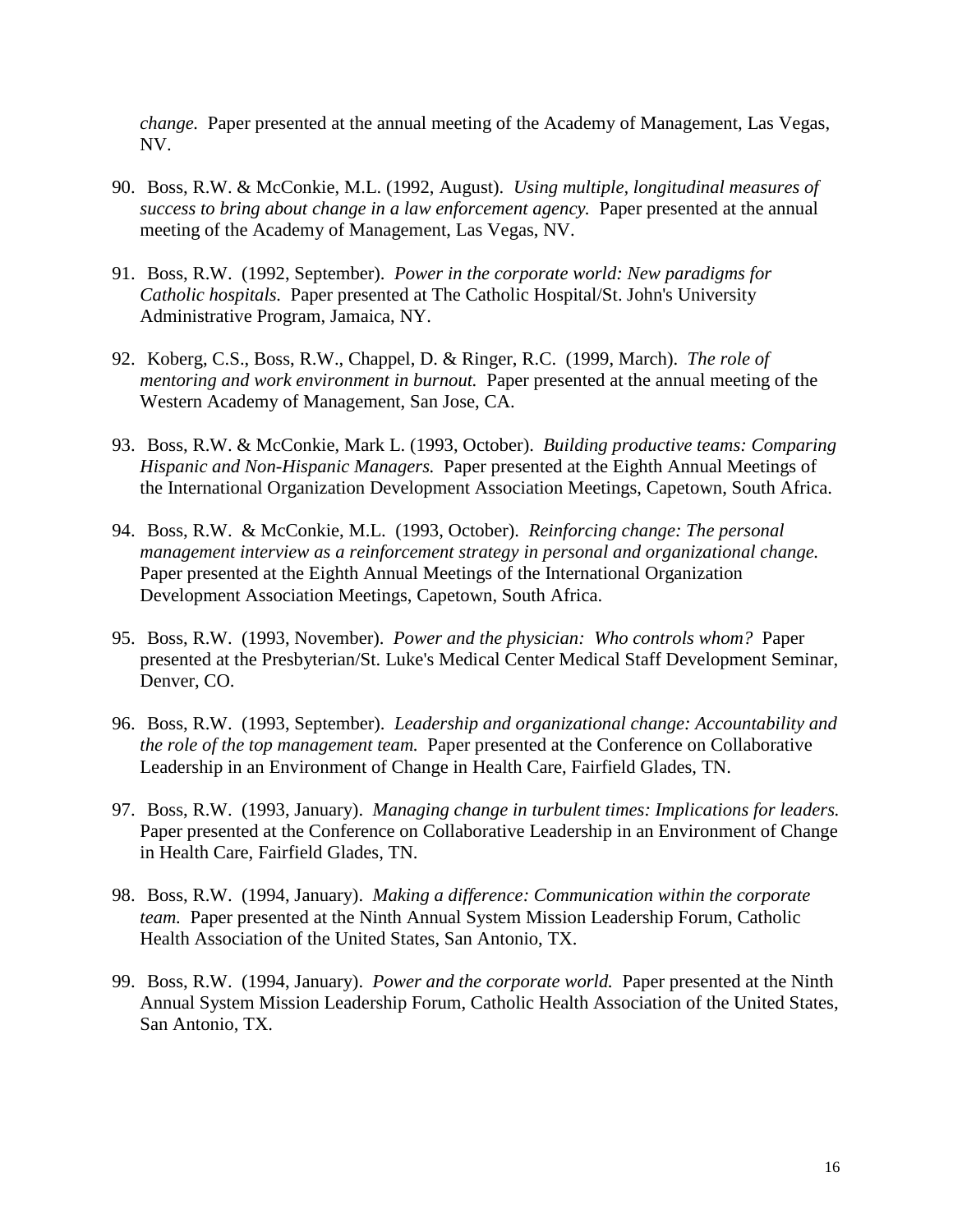- 100.Boss, R.W. (1994, October). *Wisdom for the health care ministry.* Paper Presented at the Conference on Surviving and Thriving in Changing Times, Benedictine Health System, Detroit Lakes, MN.
- 101.Boss, R.W. (1995, April). *Leadership and organizational transition: The Challenge of Managing in Turbulent Times.* Paper presented at the annual meeting of the Colorado Medical Society, Denver, CO.
- 102.Koberg, C.S., Boss, R.W., & Goodman, E.A. (1995, August). *Multiple factors and outcomes associated with mentoring among health care professionals.* Paper presented at the annual meeting of the Academy of Management, Vancouver, BC.
- 103.Boss, R.W. (1995, August). *Team building and the problem of regression: The longitudinal impact of personal management interviews.* Paper presented at the annual meeting of the Academy of Management, Vancouver, BC.
- 104.Boss, R.W. (1995, August). Proceedings Chair, *Distinguished Speaker Proceeding.* Organization Development and Change Division Distinguished Speaker. The annual meeting of the Academy of Management, Vancouver, BC.
- 105.McConkie, M.L. & Boss, R.W. (1995, October). *How American managers are defining effectiveness.* Paper presented at the International Conference for Organization Development, Jerusalem, Israel.
- 106.McConkie, M.L. & Boss, R.W. (1995, October). *Reinforcing commitment to change over extended periods of time.* Paper presented at the International Organization for Organization Development, Jerusalem, Israel.
- 107.Boss, R.W. (1996, August). *Is the leader really necessary? The results of leader absence in team building.* Paper presented at the annual meeting of the Academy of Management, Cincinnati, OH.
- 108.McConkie, M.L. & Boss, R.W. (1996, September). *Building synergism out of diversity.* Paper presented at the XI World Conference for Development of Organizations, Cusco, Peru.
- 109.McConkie, M.L. & Boss, R.W. (1996, September). *Frequently recurring problems in personal and organizational change.* Paper presented at the XI World Conference for Development of Organizations, Cusco, Peru.
- 110.McConkie, M.L. & Boss, R.W. (1996, September). *Personal change in the organizational setting: Over 153,000 managers report in.* Paper presented at the XI World Conference for Development of Organizations, Cusco, Peru.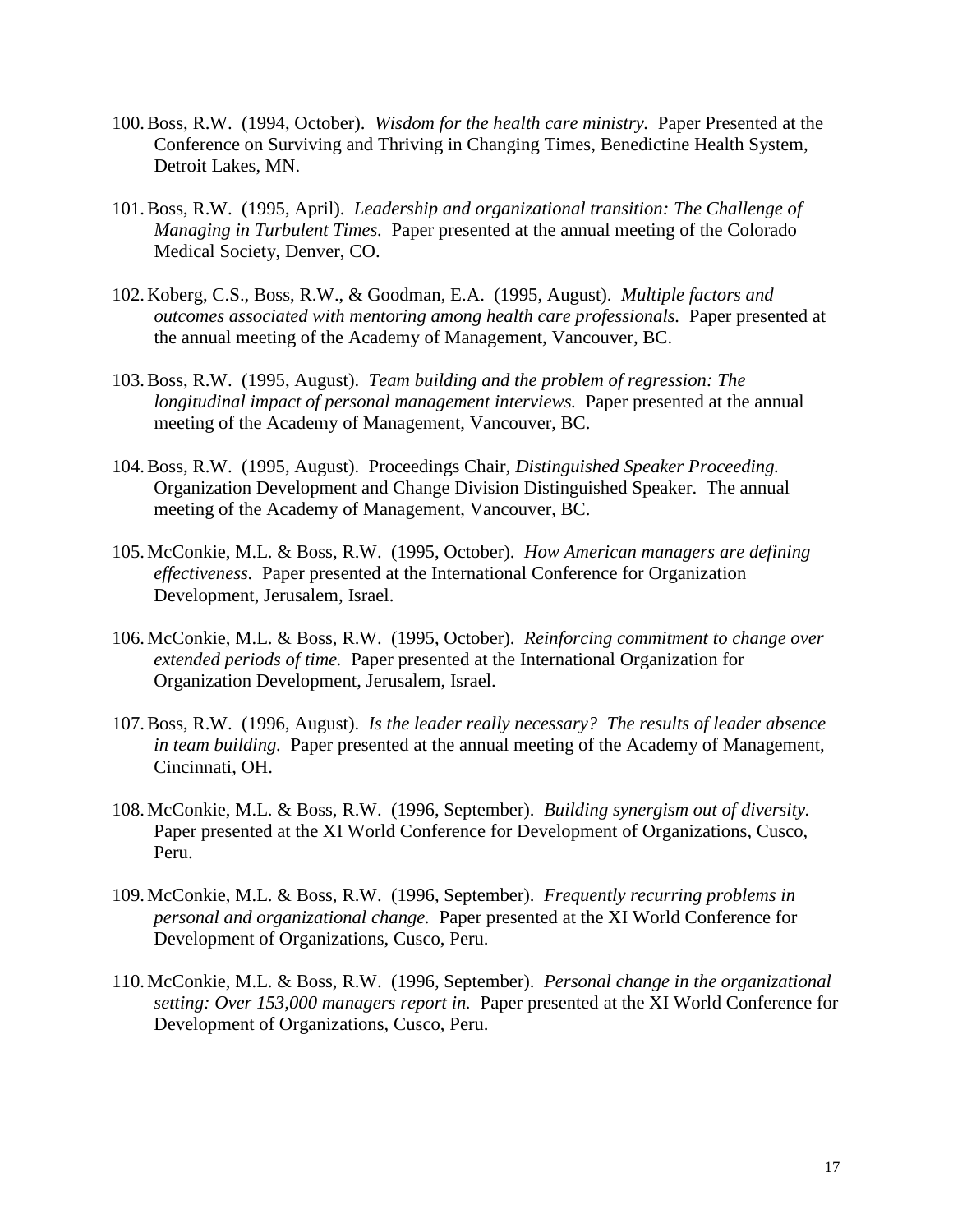- 111.Koberg, C.S., Boss, R.W., Senjem, J.C., & Goodman, E.A. (1997, August). *Antecedents and outcomes of empowerment: Empirical evidence from the health care industry.* Paper presented at the annual meeting of the Academy of Management, Boston, MS.
- 112.Goodman, E.A. & Boss, R.W. (1998, August). *An exploration of the differential relationship between the dimensions of burnout and their correlates among emergency medical physicians.* Paper presented at the annual meeting of the Academy of Management, San Diego, CA.
- 113.Boss, R.W. (1999, March). *Interpersonal power: How to get it, how to use it, and how to keep it.* Paper presented at the annual meeting of the Association of Air Medical Services, Washington, D.C.
- 114.Boss, R.W. (1999, April). *Leadership in the home.* Paper presented at the Annual Women's Conference, Provo, UT.
- 115.Koberg, C.S., Boss, R.W., Pacheco-Bursten, R. & Goodman, E.A. (1999, August). *Getting more than you bargained for: Empirical evidence of organizational citizenship behavior from the health care industry.* Paper presented at the annual meeting of the Academy of Management, Chicago, IL.
- 116.Boss, R. W. (1999, May). *Managing organizational change: Empirical evidence of the value of organization development interventions*. Paper presented at the meeting of the Colorado Organization Development Network, Boulder, CO.
- 117.Boss, R. W. (1999, November). *The impact of increased accountability on longitudinal change*. Paper presented at the meeting of the Colorado Organization Development Network, Boulder, CO.
- 118.Boss, R.W. (2000, July). *How honest are MBA students? The impact of a 3-day experiment.* Paper presented at the Seventh Annual International Conference on Advances in Management, Colorado Springs, CO.
- 119.McConkie, M.L., & Boss, R.W.. (2001, July) *High integrity leaders: What successful executives see*. Paper presented at the Eighth Annual International Conference on Advances in Management, Athens, Greece.
- 120.Boss, R.W., McConkie, M.L., & Rohan, N.S. (2001, July). *How tough is it to be completely honest? The results of a three-day experience*. Paper presented at the Eighth Annual International Conference on Advances in Management, Athens, Greece.
- 121.Rohan, N. S., Boss, R.W. & McConkie, M.L (2001, July). *Attitudes toward honesty: A survey and intervention with first-year MBA students*. Paper presented at the Eighth Annual International Conference on Advances in Management, Athens, Greece.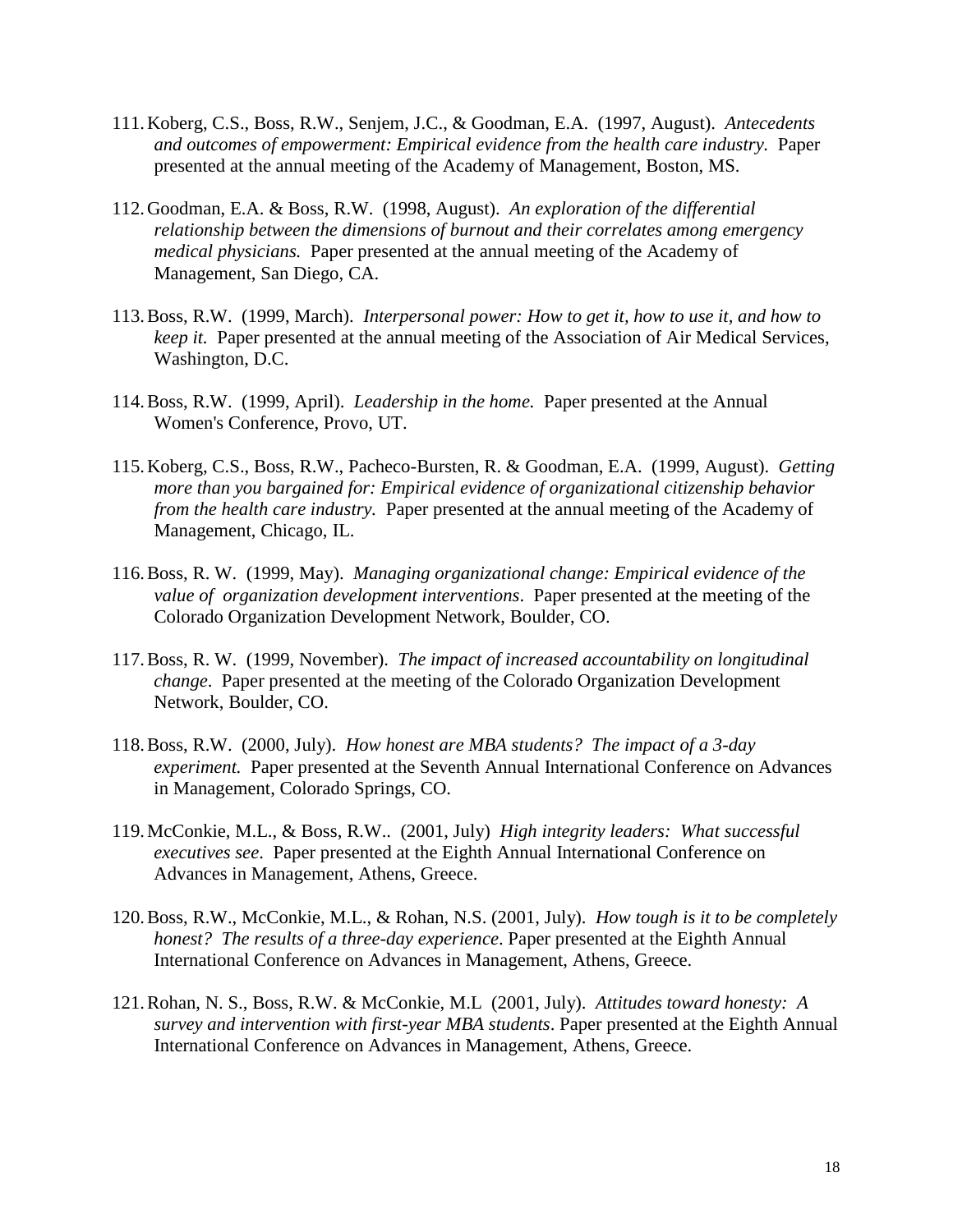- 122.McConkie, M.L. & Boss, R.W. (2001, July). *Lessons from antiquity: The rise of David- and the loss of trust*. Paper presented at the Eighth Annual International Conference on Advances in Management, Athens, Greece.
- 123.McConkie, M.L. & Boss, R.W. (2001, July). *Storytelling in mutual help organizations: some response patterns helpful to change agents*. Paper presented at the Eighth Annual International Conference on Advances in Management, Athens, Greece.
- 124.Boss, R.W. & McConkie, M.L. (2001, July). *Combining two into one: The 20-year results of a successful merger in the public sector.* Paper presented at the Eighth Annual International Conference on Advances in Management, Athens, Greece.
- 125.Rohan, N.S., Koberg, C.S. & Boss, R.W. (2001, August). *Work-related correlates of individual creativity: Testing an interactionist model.* Paper presented at the annual meeting of the Academy of Management, Washington, D.C.
- 126.Boss, R.W. (2002, April). *The secret to effective long-term change*. Paper presented at the MOB Annual Conference, Brigham Young University, Provo, UT.
- 127.Monsen, E.W., Koberg, C.S., & Boss, R.W. (2002, July). *Applying identity theory: Organizational and operational correlations*. Paper presented at the International Conference on Advances in Management, Boston, MA.
- 128.Boss, R.W., Koberg, C.S., & Rohan, N.S. (2002, July). *Testing a model for individual creativity in a healthcare organization.* Paper presented at the International Conference on Advances in Management, Boston, MA.
- 129.McConkie, M.L. & Boss, R.W. (2002, July). *Abraham Lincoln and the seven habits: Testing the concept in an historical context.* Paper presented at the International Conference on Advances in Management, Boston, MA.
- 130.McConkie, M.L. & Boss, R.W. (2002, July). *The seven habits of highly effective people: Some public sector and private sector comparisons.* Paper presented at the International Conference on Advances in Management, Boston, MA.
- 131.Boss, R.W., McConkie, M.L., & Golembiewski, R.T. (2002, August). *The durability of OD interventions: The 14-Year-impact of a third-party intervention*. Paper presented at the annual meeting of the Academy of Management, Denver, CO.
- 132.Boss, R.W., McConkie, M.L. & Golembiewski, R.T. (2002, August). *Enduring change in the public sector: A 25-year follow-up study of a successful merger*. Paper presented at the annual meeting of the Academy of Management, Denver, CO.
- 133.Boss, R.W. (2003, August). *Team building and the problem of regression: The 29-yearimpact of Personal Management Interviews.* Paper presented at the annual meeting of the Academy of Management, Seattle, WA.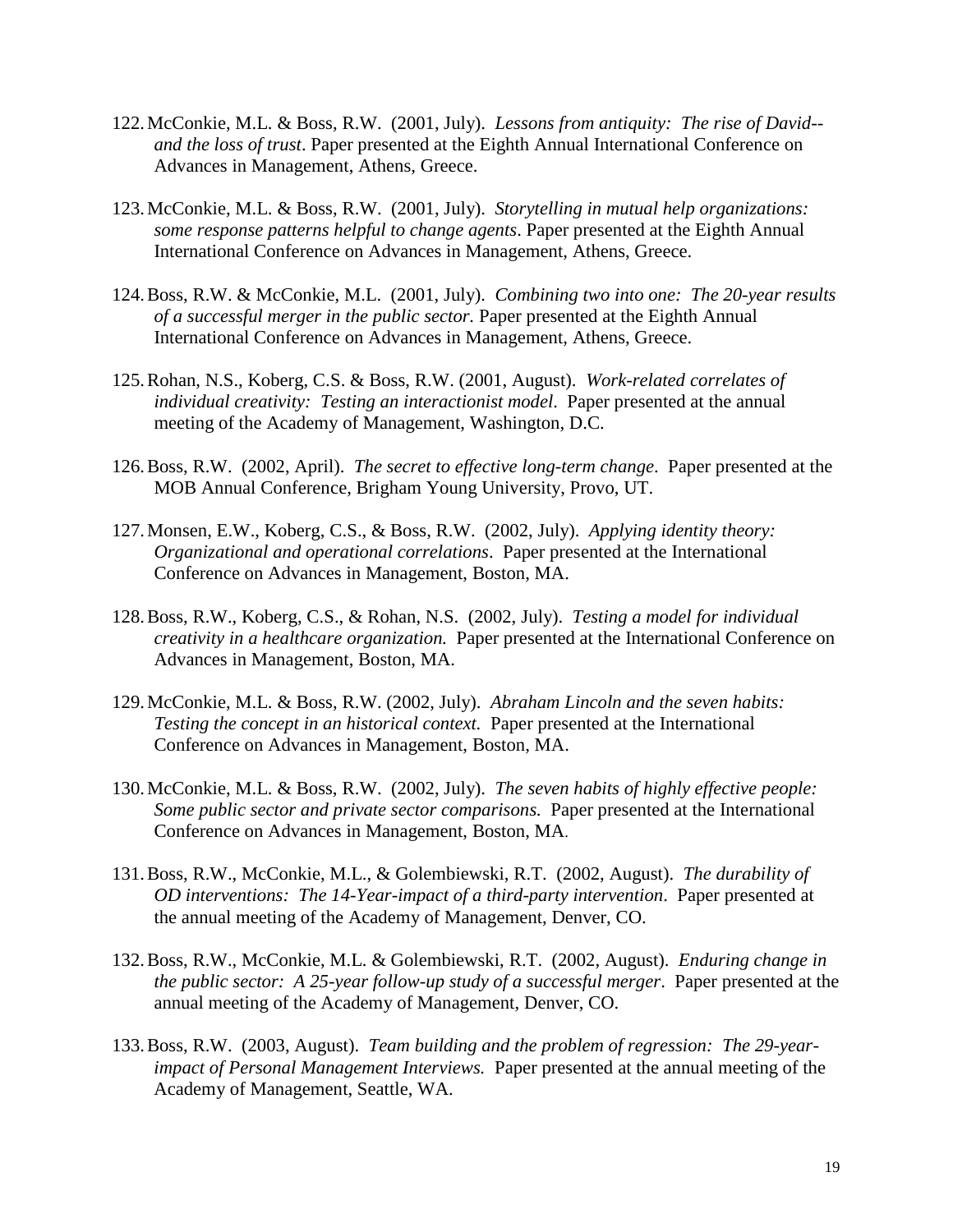- 134.Koberg, C., Monsen, E.W., Boss, R. W., & Angermeier, I. (2003, August). *Organizational identity in a healthcare setting: Correlates and consequences.* Paper presented at the Academy of Management Annual Meeting, Seattle, WA.
- 135.Hutton, D., Angus, L., Angermeier, I. & Boss, R.W. (2004, March). *Achieving strategic objectives using real-time data*. Paper presented at the American College of Healthcare Executives 2004 Congress on Healthcare Management, Chicago, IL.
- 136.McConkie, M. L. & Boss, R. W. (2004, March). *That family feeling: Lessons in effectiveness from David Packard and Bill Hewlett.* Paper presented at the Eleventh International Conference on Advances in Management, Orlando, FL.
- 137.Boss, R. W. & McConkie, M. L. (2004, March). *Creating high performance work teams: Team building results from 2,000 participants*. Paper presented at the Eleventh International Conference on Advances in Management, Orlando, FL.
- 138.Monsen, E.W. & Boss, R. W. (2004, June). *Mapping the differential impact of entrepreneurial orientation on performance in a healthcare organization*. Paper presentation at the Babson-Kauffman Entrepreneurship Research Conference, University of Strathclyde, Glasgow, Scotland.
- 139.Ford, R. C. & Boss, R.W. (2004, March). *Transforming a management in crisis: Creating space for improvising.* Paper presented at the International Academy of Business Disciplines Conference in San Antonio, TX.
- 140.Boss, R. W., McConkie, M. L., & Boss, A. D. (2004, August). *Sustainable change in the public sector: Three decades of success in a law enforcement agency.* Paper presented at the Academy of Management Annual Meeting, New Orleans, LA.
- 141.Ford, R.C., Boss, R. W. & Angermeier, I. (2004, August). *The learning organization as an OD intervention: Questioning the promoted use of power.* Paper presented at the Academy of Management Annual Meeting, New Orleans, LA.
- 142.Ford, R. C., Boss, R. W., Angermeier, I., Townson, C., & Jennings, T. (2004, August). *Workplace Democracy in Health Care: Aligning Strategic Intent and Operational Capacity.* Paper presented at the Academy of Management Annual Meeting, New Orleans, LA.
- 143.McConkie, M.L. & Boss, R.W. (2005, May). *Joseph Smith and Level Six Leadership: Making correct principles work.* Paper presented at the Annual Meetings of the Mormon Historical Association, Killington, VT.
- 144.Boss, R.W., McConkie, M.L.,Trufant, J.E., & Lawrence, J. (2005, July). *Decontaminating a sterile processing department.* Paper presented at the 2005 International Conference on Advances in Management, Washington, D.C.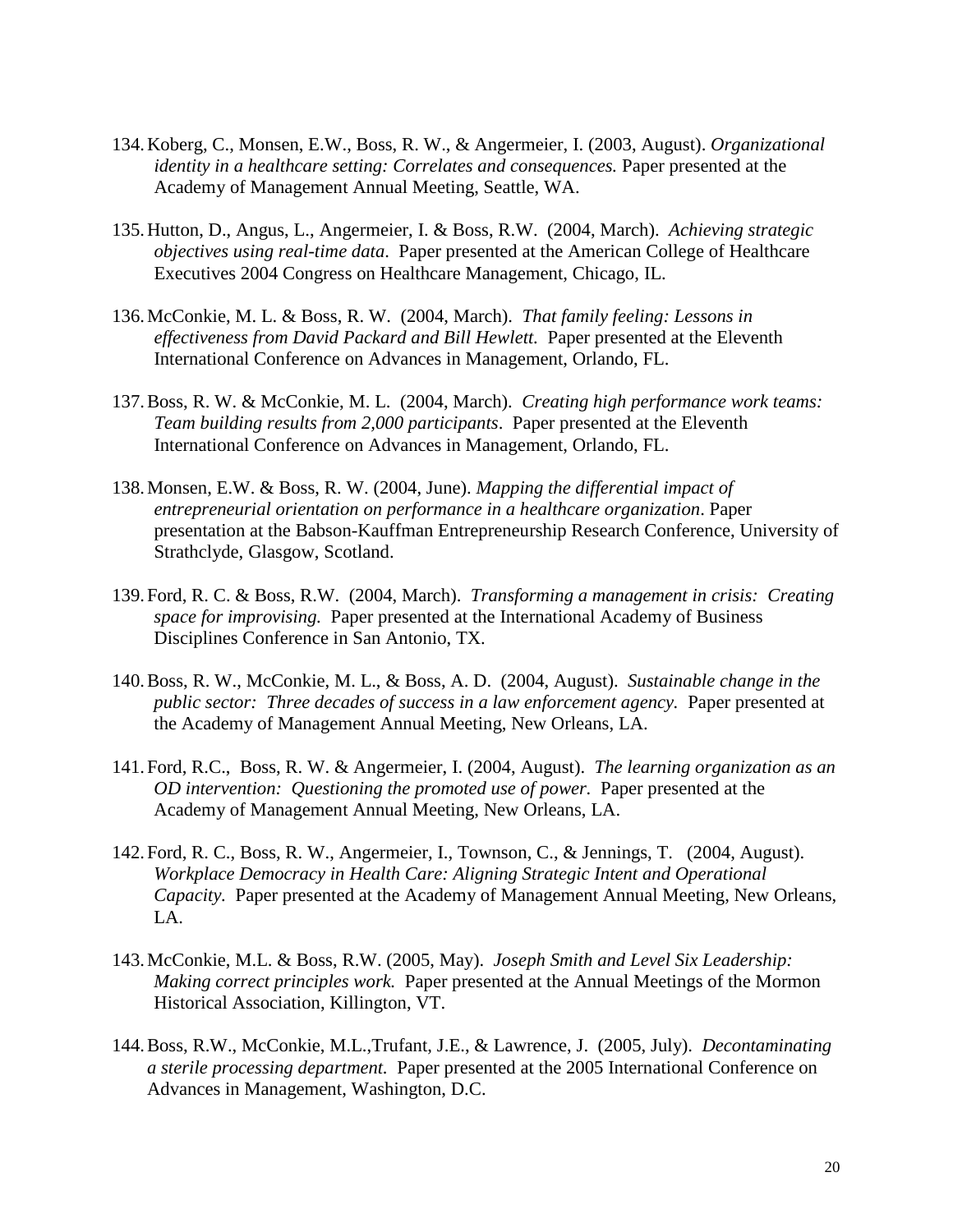- 145.Boss, R.W.& McConkie, M.L. (2005, July). *Organization development and strategic change*. Paper presented at the 2005 International Conference on Advances in Management, Washington, D.C.
- 146.Trufant, J.E., Boss, R.W., & McConkie, M.L. (2005, July) *Quality improvement in two operating rooms: The impact of team building on performance*. Paper presented at the 2005 International Conference on Advances in Management, Washington, D.C.
- 147. Boss, R.W., McConkie, M.L. & Angermeier, I. (2005, July). *Organization development in a major medical center.* Paper presented at the 12<sup>th</sup> Annual Meetings of The International Conference on Advances in Management, Washington, D.C.
- 148. McConkie, M.L. & Boss, R.W. (2005, July). *Three days of kindness and some implications for workplace spirituality.* Paper presented at the 12<sup>th</sup> Annual Meetings of The International Conference on Advances in Management, Washington, D.C.
- 149. Monsen, E.W., Ford. R., Boss, R. W., & Angermeier, I. (2005, September). *Autonomy, teamwork and corporate entrepreneurial culture in a healthcare organization*. Paper presented at the 35th EISB Conference: Sustaining the Entrepreneurial Spirit Over Time, IESE Business School - University of Navarra, Barcelona, Spain.
- 150. Boss, R.W. & Angermeier, I. (2006, February). *Organizational development, entrepreneurship, and the health care context.* Paper presented at the Conference on Entrepreneurship from the Employee's Perspective, Max Plank Institute of Economics, Entrepreneurship, Growth, and Public Policy, Jena, Germany.
- 151. Monsen, E.W., Ford, R., Boss, R.W., & Angermeier, I. (2006, February). *Entrepreneurial strategy, performance, and individual employees: The critical moderating role of autonomy and teamwork.* Paper presented at the Conference on Entrepreneurship from the Employee's Perspective, Max Plank Institute of Economics, Entrepreneurship, Growth, and Public Policy, Jena, Germany.
- 152. Ford, R., Monsen, E.W., Boss, R.W. & Angermeier, I. (2006, February). *From their perspective: How employee-teams support a corporate entrepreneurial culture (or not.*  Paper presented at the Conference on Entrepreneurship from the Employee's Perspective, Max Plank Institute of Economics, Entrepreneurship, Growth, and Public Policy, Jena, Germany.
- 153. Boss, R.W., McConkie, M.L., & Angermeier, I. (2006, July). *Strategic change in healthcare: Linking OD interventions to strategic outcomes.* Paper presented at the 13<sup>th</sup> Annual Meetings of the International Conference on Advances in Management, Lisbon, Portugal.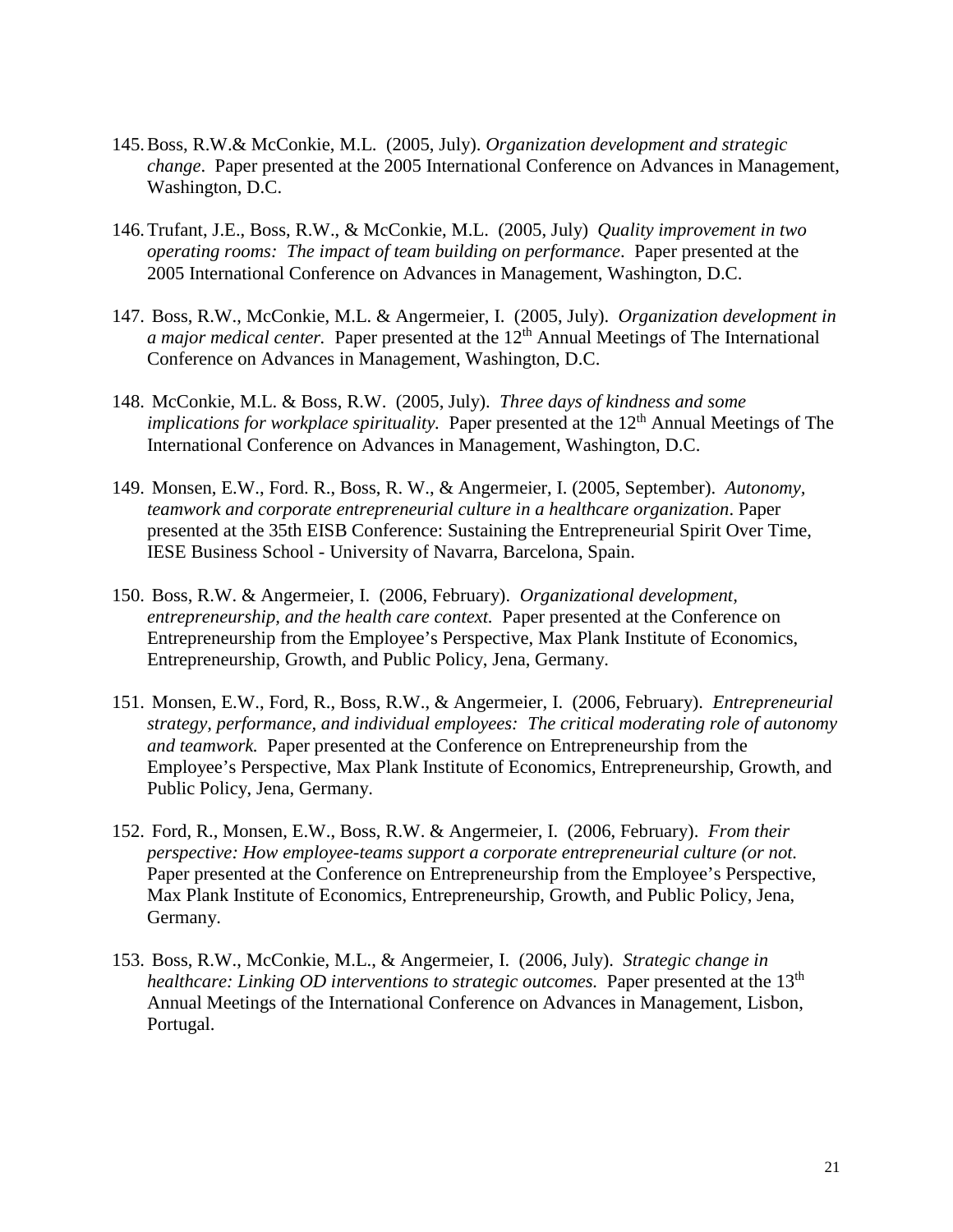- 154. Boss, R.W., McConkie, M.L., & Sanders, M. (2006, July). *Creating a powerful learning environment through a strategic intervention.* Paper presented at the 13<sup>th</sup> Annual Meetings of the International Conference on Advances in Management, Lisbon, Portugal.
- 155.McConkie, M.L., Boss, R.W., & Sanders, M. (2006, July). *The centrality of interpersonal kindness in building organizational effectiveness.* Paper presented at the 13th Annual Meetings of the International Conference on Advances in Management, Lisbon, Portugal.
- 156.McConkie, M.L., Boss, R.W., & Sanders, M. (2006, July). *Successful executives and 'executives to be': A Comparison of Views of integrity in the workplace.* Paper presented at the 13th Annual Meetings of the International Conference on Advances in Management, Lisbon, Portugal.
- 157. Boss, R.W., Goodman, E.A., McConkie, M.L., & Golembiewski, R.T. (2006, August). *Trust and third party Consultation: A longitudinal study.* Paper presented at the 2006 Academy of Management Meetings, Atlanta, GA.
- 158. Boss, R.W., McConkie, M.L., & Boss, A.D. (2006, August). *Longitudinal benefits of organization development.* Paper presented at the 2006 Academy of Management Meetings, Atlanta, GA.
- 159. Dunford, B. D., Boss, A. D., & Boss, R. W. (2007, August). *Doing well by doing good: A trust perspective on corporate social responsibility.* Paper presented at the 67<sup>th</sup> Annual Meeting of the Academy of Management, Philadelphia, Pennsylvania.
- 160.McConkie, M.L. & Boss, R.W. (2007, July). *Kindness in the organizational setting.* Paper presented at the 14<sup>th</sup> Annual Meetings of the International Conference on Advances in Management, Niagara Falls, Ontario.
- 161. McConkie, M.L. & Boss, R.W. (2007, July) *Explaining OD Successes in the American Public Sector: A case of value complementarity.* Paper presented at the 14<sup>th</sup> Annual Meetings of the International Conference on Advances in Management, Niagara Falls, Ontario.
- 162. Sanders, M.L., Boss, R.W., & McConkie, M.L. (2007, July). *Increasing empowerment and learning in an undergraduate course: Analyzing the effectiveness of Big Hairy Audacious Goals*. Paper presented at the 14th Annual Meetings of the International Conference on Advances in Management, Niagara Falls, Ontario.
- 163. Sanders, M.L., Boss, R.W., Boss, A.D., Boss, D.S., & McConkie, M.L (2008, June). *Dramatically increasing student empowerment and learning with big, hairy, audacious Goals: Applications for organizational change, leadership, and entrepreneurship courses*. Paper presented at the 2008 Organization Behavior Teaching Conference: Teaching Conference for Management Educators, Babson College, Wellesley, MA.
- 164.Huggins, B. W., Sanders, M. L., Boss, R. W., McConkie, M. L. & Boss, D.S. (2008, July). *Uncovering Assumptions of Honesty and Integrity among Business Students.* Paper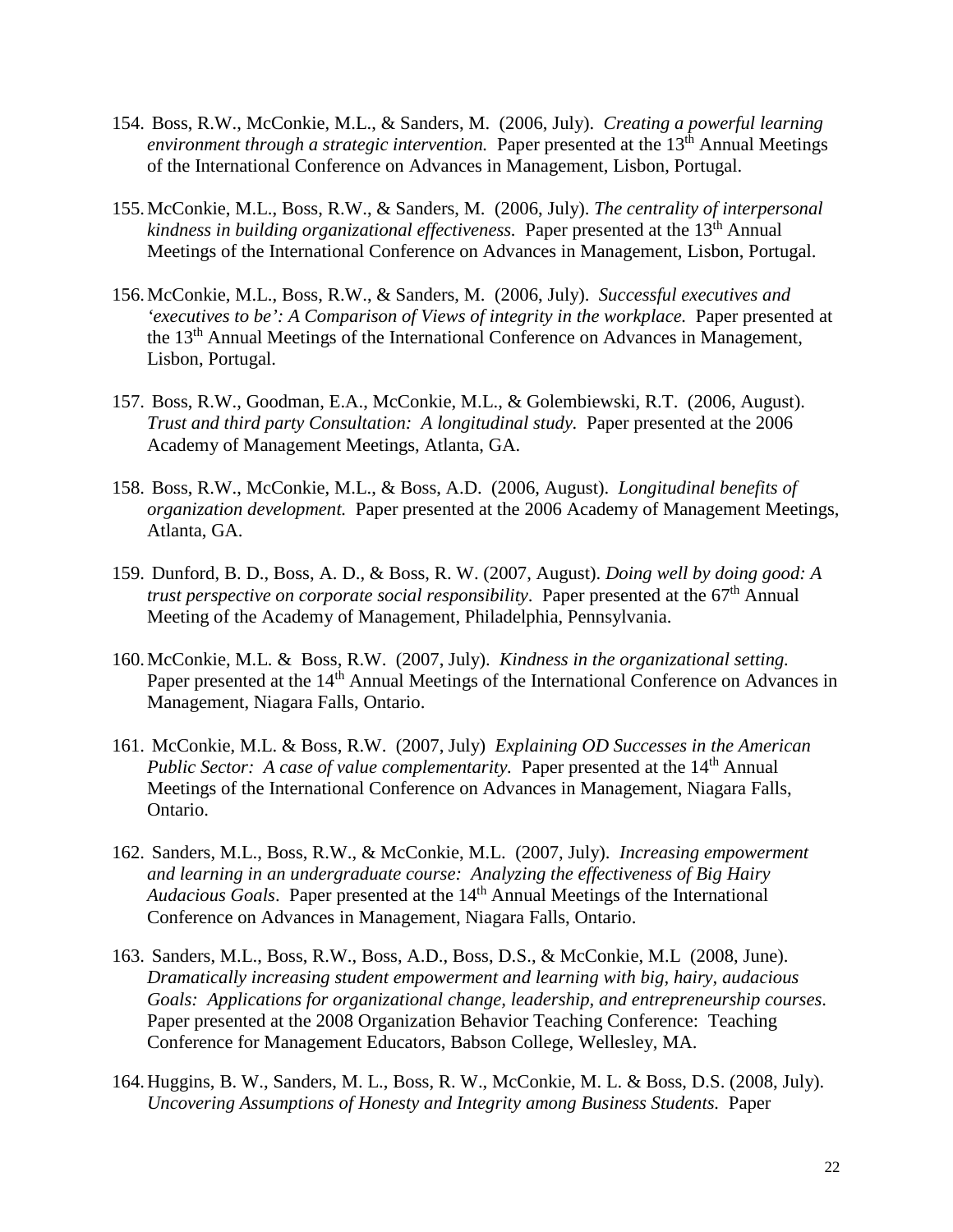presented at the 15<sup>th</sup> Annual Meetings of the International Conference on Advances in Management, Boston, MA.

- 165.Boss, D.S., Huggins, B. W., Sanders, M. L., Boss, R. W., & McConkie, M. L. (2008, July). *Examining contradictory expectations of integrity: Implications for hiring and managing new employees.* Paper presented at the 15<sup>th</sup> Annual Meetings of the International Conference on Advances in Management, Boston, MA.
- 166.McConkie, M.L. & Boss, R.W. (2008, July). *Why OD works in the American public*  sector: Values that harmonize. Paper presented at the 15<sup>th</sup> Annual Meetings of the International Conference on Advances in Management, Boston, MA.
- 167.Dunford, B.B., Boss, R.W., & Angermeier, I. (2008, August). *It pays to treat customers fairly: A field test of third-party organizational justice effects.* Paper presented at the Organizational Behavior Division of the 68th Annual Academy of Management Meetings, Anaheim, CA.
- 168.Boss, A. D., Dunford, B. B., Boss, R. W., & Angermeier, I. (2008, August). *Reaping the benefits of employee trust: Social responsibility outcomes in the health care industry*. Paper presented at the Health Care Management Division of the 68th Annual Academy of Management Meeting, Anaheim, CA.
- 169.Boss, R.W. (2009 July). Sustainability, organization development, and long term change. Paper presented at the 16<sup>th</sup> Annual Meetings of the International Conference on Advances in Management, Colorado Springs, CO.
- 170.McConkie, M.L. & Boss, R.W. (2009 July). Seeking forgiveness and mental health. Paper presented at the 16<sup>th</sup> Annual Meetings of the International Conference on Advances in Management, Colorado Springs, CO.
- 171.Sanders, M.L., Price, D.A.; McConkie, M.L. & Boss, R.W. (2009 July). Examining the influence of kindness on interpersonal and organizational outcomes. Paper presented at the 16<sup>th</sup> Annual Meetings of the International Conference on Advances in Management, Colorado Springs, CO.
- 172.Boss, A. D., Sanders, M. L., Boss, R. W., Boss, D. S. (2009, August). *Increasing student engagement and learning: Using big hairy audacious goals as a semester project.* Paper presented at the 69<sup>th</sup> Annual Meeting of the Academy of Management, Chicago, Illinois.
- 173.Boss, R. W., Dunford, B. D., Boss, A. D., & McConkie, M. L. (2009, August). *Preserving the peace through organization development: 30 years of successful organizational change*. Paper presented at the 69<sup>th</sup> Annual Meeting of the Academy of Management, Chicago, Illinois.
- 174.Urbig, D., Monsen, E, & Boss, R. W. (2009 August). *Self, others and chance: A multi*dimensional examination of efficacy, control, and job attitudes. Paper presented at the 69<sup>th</sup> Annual Meeting of the Academy of Management, Chicago, Illinois.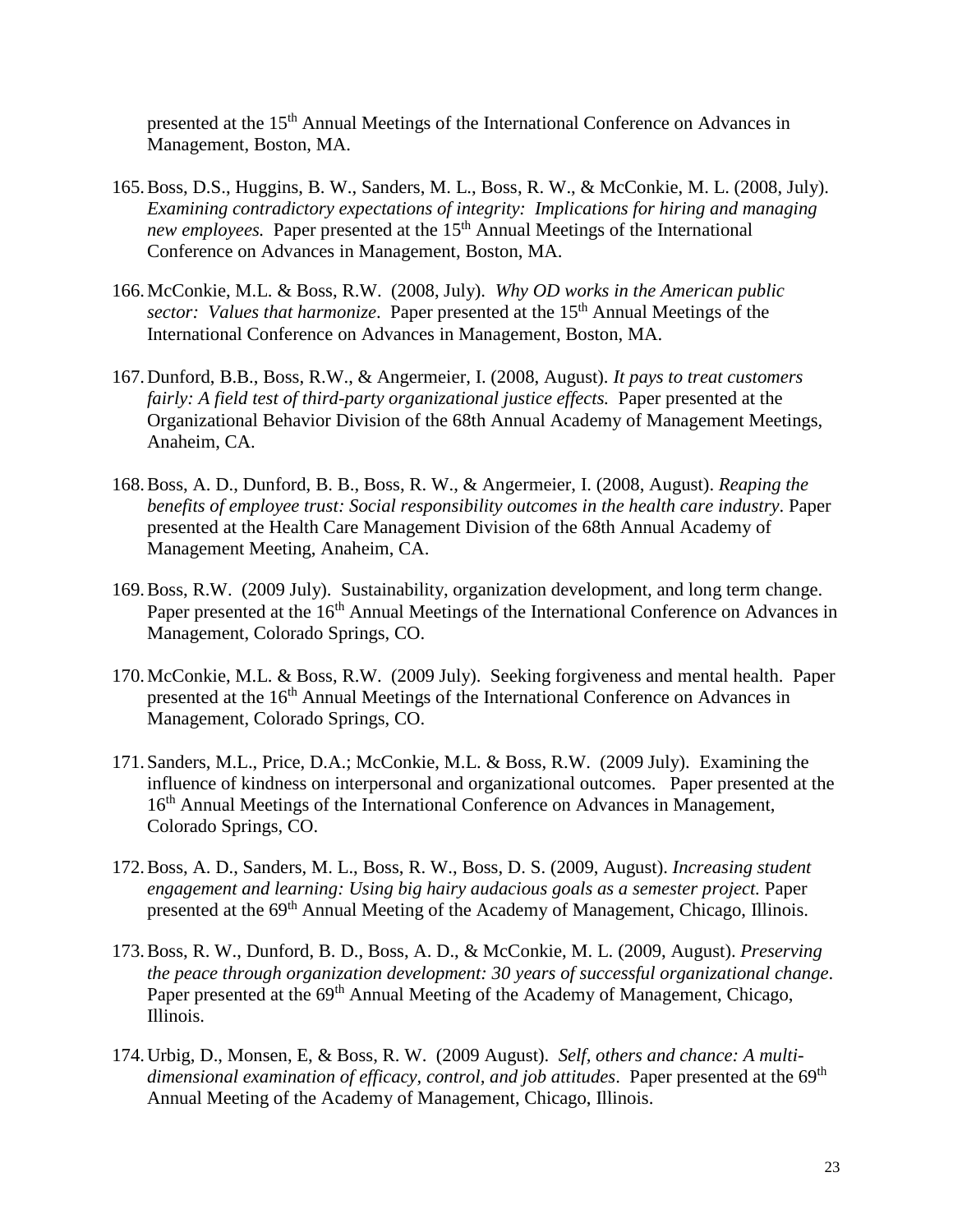- 175.Boss, R.W. (2010, July). *Sustainable change and third party facilitation.* Paper presented at the 17th Annual Meetings of the International Conference on Advances in Management, Atlanta, GA.
- 176.Boss, R.W., Boss, L.S., Boss, A.D., Boss, D.S., & Boss, S.R. (2010, July). *Creating high performance work teams.* Paper presented at the 17<sup>th</sup> Annual Meetings of the International Conference on Advances in Management, Atlanta, GA.
- 177.McConkie, M.L., & Boss, R.W. (2010, July). *The Bible as a leadership guide: The case of King David—The good and the bad of it.* Paper presented at the 17<sup>th</sup> Annual Meetings of the International Conference on Advances in Management, Atlanta, GA.
- 178.Urbig, D., Monsen, E, & Boss, R. W. (2010 August). *When more control can lead to less positive job attitudes: Self-efficacy versus social support.* Paper presented at the 70<sup>th</sup> Annual Meeting of the Academy of Management, Montreal, Quebec, Canada.
- 179. Chullen, C. L., Dunford, B. D., Angermeier, I., Boss, R.W., & Boss, A.D. (2010 August). *Minimizing deviant behavior in healthcare organizations: The affects of leadership and job design.* Paper presented at the 70<sup>th</sup> Annual Meeting of the Academy of Management, Montreal, Quebec, Canada.
- 180.Dunford, B. B., Jackson, C. L., Boss, A. D., Boss, R.W., & Angermeier, I. (2010 August). *External third party justice: A social exchange and social identity approach.* Paper presented at the 70<sup>th</sup> Annual Meeting of the Academy of Management, Montreal, Quebec, Canada.
- 181. Boss, R.W. (2011, July). *Sustainable change, organizational effectiveness, and the longterm benefits of organization development***.** Paper presented at the 18<sup>th</sup> Annual Meetings of the International Conference on Advances in Management, Cancun, Mexico.
- 182.Tolson, T.L., Sanders, M.L., Albrecht, C.O., McConkie, M.L., & Boss, R.W. (2011 July). *Examining virtues of leadership: Identifying authenticity, kindness, integrity, and humility as foundational leadership concepts.* Paper presented at the 18th Annual Meetings of the International Conference on Advances in Management, Cancun, Mexico.
- 183.Sguera, F., Bagozzi, R., & Boss, R.W. (2011 August). *Workplace incivility and turnover intentions.* Paper presented at the 71<sup>st</sup> Annual Meeting of the Academy of Management, San Antonio, Texas.
- 184.Boss, R.W., Boss, A.D., Dunford, B.B., McConkie, M.L., & Boss, D.S. (2011 August). *Enduring change: A 25-year longitudinal study of OD interventions in a merger*. Paper presented at the 71st Annual Meeting of the Academy of Management, San Antonio, Texas.
- 185. Dunford, B.B., Williams, T.A., Boss, A.D., Boss, R.W., & Angermeier, I. (2011 August). *Strategic pay fairness and employee engagement in the healthcare sector*. Paper presented at the 71st Annual Meeting of the Academy of Management, San Antonio, Texas.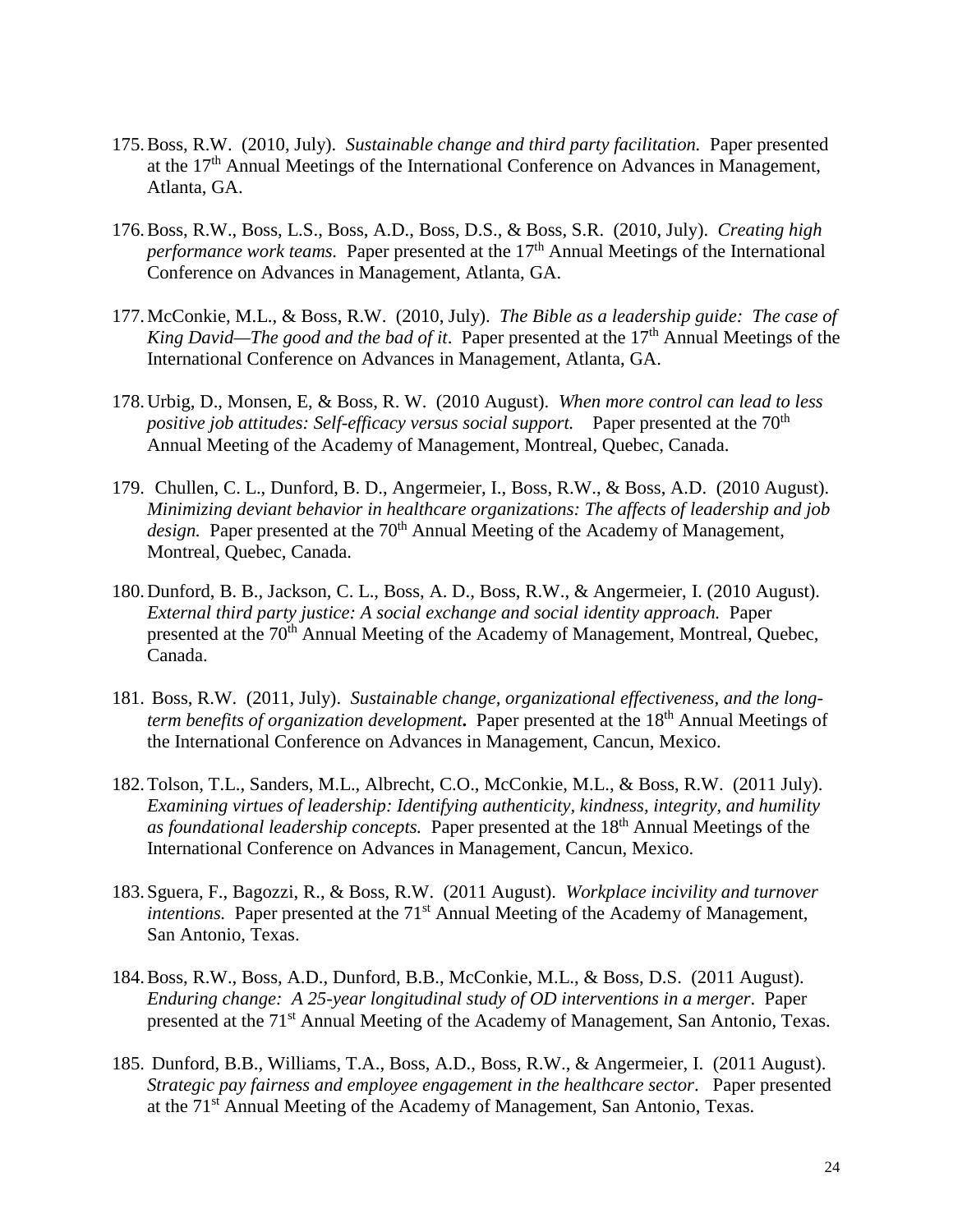- 186.McConkie, M.L., Boss, R.W., Boss, A.D., & Boss, D.S. (2012 July). *Student confessions on dishonest behaviors: Sometimes it's just easier to lie.* Paper presented at the 19<sup>th</sup> Annual Meetings of the International Conference on Advances in Management, Nassau, Bahamas.
- 187.Sguera, F., Bagozzi, R.P., Boss, R.W. (2012 August). *Curtailing incivility: Contextual factors, citizenship behaviors, and managerial practices*. Paper presented at the 72nd Annual Meeting of the Academy of Management, Boston, MS.
- 188.Sguera, F., Bagozzi, R.P., Boss, R.W. & Boss, D.S. (2012 August). *Unveiling the interrelatedness of emotion sharing and identification with the organization.* Paper presented at the 72nd Annual Meeting of the Academy of Management, Boston, MS. Finalist for 2012 ODC Best Paper Award.
- 189.Dunford, B.B., Boss, R.W., Boss, A.D., Zara, G. & Grooms, R. (2012 August). *Can entire departments be burned out? A conservation of resources perspective on burnout contagion.* Paper presented at the 72<sup>nd</sup> Annual Meeting of the Academy of Management, Boston, MS. Academy of Management, Healthcare Management Division, Best HCM Theory-to-Practice Paper.
- 190.Boss, S.R., D'Arcy, J., Yezegel, A., & Boss, R.W. (2012 September). *Security profiling in the organization: Examining employment relationship effects on information security*. Paper presented at the Roode Conference, Provo, UT.
- 191.Sguera F., Bagozzi R.P., and Boss, R.W. (2013, August). *Perceived organizational emotion and sharing sensitive knowledge in a high performance hospital*. Paper presented at the 73rd Annual Academy of Management Meetings, Kissimmee, FL.
- 192.Sguera, F., Bagozzi, R. P., Boss, R.W. and Boss, D. S. (2013, August). *An investigation into the conditions governing the effects of supervisor support on performance.*Paper presented at the 73rd Annual Meetings of the Academy of Management, Kissimmee, FL.
- 193.Sguera, F., Bagozzi, R. P., Huy, Q. N., Boss, R. W., & Boss, D. S. (2014, August). *How organizational approach emotions influence sharing of sensitive information.* Paper presented at the 74th Annual Meetings of the Academy of Management, Philadelphia, PA.
- 194.Dunford, B. B., Wilson, K. S., Tay, L., & Boss, R. W. (2015, April). *The impact of department burnout on individual job performance: A multilevel burnout withdrawal crossover model*. Paper presented at the Society for Industrial and Organizational Psychology Annual Conference in Philadelphia, PA. An All-Conference Top Rated Poster Award Winner.
- 195.Dunford, B. B., Boss, R. W., & Kim, E. I. (2015 May). *Maintaining employee engagement following a firm-wide pay freeze: A fairness perspective.* Paper presented at the Labor and Employee Relations Association Annual Conference in Pittsburgh, PA. Labor and Employee Relations Association Competitive Papers Award Winner.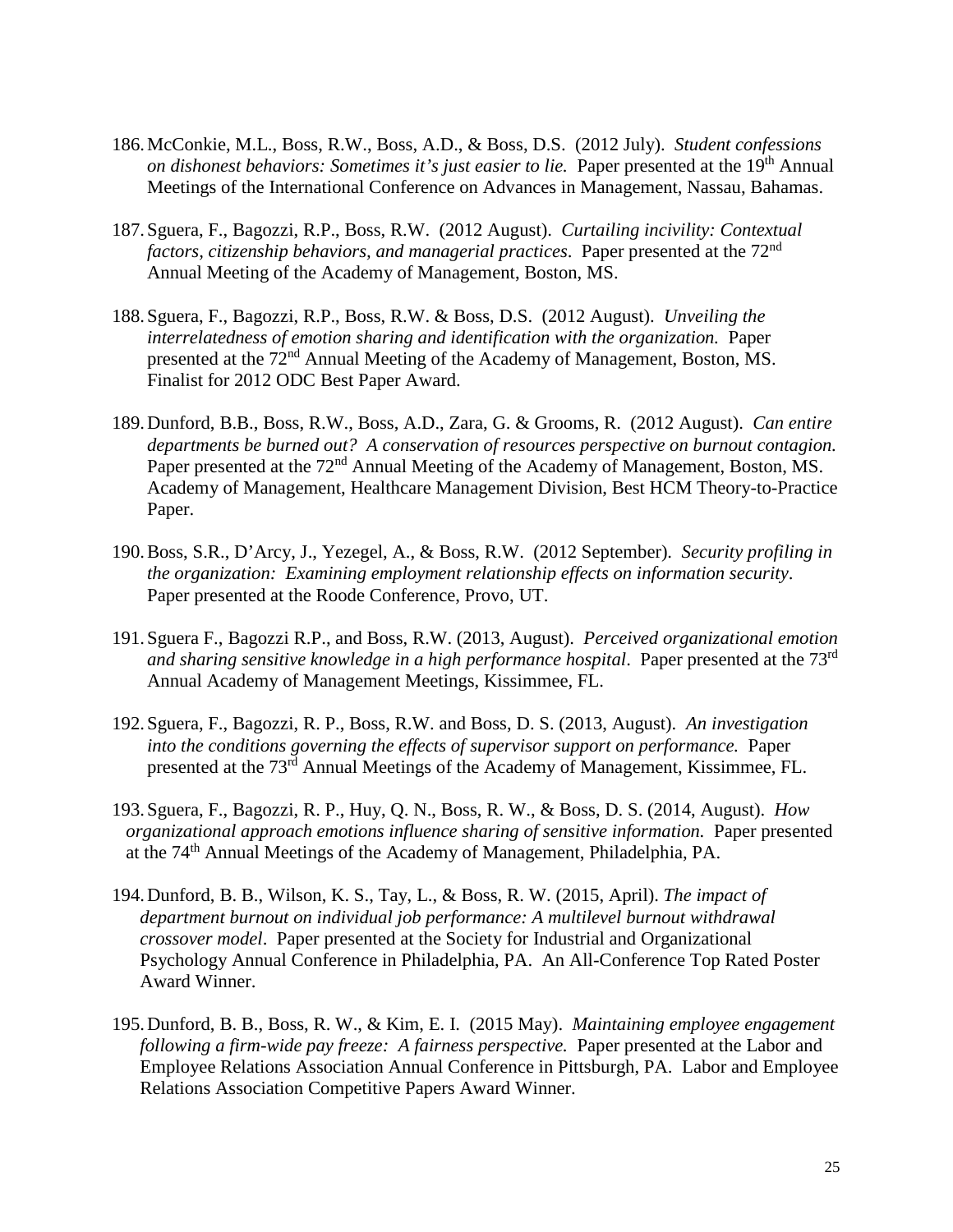- 196. Boss, R. W., Boss, A. D., McConkie, M. L., & Boss, D.S. (2015 August). *The longitudinal effects of a third-party intervention: 14 years of sustainable change.* Paper presented at the 75th Annual Meetings of the Academy of Management, Vancouver, B.C.
- 197. Boss, R.W., Boss, A.D., & Boss, D.S. (2016) *A merger on probation: Can organization development produce lasting change?* Paper presented at the 76<sup>th</sup> Annual Meetings of the Academy of Management, August 5-9, Anaheim, CA. Submission number is 17579.
- 198. Perrigino, M.B., Dunford, B.B., & Boss, R.W. (2016). *Exploring the black box between pay dispersion and performance: A conditional indirect effects model*. Paper presented at the 76th Annual Meetings of the Academy of Management, August 5-9, 2016, Anaheim, CA. Submission number is 16425.
- 199. Kim, Eung II, Dunford, B.B., Boss, R.W., & Boss, D.S. (2017). *It's not if but how: Performance Management Interviews for Sustainable Conflict Resolution.* Paper presented at the 77th Annual Meetings of the Academy of Management, August 4-8, 2017, Atlanta, GA. Submission number is 15839.
- 200. Dunford, B. B., Mumford, K. J., Boss, R. W., Boss, A. D., & Boss, D. S. (2017). *Do it right or not at all: A longitudinal evaluation of a conflict management system implementation.* Paper accepted for presentation at the ILR Conflict Management Conference November 11, 2017, Ithaca, NY.
- 201. Perrigino, M. B., Ashkanani, A. A., Dunford, B. D., & Boss, R. W. (2018). *Does agreement always matter? The case of moderately satisfied work units.* Paper presented at the 78th Annual Meetings of the Academy of Management, August 10-14, 2018, Chicago, IL.
- 202. Perrigino, M. B., Montalbo, S., Dickey, R., Dunford, B. B., Troup, M., & Boss, R. W. (2019 August). *The role of resources in reducing citizenship fatigue among healthcare workers*. Paper presented at the 79<sup>th</sup> Annual Meetings of the Academy of Management, August 7-13, 2019, Boston, MA.
- 203. Boss, R.W., Perrigino, M.B., Boss, A.D., Dunford, B.B., & Boss, D.B. (2019 August). *Sustainable long-term effects following team-building interventions: A 29-year impact of Personal Management Interviews*. Paper presented at the 79th Annual Meetings of the Academy of Management, August 7-13, 2019, Boston, MA.

### **PUBLICATIONS**

**1.** Boss, R.W. (1970). Meaningful goals for science and technology in today's society. *National Conference on Goals, Policies, and Programs of Federal, State, and Local Science Agencies Proceedings.* Atlanta, Georgia, 1970.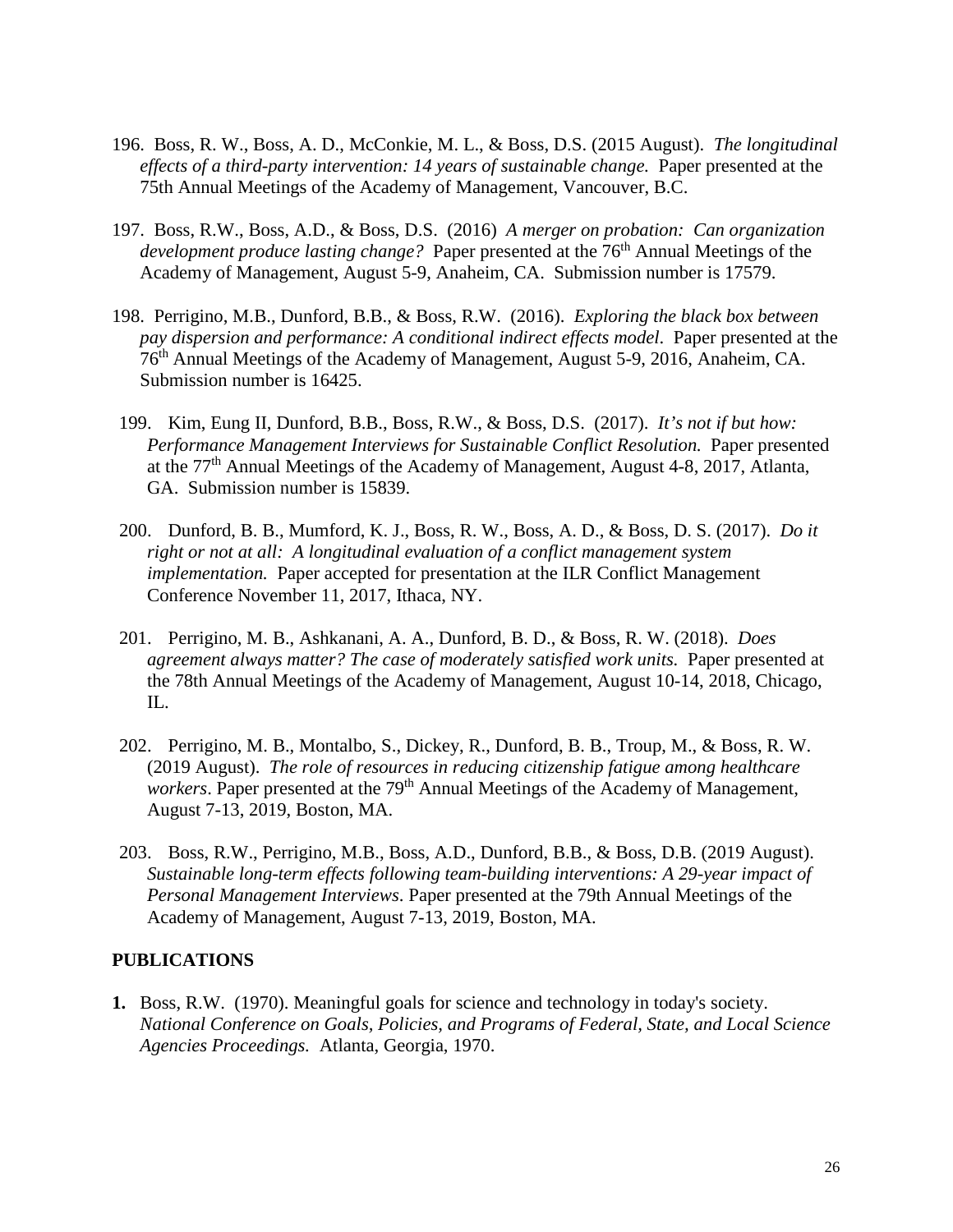- **2.** Boss, R.W. (1970). *An assessment study of the nature and extent of the truancy problems facing Hall County Juvenile Court*. Athens, Georgia: Institute of Government, University of Georgia.
- **3.** Boss, R.W. & Pelavin, A. (1970). *A study of divorced parties in Hall County*. Athens, Georgia: Institute of Government, University of Georgia.
- **4.** Boss, R.W. (1971). *Baldwin County Jail and Work Camp Feasibility Study.* Athens, Georgia: Institute of Government, University of Georgia.
- **5.** Boss, R.W. & Pelavin, A. (1971. *A study of characteristics of committed juvenile offenders.* Athens, Georgia: Institute of Government, University of Georgia.
- **6.** Boss, R.W. & Law, D. (1971). The PWC: A system under attack. *Georgia County Government Magazine, 13*(2), 22-37.
- **7.** Boss, R.W. (1972). Decision making in the budgetary process, In R.T. Golembiewski, F.K. Gibson, & G. Cornog, (Eds.), *Public administration* (2<sup>nd</sup> ed., 36-55). New York: Rand McNalley.
- **8.** Marando, V. & Boss, R.W. (1973). Commissioners identify problems differently from public. *Georgia County Government Magazine, 15*(2), 19-31.
- **9.** Boss, R.W. (1974). *An evaluation report of the National Institute of Corrections administrative study.* Boulder, CO: Western Interstate Commission for Higher Education.
- **10.** Boss, R.W. (1974). *Personnel and organization assessment: Boys Town.* Boulder, Colorado: Training Associates.
- **11.** Marando, V. & Boss, R.W. (1975). Contacting a local elite by mail questionnaire and telephone: Georgia County Commissioners. *Georgia Political Science Association Journal, 3*(2, Fall), 149-157.
- **12.** Boss, R.W. (1975). The not-so-peaceful incident at Peaceful Valley: A confrontation design in a criminal justice agency. In A. G. Bedeian, A. A. Armedakis, W. H. Holley, Jr., and H. S. Deild, Jr. (Eds.), *1975 Academy of Management Proceedings* (pp. 357-359). Auburn, Alabama: Auburn University Printing Service.
- **13.** Boss, R.W. (1975). *Organization development in corrections: Training internal organization development specialists in data gathering and diagnosis.* Boulder, Colorado: Western Interstate Commission for Higher Education.
- **14.** Boss, R.W. (1975). *Organization development in corrections: Training internal organization development specialists in action interventions and problem solving.* Boulder, Colorado: Western Interstate Commission for Higher Education.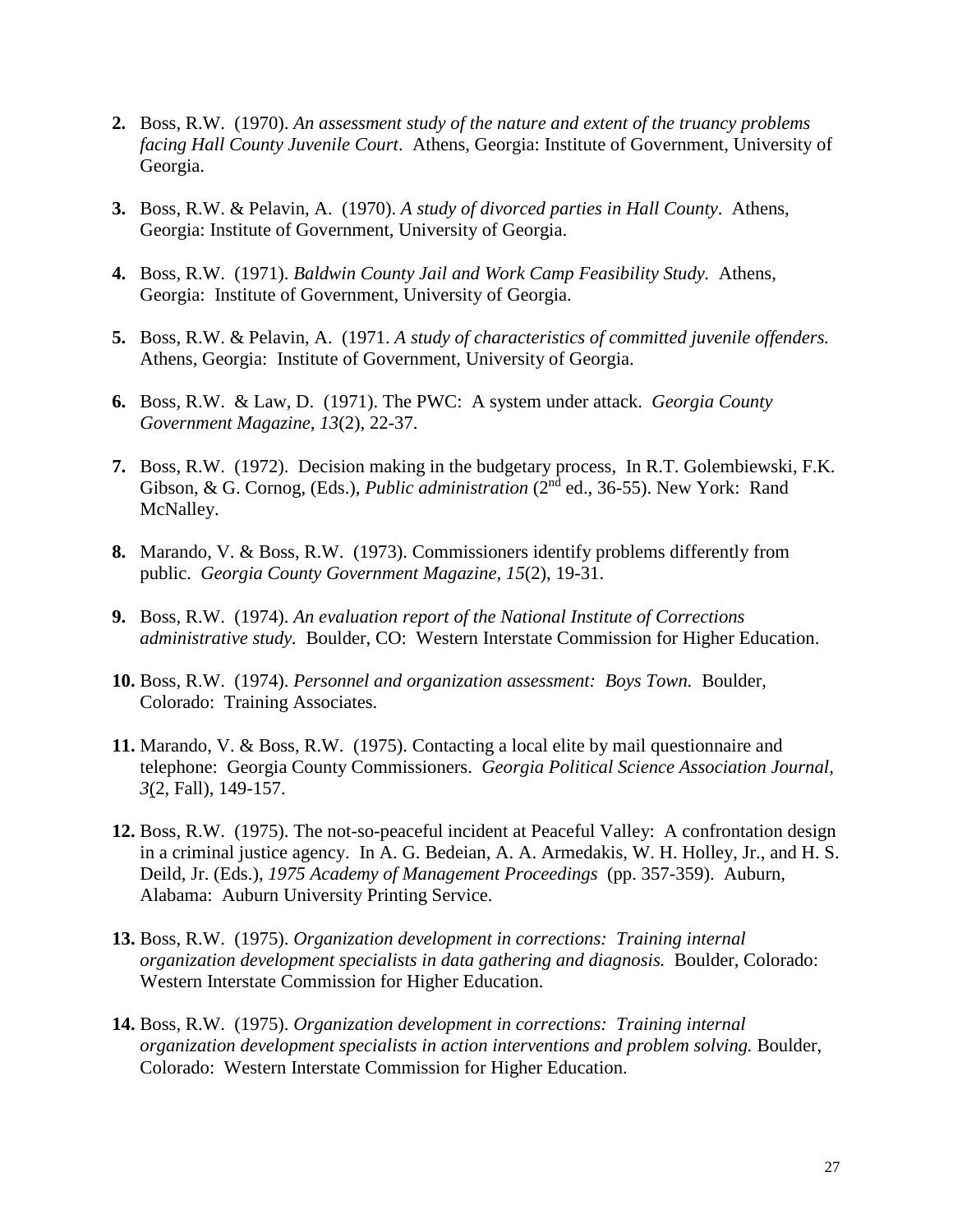- **15.** Boss, R.W. (1976). Decision making: Theories and applications to the budgetary process. In R. T. Golembiewski, F. K. Gibson, and G. Cornog (Eds.), *Public administration* (3<sup>rd</sup> ed., pp. 103-126). Chicago: Rand McNally.
- **16.** Boss, R.W. (1976). Organization development. *Academy of Management Review, 1*(2, April), 133-134.
- **17.** Boss, R.W. (1977). *Organization Development in Corrections: Training internal organization development specialists in action research.* Boulder, Colorado: University of Colorado Press.
- **18.** Boss, R.W., Gouws, D.J. & Nagai, T. (1978). The cross-cultural effects of an organization development intervention: A conflict-confrontation design. *The Southern Review of Public Administration, 1*(4, March), 486-502.
- **19.** Boss, R.W. (1978). Trust and managerial problem solving revisited. *Group and Organization Studies, 3*(3, September), 331-342.
- **20.** Boss, R.W. (1978). The effects of leader absence on a confrontation-team building design. *The Journal of Applied Behavioral Science, 14*(4, October), 469-478.
- **21.** Boss, R.W. (1978). *A long-range study of the development of a public agency: The Colorado Division of Criminal Justice.* Denver, CO: Colorado Division of Criminal Justice.
- **22.** Boss, R.W. (1979). It doesn't matter if you win or lose, unless you are losing: Organizational change in a law enforcement agency. *The Journal of Applied Behavioral Science, 15*(2, April), 198-220.
- **23.** Reprinted in Boss, R.W. (1983). It doesn't matter if you win or lose, unless you're losing: Organizational change in a law enforcement agency. In French, W., Bell, C., & Zawacki, R. (1983). (Eds.), *Organization Development: Theory, Practice and Research*. (2nd ed., pp. 505- 515). Dallas, Texas: Business Publications.
- **24.** Boss, R.W. & McConkie, M.L. (1979). An autopsy of an intended OD project. *Group and Organization Studies, 4*(2, June), 183-200.
- **25.** Reprinted as Boss, R.W. & McConkie, M.L. (1983). In French, W., Bell, C., & Zawacki, R. (Eds.), *Organization development: Theory, practice and research* (2nd ed., pp.428-437). Dallas, Texas: Business Publications.
- **26.** Reprinted as Boss, R. W. & McConkie, M. L. (1989). In French, W., Bell, C., & Zawacki, R. (Eds.), *Organization development: Theory, practice and research* (3rd ed., pp. 483-493). Dallas, Texas: Business Publications.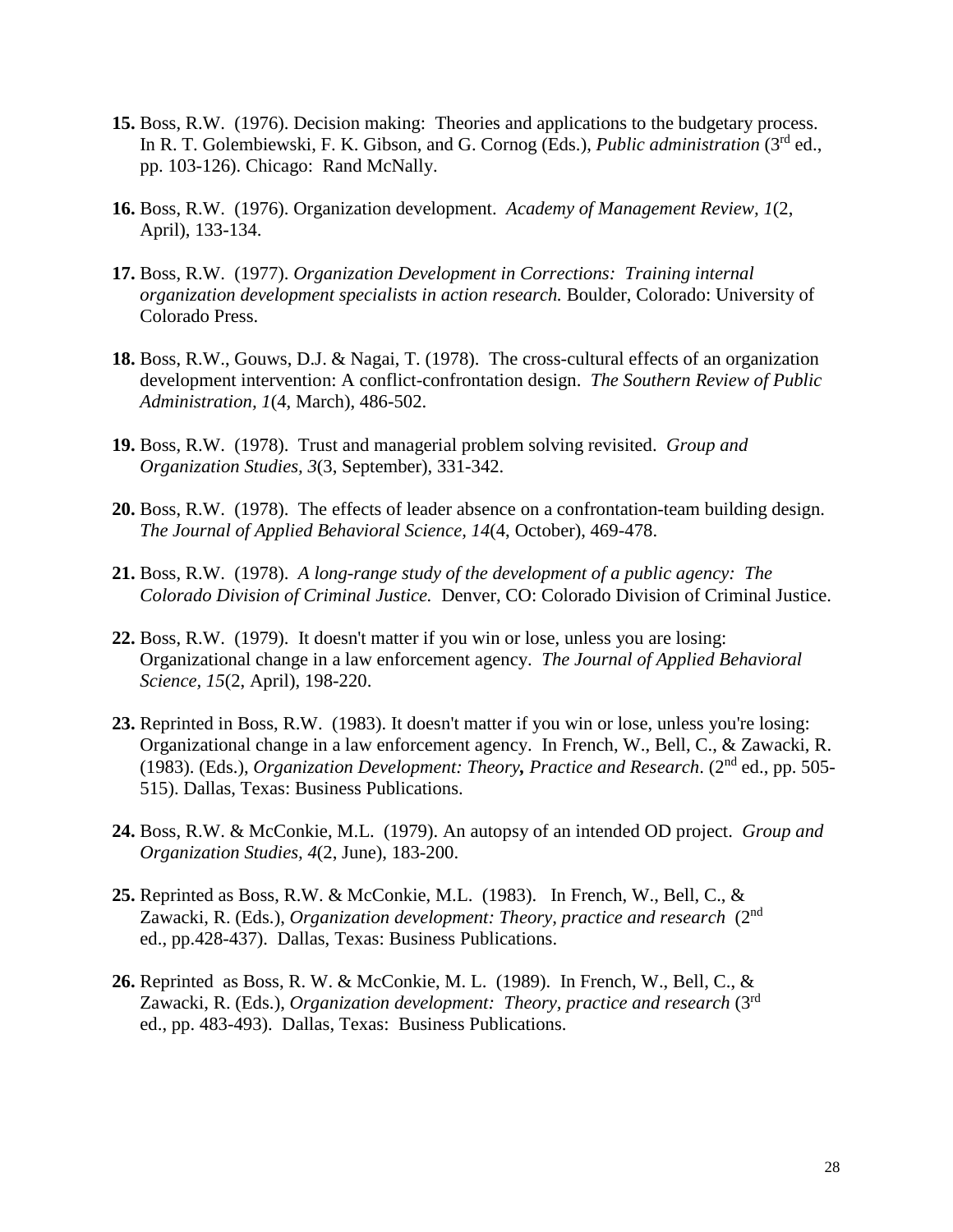- **27.** Boss, R.W., Allhiser, G.L. & Voorhis, D.J. (1979). The impact of job security and pay on organizational climate. *The Journal of Police Science and Administration, 7*(3, September.), 361-367.
- **28.** Boss, R.W. (1979). Essentials for successful organization development efforts. *Group and Organization Studies, 4*(4, December), 496-504.
- **29.** Boss, R.W. (1979). A time-extended intervention with a law enforcement team. In R.T. Golembiewski, (Ed.), *Approaches to planned change, part 1* (pp. 313-336). New York: Marcel Dekker.
- **30.** Boss, R.W. (1980). The impact of the chief executive officer on an organization development effort. *Southern Review of Public Administration, 4*(2, September.), 190-210.
- **31.** Boss, R.W. (1980). Your CEO and natural team training. *Training and Development Journal, 34*(4, July), 76-80.
- **32.** Boss, R.W. & Quinn, P.G. (1980). Organization development as a vehicle for change: The case of a state planning agency. *Midwest Review of Public Administration, 14*(4, December), 235-251.
- **33.** Boss, R.W. & McConkie, M.L. (1981). The destructive impact of a positive team building intervention. *Group and Organization Studies, 6*(1, March), 45-56.
- **34.** Boss, R.W. (1981). A methodical approach to analyzing organizations. [Review of the book *Organizational Assessment*]. *The Journal of Applied Behavioral Science, 17*(3, September), 421-424.
- **35.** Boss, R.W. & Luke, Royce. (1981). Barriers limiting the implementation of quality assurance programs. *Health Services Research, 16*(3, Fall), 305-314.
- **36.** Boss, R.W. (1982). The Personal Management Interview. *Video Journal, 5* (July).
- **37.** Boss, R.W. (1982). Sophisticated simplicity and organization structure. (Review of the book *The structuring of organizations*]. *The Journal of Applied Behavioral Science, 18*(4), 517-519.
- **38.** Boss, R.W. & Maroino, M.V. (1983). The impact of the chief executive officer on management training sessions in the U.S. and Italy. *Training and Development Journal, 37*(1, January), 6-10..
- **39.** Boss, R.W. (1983). Team building and the problem of regression: The personal management interview as an intervention. *The Journal of Applied Behavioral Science, 19*(1, January), 67-83.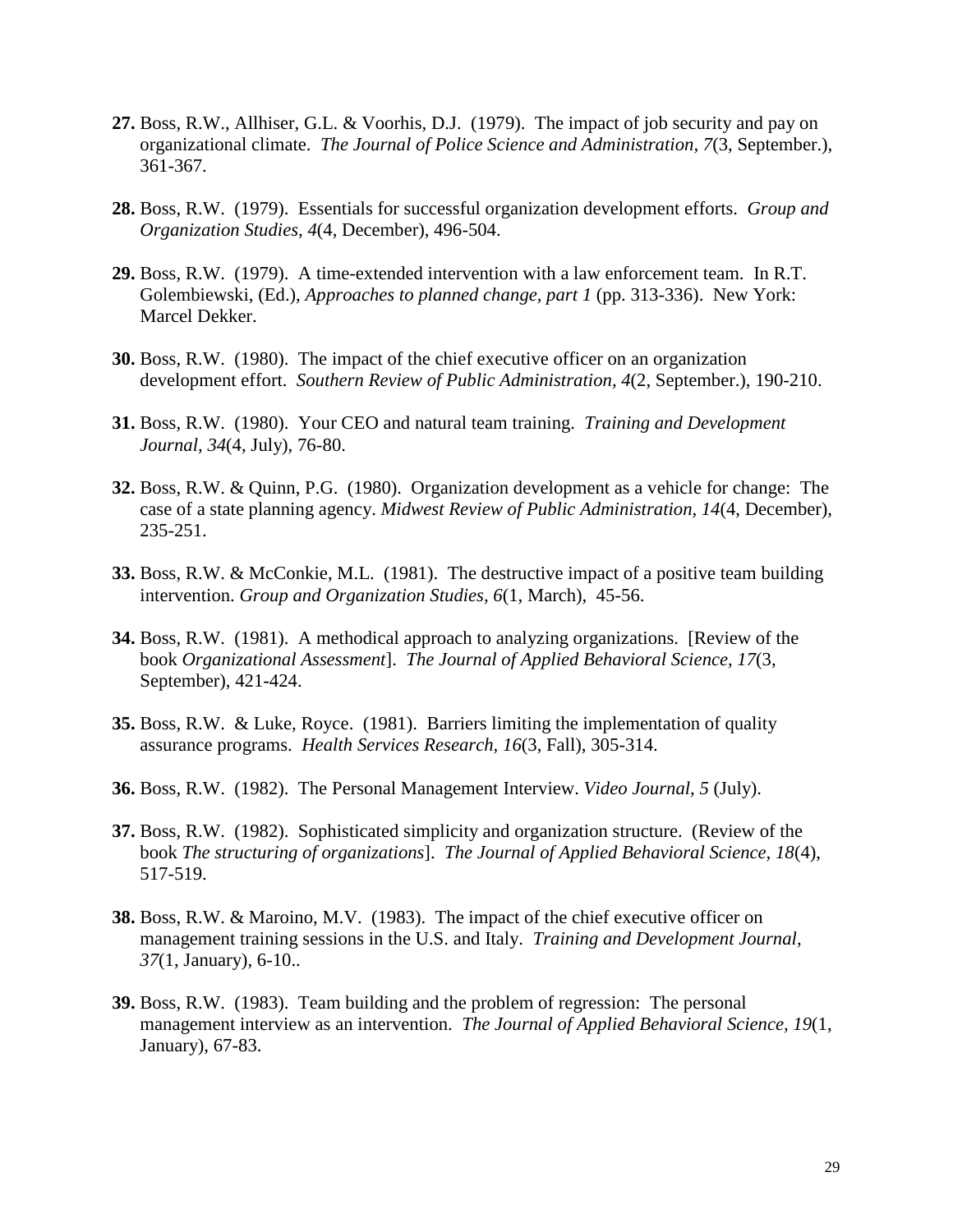- **40.** Boss, R.W. & McConkie, M.L. (1983). How to select an OD consultant. *Public Administration Quarterly, 7*(1, Spring), 115-127.
- **41.** McConkie, M.L. & Boss, R.W. (1983). Lessons from antiquity: The wisdom of Solomon. *Leadership and Organization Development, 4*(1, April), 17-19**.**
- **42.** Boss, R.W. (1983). Organization development in the health care field: A confrontationteam building design. *The Journal of Health and Human Resources Administration, 6* (1, Summer), 72-91.
- **43.** Boss, R.W. (1983). Organization development: A vehicle for improving the quality of work life. In W. Eddy (Ed.), *Handbook of organization management* (pp. 253-278). New York: Marcel Dekker.
- **44.** Boss, R.W. (1985). Dealing with the crisis of divorce. [Review of the book *Rebuilding*]. *The Journal of Applied Behavioral Science, 21*(1), 109-111.
- **45.** Boss, R.W. & Boss, L.S. (1985). The CEO and successful organization development efforts. *Group and Organization Studies, 10*(4), 365-382..
- **46.** Boss, R.W. (1985). The destruction of the American family. [Review of the book *Families: The Future of America*]. *The Journal of Applied Behavioral Science, 21*(3), 342- 44.
- **47.** Boss, R.W. (1985, November). Just between you and your boss. *Training and Development Journal*, 39(11), 68-71.
- **48.** Boss, R.W. (1985). The psychological contract: A key to effective organization development consultation. *Consultation: An International Journal, 4*(4), 284-304.
- **49.** Boss, R.W. (1986). Leadership and organization development: The role of the CEO. In T. Heller, J. Van Til & L.A. Zurcher (Eds.) *Leaders and followers: Challenges for the future*  (pp. 31-38). Greenwich, CN. JAI Press.
- **50.** Boss, R.W. (1986). Building a better team. *Personnel News*, July/August, pp. 1-2.
- **51.** Golembiewski, R.T. & Boss, R.W. (1986). The epidemiology of progressive burnout: A primer. *Journal of Health and Human Resources Administration, 9*(1, Summer), 16-37.
- **52.** McConkie, M.L. & Boss, R.W. (1986). Organization stories: One means of moving the informal organization during change efforts. *Public Administration Quarterly, 10*(2, Summer), 189-205.
- **53.** Boss, R.W. & Mariono, M.V. (1987). Organization development in Italy. *Group and Organization Studies, 12*(3), 245-256.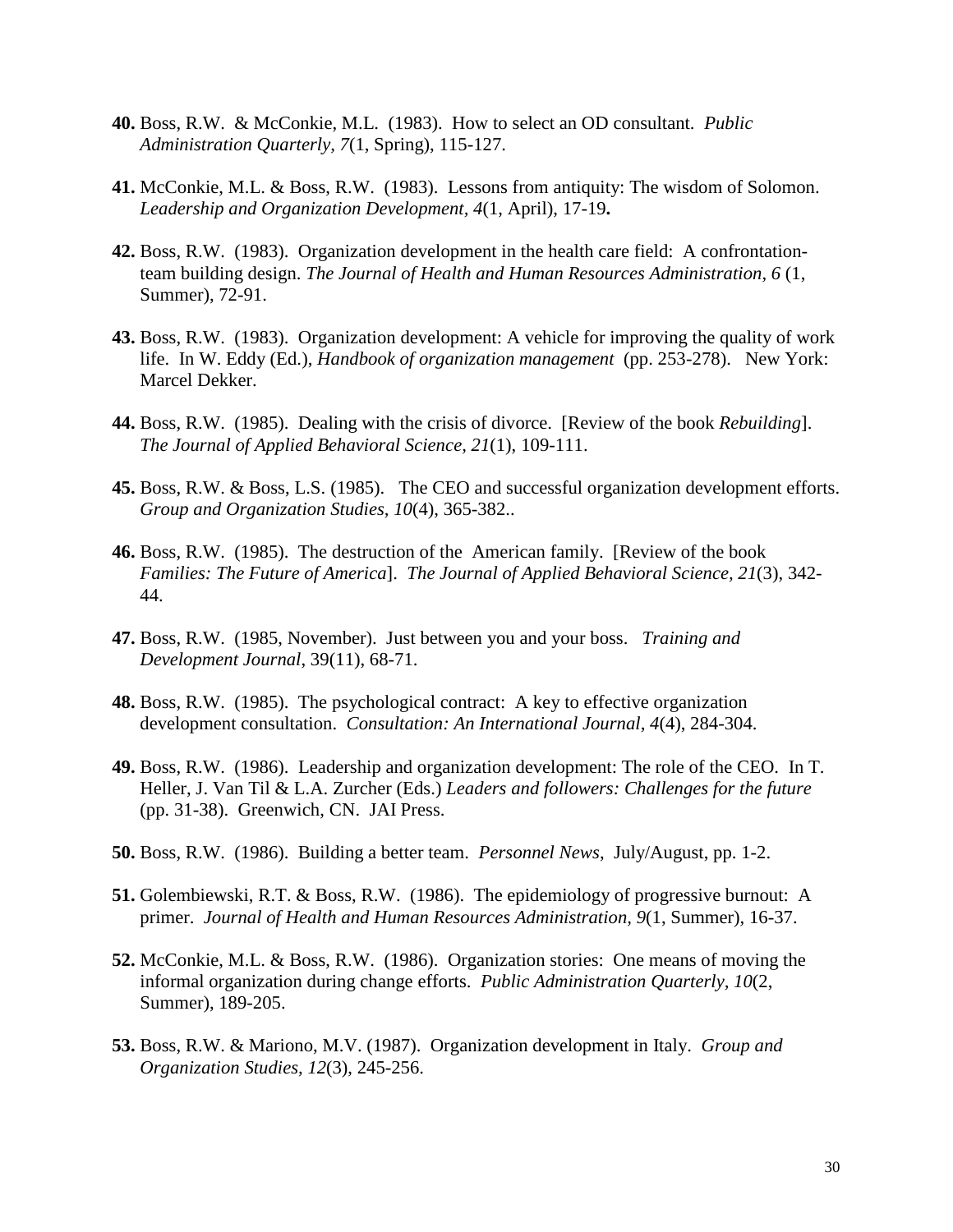- **54.** Boss, R.W. & Boss, L.S. (1987). Team building with nurse managers. *Consultation: An International Journal, 6*(3), 252-264.
- **55.** Boss, R.W., Boss, L.S., McConkie, M.L., Corbett, J.M., Fine, T.D., Guerrie, A.W., & Noffsinger, D.P. (1987). Organization development in dentistry: A three-year change effort in a group practice. *Consultation: An International Journal, 6*(3), 236-251
- **56.** Boss, R.W. (1987). Guest editor's Introduction. *Consultation: An International Journal, 6*(3), 218-220.
- **57.** Grimm, R. B. & Boss, R.W. (1988). From Egypt to the promised land: A change parable. *Consultation: An International Journal, 7*(4), 112-123.
- **58.** Boss, R.W., Boss, L.S., Dundon, M.W. & Johnson, A.E. (1989). A crisis in nursing: The impact of OD as a remedy. *Public Administration Quarterly, 13*(1), 140-155.
- **59.** McConkie, M.L. & Boss, R.W. (1990). Lessons from antiquity: The wisdom of Moses. *Journal of Management in Practice, 2*(1), 59-64.
- **60.** Boss, R.W., Boss, L.S. & Johnson, J.A. (1990). The cost of not listening to employees: A union movement at Bradford Hospital. *The Journal of Health and Human Resources Administration, 13*(1), 71-80.
- **61.** Boss, R.W., Boss, L.S. & Dundon, M.D. (1990). Lincoln Hospital: Third party intervention. In A. Glassman & T. G. Cummings (Eds.), *Cases in organization development* (pp, 203-212). New York: Irwin.
- **62.** Boss, R.W., Boss, L.S., & Dundon, M.W. (1990). Lincoln Hospital: Third party intervention. In A. Glassman & T. G. Cummings (Eds.), *Cases in organization development instructors manual* (pp. 75-77). New York: Irwin.
- **63.** Boss, R.W. (1990). The hostile director. In A. Glassman & T. G. Cummings (Eds.), *Cases in organization development* (pp. 369-379). New York: Irwin.
- **64.** Boss, R.W. (1990). The hostile director. In A. Glassman & T. G. Cummings (Eds.), *Cases in organization development instructor's manual* (pp. 125-128). New York: Irwin.
- **65.** Boss, R.W. (1990). Addressing the obvious: Its role in effective consultation. *Consultation: An International Journal, 9*(4, Winter), 329-332.
- **66.** Boss, R.W. (1991). Team building in health care. *Journal of Management Development, 10*(4), 38-44.
- **67.** Boss, R.W. & Johnson, J.A. (1991). Management development and change in a demanding health care environment. *Journal of Management Development, 10*(4), 5-10.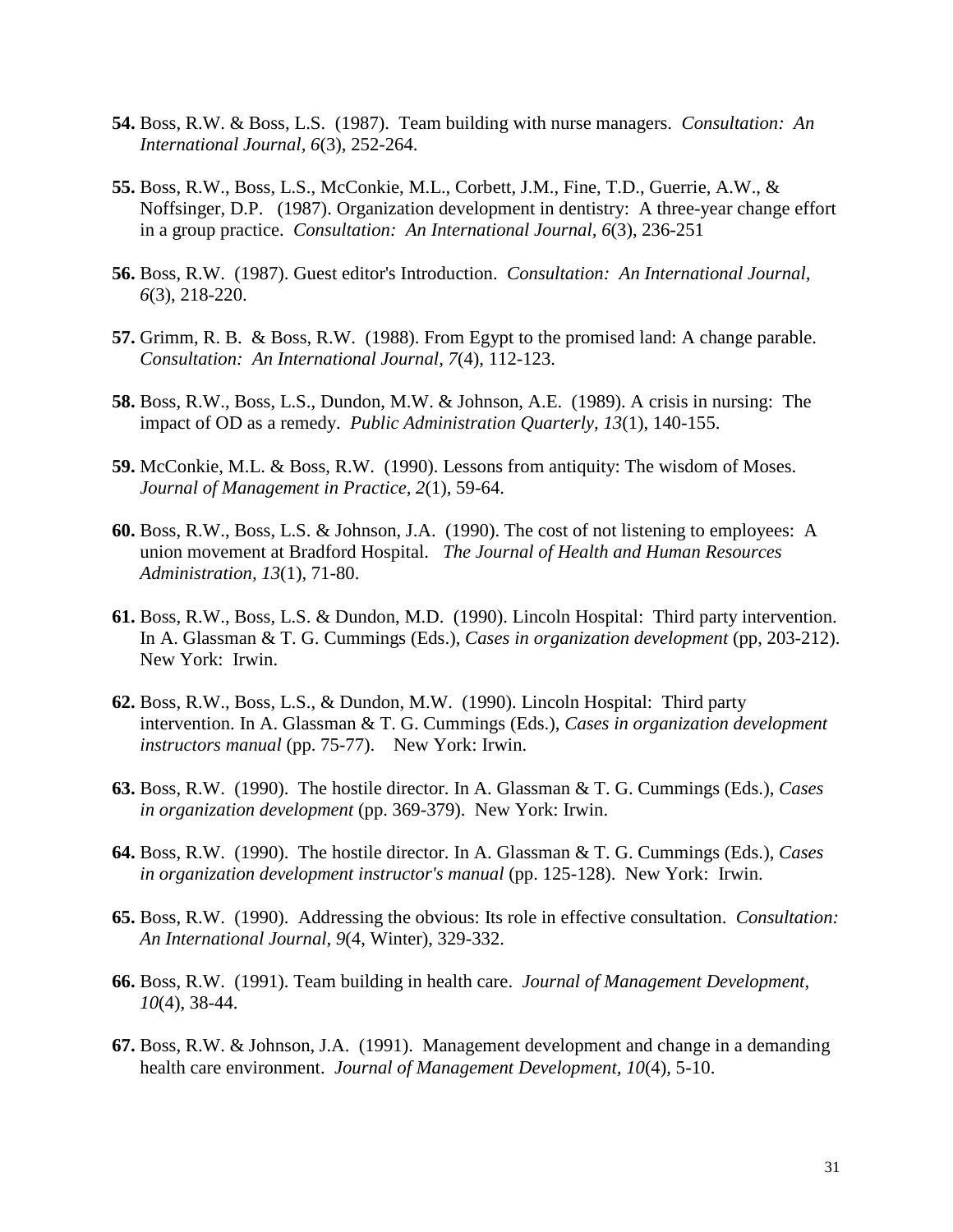- **68.** Boss, R.W. (1991). Contracting and successful organization development consultation. *Consulting Psychology Bulletin, 43*(1), 25-31.
- **69.** Boss, R.W., McConkie, M.L. & Ringer, R.C. (1991). Combining two into one: A successful merger in the public sector. *Public Administration Quarterly, 15*(1, Spring), 46-64.
- **70.** Golembiewski, R.T. & Boss, R.W. (1991). Shelving levels of burnout for individuals in organizations: A note on the stability of phases. *The Journal of Health and Human Resources, 13*(4, Spring), 409-520.
- **71.** Rosse, J.G., Boss, R.W., Johnson, A.E., & Crown, D.F. (1991). Conceptualizing the role of self-esteem in the burnout process. *Group and Organization Studies, 16*(4), 428-451.
- **72.** Boss, R.W. (1991). Home teaching. *Encyclopedia of Mormonism* (Vol. 2, pp. 654-655). New York: McMillin.
- **73.** Boss, R.W. (1991). Priesthood interview. *Encyclopedia of Mormonism* (Vol. 3. pp. 1142- 1143). New York: McMillin.
- **74.** Boss, R.W. & Johnson, J.A. (1992). Organization development interventions in health services: Looking back and moving forward. *Organization Development Journal, 10*(1), 73- 78.
- **75.** Boss, R.W., McConkie, M.L., Ringer, R.C. & Polok, N. (1992). Strategies for building productive teams: A comparison of Hispanic and non-Hispanic managers. *Hispanic Issues in a global environment: Proceedings of the 6th Hispanic symposium on business and the economy* (pp. 46-52). Boulder, CO: University of Colorado Press.
- **76.** Golembiewski, R.T. & Boss, R.W. (1992). Phases of burnout as central in diagnosis and interventions: Individual levels of analysis in organization development and change. In W. A. Pasmore & R. W. Woodman (Eds.), *Research in organizational change and development*  (Vol. 6, pp. 115-152). Greenwich, CN: JAI Press.
- **77.** Boss, R.W. (1992). Preventing regression in team building: A longitudinal study. In R. T. Golembiewski (Ed.), *Handbook of organizational consultation* (pp. 53-63). New York: Marcel Dekker.
- **78.** Boss, R.W. (1992). The psychological contract. In R. T. Golembiewski (Ed.), *Handbook of organizational consulting* (pp. 65-74). New York: Marcel Dekker.
- **79.** Ringer, R. C., Balkin, D. & Boss, R.W. (1993). Managing employee emotion. *HR Magazine on Human Resource Management, 38*(5), 140-144.
- **80.** Boss, R.W. (1993, Fall). The personal management interview: Key to effective communication. *Exchange*, pp. 8-10, 23, 30-31.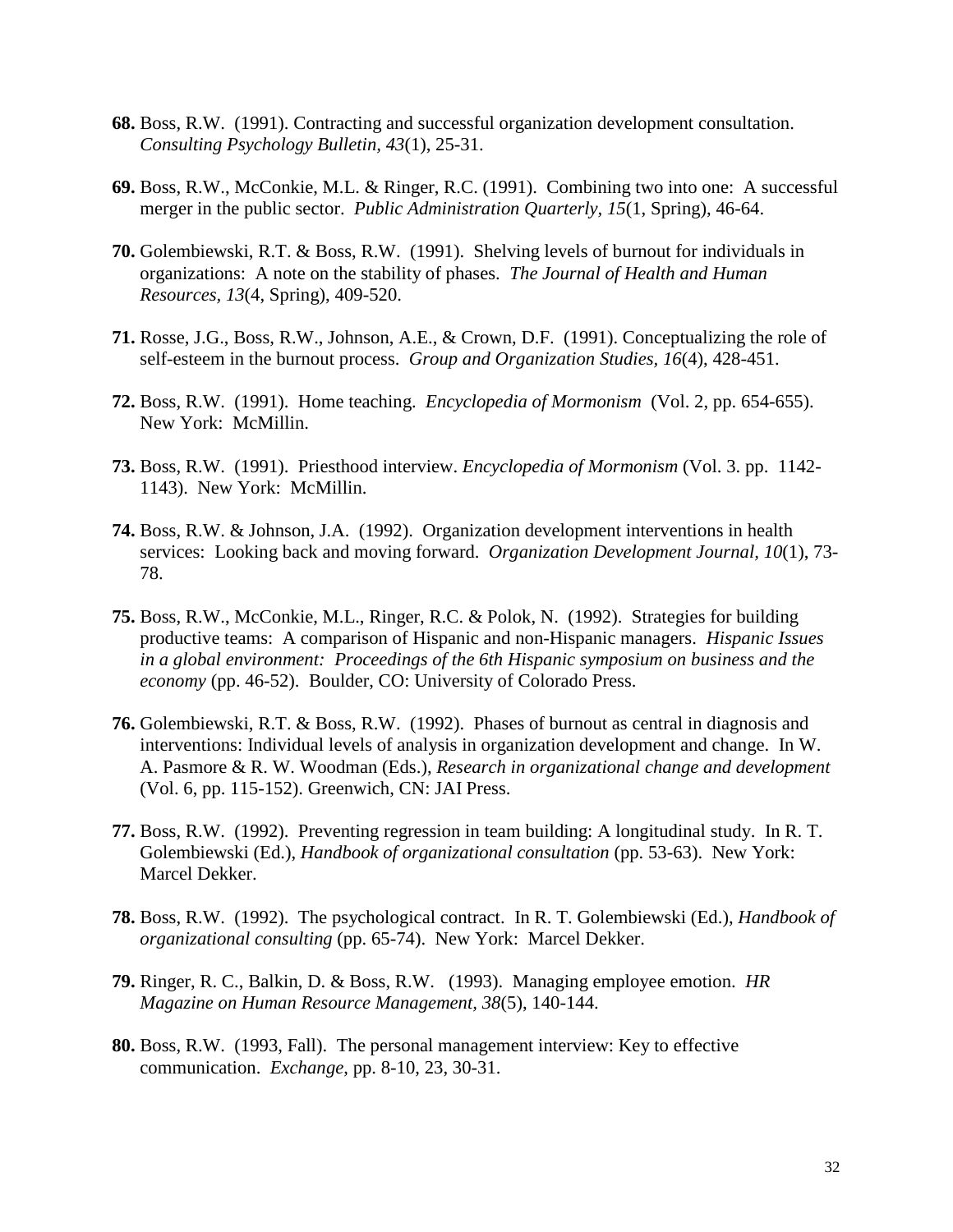- **81.** Boss, R.W. (1993). Time-extended intervention with a law-enforcement team. In R.T. Golembiewski, *Approaches to planned change: Orienting perspectives and micro-level interventions* (pp. 315-336). New Brunswick, N.J.: Transaction Publishers.
- **82.** Boss, R.W. (1993). The issue of consultant competency: How to help clients know the good ones from the bad ones. *Management Consulting Division Newsletter, 21*(3, December), 2-5.
- **83.** McConkie, M. L. & Boss, R. W. (1994). Using stories as an aid to consultation. *Public Administration Quarterly, 17*(4, Winter), 377-395.
- **84.** Polok, N.A. & Boss, R.W. (1994). The existence of burnout in high technology firms. *The Journal of Health and Human Resources, 16*(3, Winter), 304-331.
- **85.** Koberg, C.S., Boss, R.W., Chappell, D. & Ringer, R.C. (1994). Correlates and consequences of protege mentoring in a large hospital. *Group and Organization Management, 19*(2, June), 219-239.
- **86.** Boss, R.W. (1994). Managing change in health care. *Colorado Business Review, LIX* (7, November), 3.
- **87.** Boss, R.W. (1995). The challenge of building effective work groups. *Journal of Management Inquiry, 4*(2, June), 172-176.
- **88.** Boss, R.W., McConkie, M.L., Ringer, R.C., Polok, N.A. & Goodman, E.A. (1995). Building productive teams in cross-cultural settings: An intervention with Hispanic and non-Hispanic managers. *Organization Development Journal, 13*(2, Summer), 59-70.
- **89.** Boss, R.W. & Golembiewski, R.T. (1995). Do you have to start at the top? The chief executive officer's role in successful organization development efforts. *The Journal of Applied Behavioral Science, 31*(3, September), 259-277.
- **90.** McConkie, M.L. & Boss, R.W. (1996). Personal stories and the process of change: The case of Anwar Sadat. *Public Administration Quarterly, 19*(4, Winter ), 493-511.
- **91.** Goldberg, R., Boss, R.W., Chan, L., Goldberg, J., Mallon, W.K., Moradzadeh, D., Goodman, E.A.& McConkie, M.L. (1996). Burnout and its correlates in emergency physicians: Four years' experience with a wellness booth. *Journal of Academic Emergency Medicine, 3*(12, December ), 1156-1164.
- **92.** Koberg, C.S., Boss, R.W. & Goodman, E.A. (1998). Factors and outcomes associated with mentoring among healthcare professionals. *Journal of Vocational Behavior, 53*, 58-72.
- **93.** Goodman, E.A. & Boss, R.W. (1998). An exploration of the differential relationship between the dimensions of burnout and their correlates among emergency medical physicians [CD-ROM]. *1998 Academy of Management Proceedings*, HC1-6.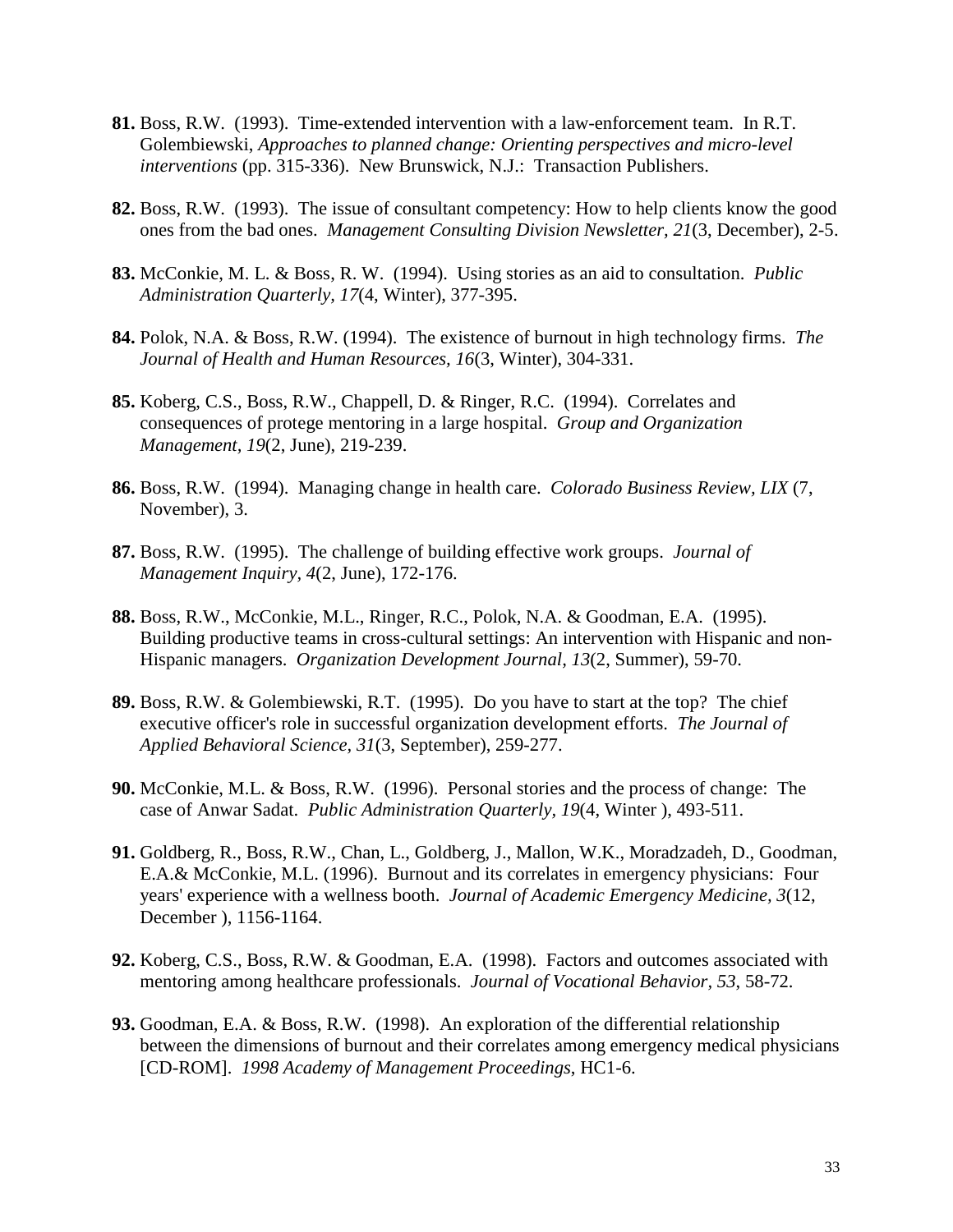- **94.** Goldberg, R., Thomas, H., Kuhn, G, Moradzadeh, D., Mody, T., Boss, R.W., & Goodman, E.A. (1999). Antibody titers to Hepatitis B surface atigen among vaccinated emergency physicians: Three years' experience with a wellness booth. *Annals of Emergency Medicine, 33*(2, February), 156-159.
- **95.** Koberg, C.S., Boss, R.W., Senjem, J.C., & Goodman, E.A. (1999). Antecedents and outcomes of empowerment: Empirical evidence from the health care industry. *Group and Organization Management, 24*(1), 71-91.
- **96.** Goodman, E.A. & Boss, R.W. (1999). Burnout dimensions and voluntary and involuntary turnover in a health care setting. *Journal of Health and Human Resources Administration, 21*(4, Spring), 462-471.
- **97.** Boss, R.W. & McConkie, M.L. (2000). Conflict management in surgery: The impact of third party consultation. *Public Administration and Management, 5*(1).
- **98.** Ringer, R.C. & Boss, R.W. (2000). Hospital professionals' use of upward influence tactics. *Journal of Managerial Issues, 12*(1), 92-108.
- **99.** Boss, R.W. (2000). Preventing regression in team building: A longitudinal study of the Personal Management Interview. In R. T. Golembiewski (Ed.), *Handbook of organizational consultation* (2nd ed., pp. 107-117). New York: Marcel Dekker. (Reprint)
- **100.** Boss, R.W. (2000). The psychological contract. In R. T. Golembiewski (Ed.), *Handbook of organizational consultation* (2nd ed., pp. 119-128). New York: Marcel Dekker. (Reprint)
- **101.** Boss, R. W. (2000). Is the leader really necessary? The results of leader absence in team building. *Public Administration Quarterly, 23*(4), 471-486.
- **102.** McConkie, M.L. & Boss, R.W. (2001). David's rise to power--and the struggle to keep it: An examination of the change process. *Public Administration Quarterly*, *25*(2), 190-228.
- **103.** Goodman, E.A. & Boss, R.W. (2002). The phase model of burnout and employee turnover. *The Journal of Health and Human Resources Administration, 25*(1), 33-47.
- **104.** McConkie, M.L. & Boss, R.W. (2003). Leadership seen as integrity. In J. Rabin (Ed.), *Encyclopedia of public administration and public policy* (pp. 716-719). New York: Marcell Dekker.
- **105.** Boss, R.W. & McConkie, M.L. (2003). Team builidng. In J. Rabin (Ed.), *Encyclopedia of public administration and public policy (*pp. 1184-1188)*.* New York: Marcell Dekker.
- **106.** Boss, R.W. & McConkie, M.L. (2003). Third-party interventions. In J. Rabin (Ed.), *Encyclopedia of public administration and public policy (*pp. 1196-1198)*.* New York: Marcell Dekker.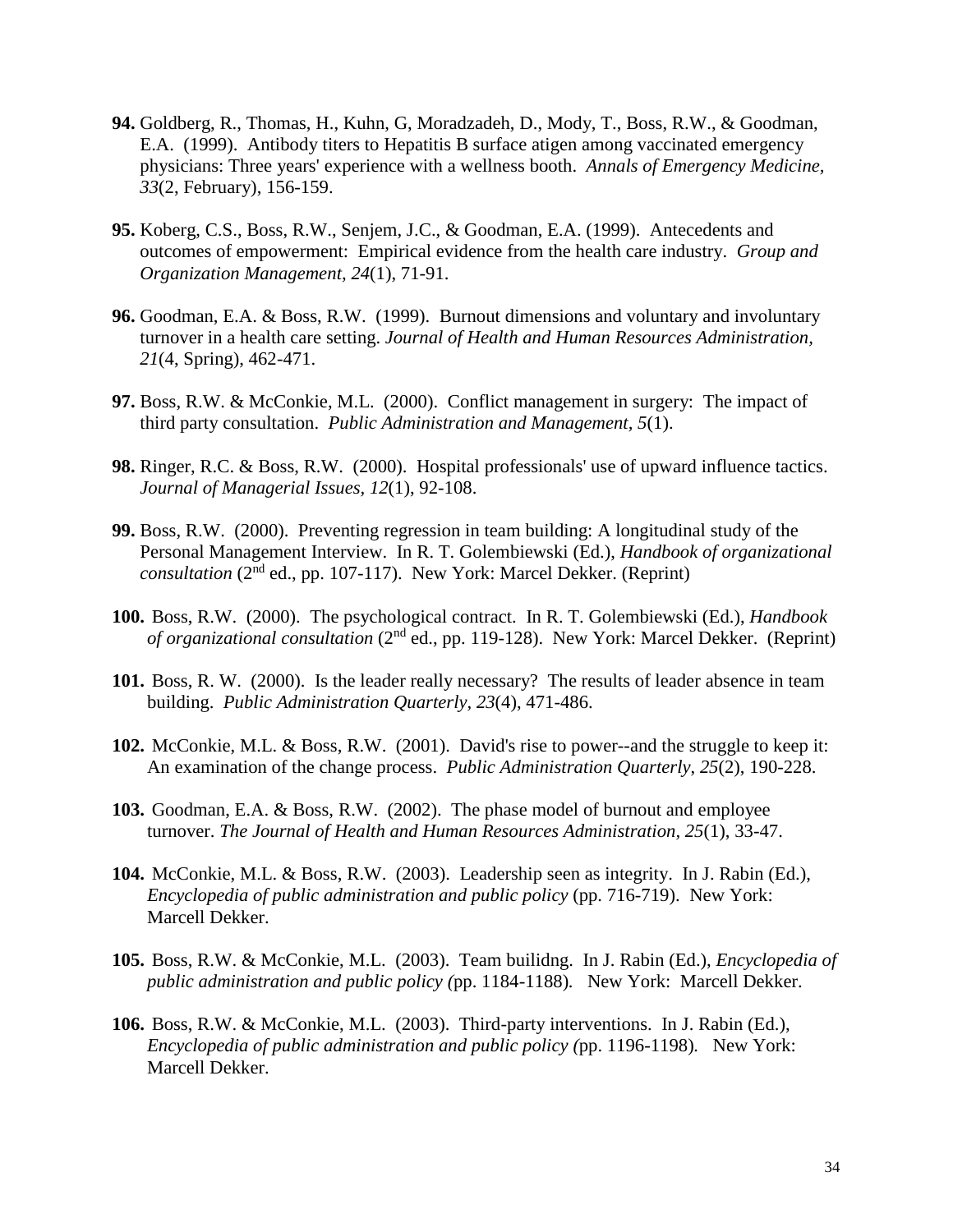- **107.** Boss, R.W. & McConkie, M.L. (2003). Change in health care settings. In J. Rabin (Ed.), *Encyclopedia of public administration and public policy* (pp. 587-593).New York: Marcell Dekker.
- **108.** McConkie, M.L. & Boss, R.W. (2003). Papers on the science of administration. In J. Rabin (Ed.), *Encyclopedia of public administration and public policy (*pp. 878-879)*.* New York: Marcell Dekker.
- **109.** Ford, R., Boss, R.W., Angermeier, I., Townsen, C.D., & Jennings, T.A. (2004). Adapting the change in health care: Aligning strategic intent and operational capacity. *Hospital Topics, 82*(4), 20-29.
- **110.** Koberg, C.S., Boss, R. W., Goodman, E.A., Boss, A.D. & Monsen, E.W. (2005). Empirical evidence of organizational citizenship behavior from the health care industry. *International Journal of Public Administration, 28* (5 & 6), 417-436.
- **111.** McConkie, M.L. & Boss, R.W. (2005). "I teach them correct principles, and they govern themselves:" The leadership genius of the Mormon prophet. *International Journal of Public Administration, 28* (5 & 6), 437-464*.*
- **112.** McConkie, M.L. & Boss, R.W. (2006). OD values and Mormonism: Creating adaptive systems. *Public Administration Quarterly, 30*(1), 109-152.
- **113.** Boss, R.W., Goodman, E.A., McConkie, M.L., & Golembiewski, R.T. (2006). Trust and third party Consultation: A longitudinal study*. Best Paper Proceedings of the Academy of Management 2006 Annual Meeting* (ODC: V1-V6).
- **114.** McConkie, M.L. & Boss, R.W. (2007). Leadership seen as integrity. In J. Rabin (Ed.), *Encyclopedia of public administration and public policy*  $(2^{nd}$  ed., pp. 1145-1148). New York: CRC Press.
- **115.** Boss, R.W. & McConkie, M.L. (2007). Team builidng. In J. Rabin (Ed.), *Encyclopedia of public administration and public policy* (2<sup>nd</sup> ed., pp. 1899-1903). New York: CRC Press.
- **116.** Boss, R.W. & McConkie, M.L. (2007). Third-party interventions. In J. Rabin (Ed.), *Encyclopedia of public administration and public policy* (2nd ed., pp. 1920-1922). New York: CRC Press.
- **117.** Boss, R.W. & McConkie, M.L. (2007). Change in health care settings. In J. Rabin (Ed.), *Encyclopedia of public administration and public policy* (2<sup>nd</sup> ed., pp. 916-923). New York: CRC Press.
- **118.** McConkie, M.L. & Boss, R.W. (2007). Papers on the science of administration. In J. Rabin (Ed.), *Encyclopedia of public administration and public policy* (2<sup>nd</sup> ed., pp. 1407-1408.) New York: CRC Press.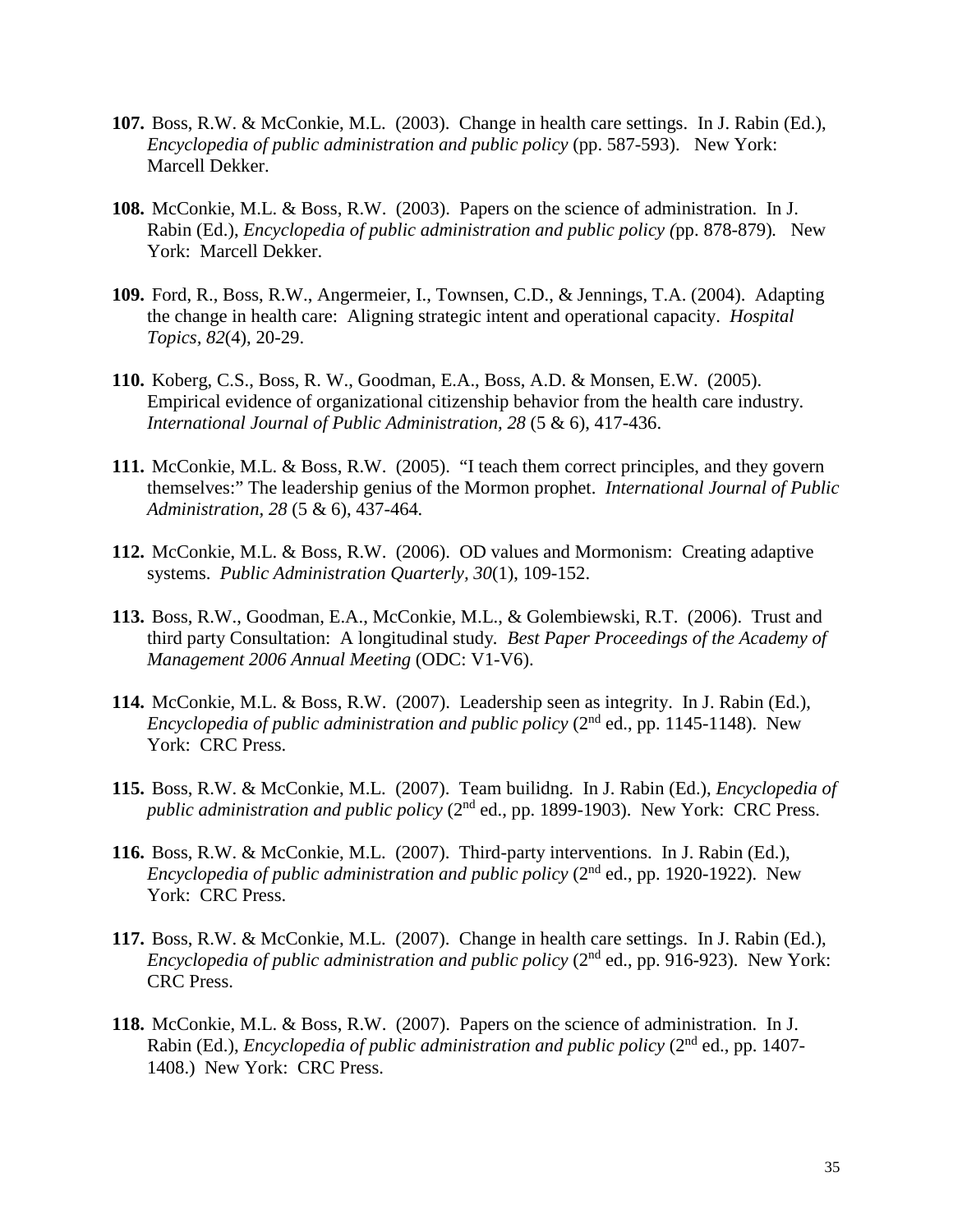- **119.** Boss, R.W. & McConkie, M.L. (2008). Team building. In T.G. Cummings (Ed.), *Handbook of organization development* (pp. 237-259). San Francisco: Sage.
- **120.** Monsen, E. & Boss, R.W. (2009). The impact of strategic entrepreneurship inside the organization: Examining job stress and employee retention. *Entrepreneurship Theory & Practice*, *33*(1), 71-104.
- **121.** Angermeier, I., Dunford, B. B., Boss, A. D., & Boss, R. W. (2009, March & April). Improving healthcare effectiveness: The impact of participative management perceptions on customer service, medical errors, burnout, and turnover intentions. *Journal of Healthcare Management, 54*(2), 127-141. Recipient of the 2010 Edgar C. Hayhow Article of the Year Award by the *Journal of Healthcare Management*.
- **122.** Boss, S. R., Kirsch, L. J., Angermeier, I., Shingler, R., & Boss, R. W. (2009). If someone is watching, I'll do what I'm asked: Mandatoriness, control, and information security. *European Journal of Information Systems, 18*(2), 151-164.
- **123.** Boss, R. W., Dunford, B. D., Boss, A. D., & McConkie, M. L. (2009). Preserving the peace through organization development: 30 years of successful. *Best Paper Proceedings of the Academy of Management, USA, 2009.* Retrieved September 4, 2009, from [http://program.aomonline.org/2009/pdf/2009AcademyofManagementBestPaperProceedings/](http://program.aomonline.org/2009/pdf/2009AcademyofManagementBestPaperProceedings/Best_Papers/ODC/13300%20-%20Preserving%20the%20Peace.pdf) [Best\\_Papers/ODC/13300%20-%20Preserving%20the%20Peace.pdf\)](http://program.aomonline.org/2009/pdf/2009AcademyofManagementBestPaperProceedings/Best_Papers/ODC/13300%20-%20Preserving%20the%20Peace.pdf)
- **124.** Boss, R. W., Dunford, B. D., Boss, A. D., & McConkie, M. L. (2010). Sustainable change in the public sector: The longitudinal benefits of organization development*. The Journal of Applied Behavioral Science, 46*(4), 436-472. Recipient of the 2011 Douglas McGregor Award for the best paper published in the *Journal of Applied Behavioral Science* during 2010.
- **125.** Chullen, C. L., Dunford, B. B., Angermeier, I., Boss, R. W., & Boss, A. D. (2010, November/December). Minimizing deviant behavior in healthcare organizations: The effects of supportive leadership and job design. *Journal of Healthcare Management, 55*(4), 381-397.
- **126.** Hansen, S.D., Dunford, B.B., Boss, A.D., Boss, R.W., & Angermeier, I. (2011). Corporate social responsibility and the benefits of employee trust: A cross-disciplinary perspective. *Journal of Business Ethics*, *102*(1), 29-45.
- **127.** Sguera, F., Bagozzi, R.P., Boss, R.W. & Huy, N.Q. (2011). Workplace incivility and turnover intentions: The efficacy of managerial interventions. *Best Paper Proceedings of the Academy of Management, USA, 2011.*
- **128.** Sanders, M.L., Boss, A.D., Boss, R.W. & McConkie, M.L. (2011, Winter). Increasing student engagement and learning: Using Big Hairy Audacious Goals as an empowering semester project. *Public Administration Quarterly*, 35 (4), 491-516.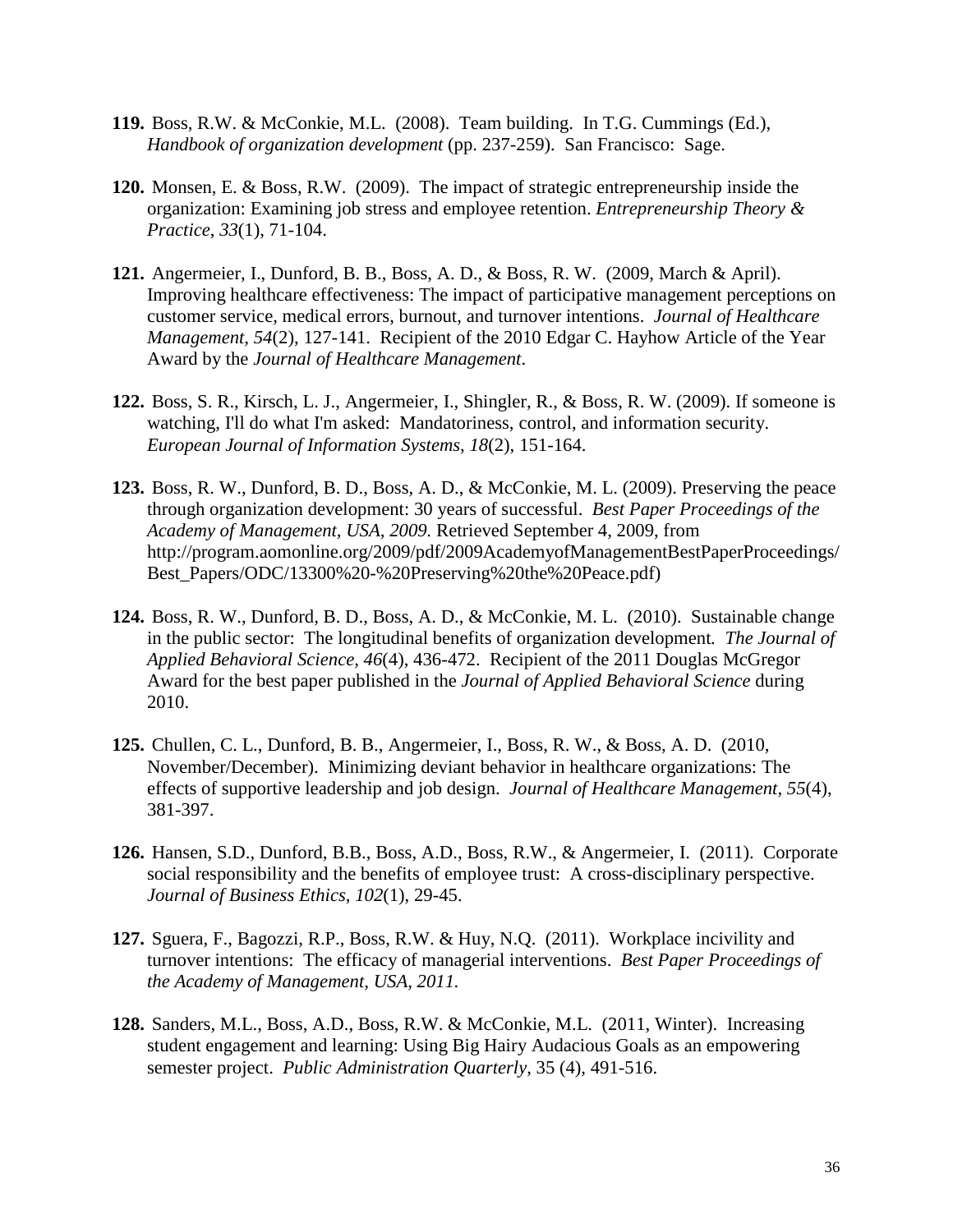- **129.** Sguera, F., Bagozzi, R., Huy, Q., & Boss, R.W. (2011, Summer). The effects of incivility in the workplace and ways to reduce it: The experience of nurses in a public hospital. *Organization Development and Change Newsletter,* pp. 39-43.
- **130.** Tolson, T.L.; Sanders, J.L.; Albrecht, C.O.; McConkie, M.L.. & Boss, R.W. (2011). Examining virtues of leadership: Identifying authenticity, kindness, integrity, and humility as foundational leadership concepts, 85-87. Cancun, Mexico, July 13-16, 2011.
- **131.**Dunford, B. B., Shipp, A. J., Boss, R. W., Angermeier, I., Boss, A. D. (2012). Is burnout static or dynamic: A career transition perspective of employee burnout trajectories. *Journal of Applied Psychology, 97* (3), 637-650.
- **132.** Sguera, F., Bagozzi, R.P., Huy, Q.N., Boss, R.W. & Boss, D.S. (2012 August). Unveiling the interrelatedness of emotion sharing and identification with the organization*. Proceedings of the 2012 Academy of Management Conference, USA. 2012.* Finalist for the Best Paper, Organization Development and Change Division, Academy of Management.
- **133.** Dunford, B.B., Boss, R.W., Boss, A.D., Zara, G. & Grooms, R. (2012 August). Can entire departments be burned out? A conservation of resources perspective on burnout contagion. *Proceedings of the 2012 Academy of Management Conference*, USA, 2012. Reciepient of the Best Paper Award in the Health Care Division, Academy of Management.
- **134.** Sguera, F., Bagozzi, R.P., Huy, Q.N., Boss, R.W. & Boss, D.S. (2012 Summer). From sharing emotions to sharing identity: Effects on organizational identification and collaboration*. Organization Development and Change Newsletter.*
- **135.** Dunford, B.B., Boss, A. D., & Boss, R. W. (2014). Can entire departments be burned out? A conservation of resources perspective on burnout contagion. *Journal of Healthcare Management*, *59*(4), 305-306.
- **136.** Boss, R. W., Facer, R. L. II, McConkie, M. L., Miller, G. J., and Yeager, S. J. (2015). Robert T. Golembiewski. In M.J. Dubnick (Ed.), *Encyclopedia of Public Administration and Public Policy* (3rd ed.). Boca Raton, FL: Taylor and Francis.
- **137.** Boss, R.W. & McConkie, M. L. (2015). Team building, In M.J. Dubnick (Ed.), *Encyclopedia of public administration and public policy* (3rd ed., pp. 1184-1188). Boca Raton, FL: Taylor and Francis.
- **138.** Boss, R.W. & McConkie, M. L. (2015). Third-party interventions, In M.J. Dubnick (Ed.), *Encyclopedia of Public Administration and Public Policy* (3rd ed., pp. 1196-1198). Boca Raton, FL: Taylor and Francis.
- **139.** Boss, R.W. & McConkie, M. L. (2015). Change in health care settings. In M.J. Dubnick (Ed.), *Encyclopedia of Public Administration and Public Policy* (3rd ed.). Boca Raton, FL: Taylor and Francis.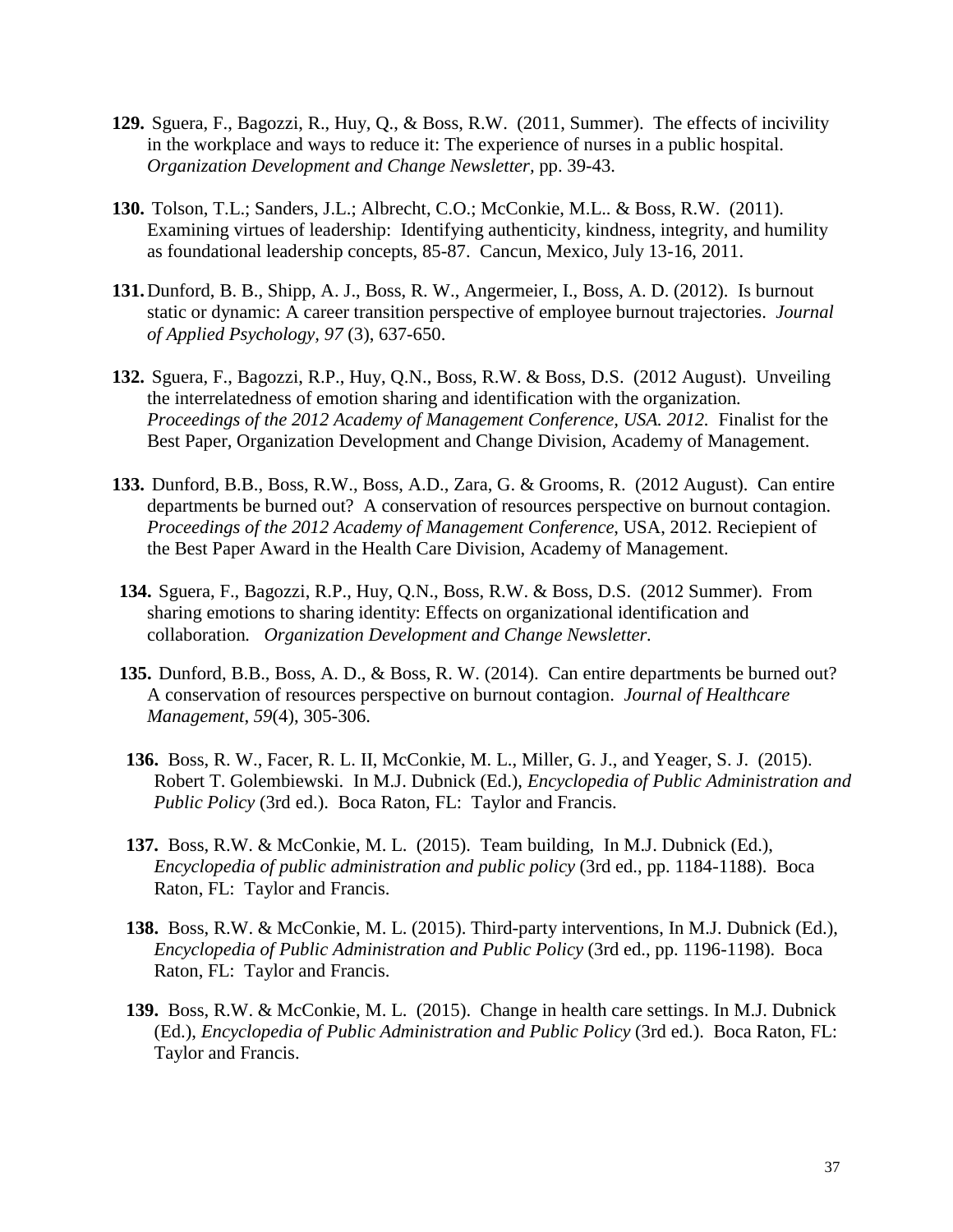- **140.** McConkie, Mark L. & Boss, R.W. (2015). Papers on the science of administration. In M.J. Dubnick (Ed.), *Encyclopedia of Public Administration and Public Policy* (3rd ed., pp.878- 879) Boca Raton, FL: Taylor and Francis.
- **141.** McConkie, M.L. & Boss, R.W. (2015). Leadership as integrity. In M.J. Dubnick (Ed.), *Encyclopedia of Public Administration and Public Policy* (3rd ed., pp. 716-719). Boca Raton, FL: Taylor and Francis.
- **142.** Dunford, B.B., Jackson, C. L., Boss, A. D., Tay, L., & Boss, R. W. (2015). Be fair, your employees are watching: A relational response model of external third-party justice. *Personnel Psychology, 68*(2), 319-352.
- **143.** Perrigino, M., Dunford, B.B., & Boss, R.W. (2016). Exploring the black box between pay dispersion and performance: A conditional indirect effects model. *Best Paper Proceedings of the Academy of Management 2016 Annual Meeting, HR Division.*
- **144.** Sguera, F., Bagozzi, R. P., Huy, Q. N., Boss, R. W., & Boss, D. S. (2016). Curtailing the harmful effects of workplace incivility: The role of structural demands and organizationprovided resources. *Journal of Vocational Behavior, 95* (4), 115-127.
- **145.** Boss, A.D., Boss, R.W., Dunford, B.B., Perrigino, M.B., & Boss, D.S. (2018). Resolving intractable conflicts through third party facilitation: A 14-Year Study. *The Journal of Applied Behavioral Science, 54*(3), 234-271.
- **146.** Sguera, F., Bagozzi, R. P., Huy, Q. N., Boss, R. W., & Boss, D. S (2018). The more you care, the worthier I feel, the better I behave: How and when supervisor support influences (un) ethical employee behavior. *Journal of Business Ethics, 153* (3), 615-628.
- **147.** Perrigino, M. B., Dunford, B. B., Troup, M., Boss, R. W., & Boss, D. S. (2019). Workfamily culture within hospitals: An interdepartmental analysis of employee engagement and retention. *Health Care Management Review, 44*(4), 296-305. DOI: 10.1097/HMR.0000000000000190
- **148.** Dunford, B. B., Mumford, K. J., Boss, R. W., Boss, A. D., & Boss, D. S. (in press). Do it right or not at all: A longitudinal evaluation of a conflict management system implementation. *Industrial and Labor Relations Review*.
- **149.** Sguera, F., Bagozzi, R., Huy, Q., Boss, R.W., & Boss, D.S. (in press). What we share is who we are and what we do: How emotional intimacy shapes organizational identification and collaborative behaviors. *Applied Psychology: An International Review*.

## **BOOKS**

Boss, R. W. (1988). *Organization development in health care settings*. New York: Human Sciences Press.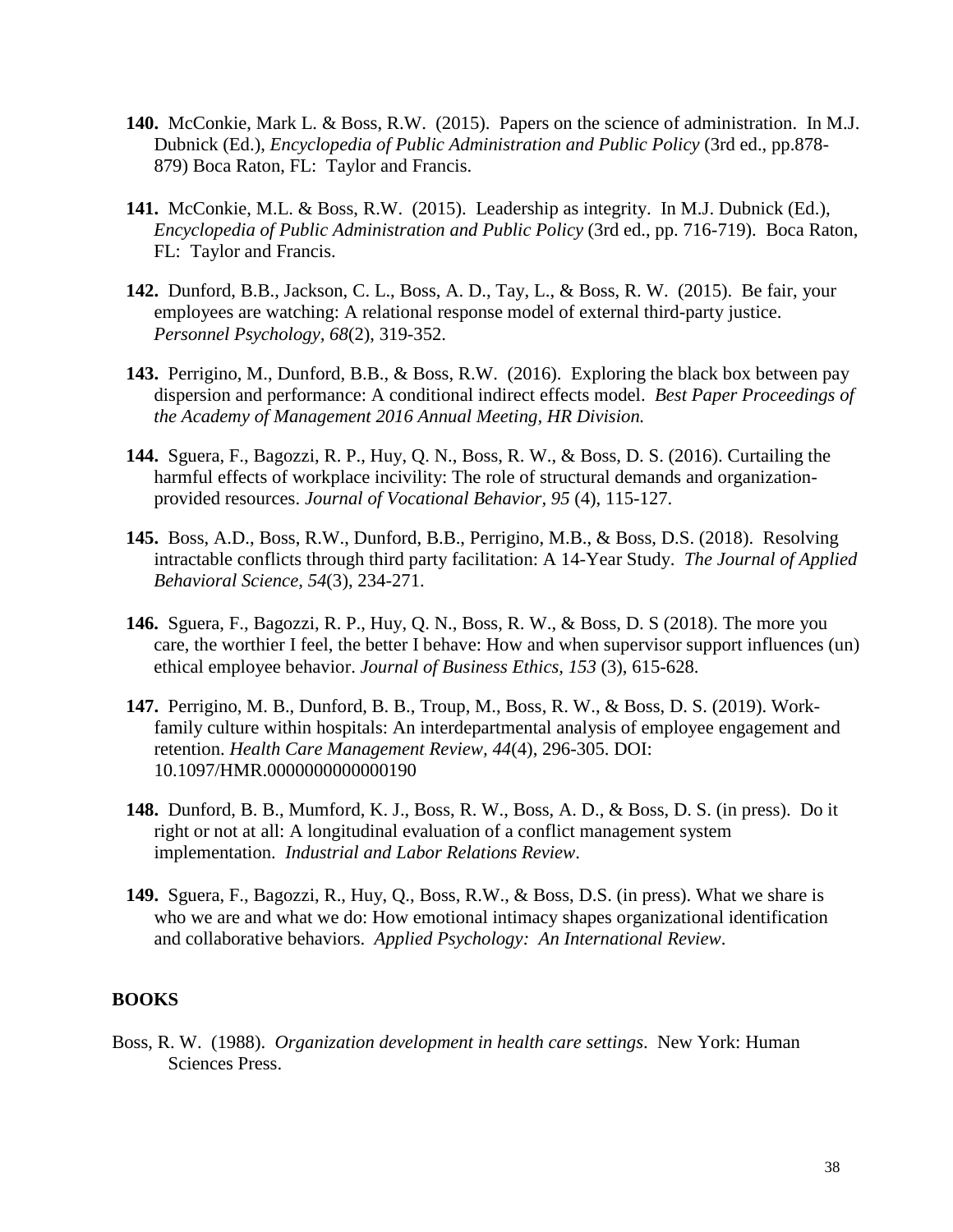- Boss, R. W. (1989). *Organization development in health care*. Reading, Mass.: Addison-Wesley.
- Boss, R. W. & Boss, L. S. (1991). *Are my children going to make it?* Salt Lake City: Deseret Book Company.
- Boss, R.W. & Boss, L. S. (2003). *Arming your children with the gospel*. Salt Lake City: Deseret Book Company.
- Boss, R.W. & Boss, L.S. (2016). *A fortress of faith: The Fort Collins Colorado Temple.* (Cornerstone ed.). Boulder, CO: The Church of Jesus Christ of Latter-day Saints.
- Boss, R.W., Bedwell, J., & Boss, L.S. (2016). *History of the Boulder Colorado Stake*. (Cornerstone ed.). Boulder, CO: The Church of Jesus Christ of Latter-day Saints.

## **REVISE AND RESUBMIT**

- 1. Call, M., Dunford, B. B., Boswell, W. R. & Boss, R.W. (2018). *The impact of work unit star employee concentration on coworker performance*. Manuscript submitted for publication. (After 1<sup>st</sup> review at *Personnel Psychology*.) We receive the R&R on Friday, March 1, 2019. We got the extension, and it is being sent around for friendly review. We also added a co-author (Elizabeth Campbell); she is a multi-level data analysis expert. She cleaned up the data for us. That is not with Conway data; it is SRHS data and one of my datasets from a commercial real estate firm. This is a two-study article.)
- 2. Perrigino, M. B., Dunford, B. B., & Boss, R. W. Multilevel Theory and the Work-Nonwork Interface: The Case of How and Why Family Supportive Supervision is not Homologous. Revise and resubmit at *Personnel Psychology*. (The manuscript was submitted on February 21, 2019 for publication to *Personnel Psychology*, We then received an R&R from them on April 18, 2019, with a deadline of four months to make the necessary changes. We were granted a two-month extension.)

#### **PAPERS UNDER REVIEW**

1. Dunford, B.B., Ashkanani, A., Wilson, K.S., Tay, L., & Boss, R.W. A stress induced variation model: Insights on stress response in organizations from evolutionary biology. Manuscript submitted for publication. (Under 1<sup>st</sup> review at *Academy of Management Journal*).

#### **WORK IN PROGRESS**

Perrigino, M. B., Montalbo, S., Dickey, R., Dunford, B. B., Troup, M., & Boss, R.W. (2018). The role of resources in reducing citizenship fatigue among healthcare workers. Manuscript in preparation. Target: *Journal of Applied Psychology.*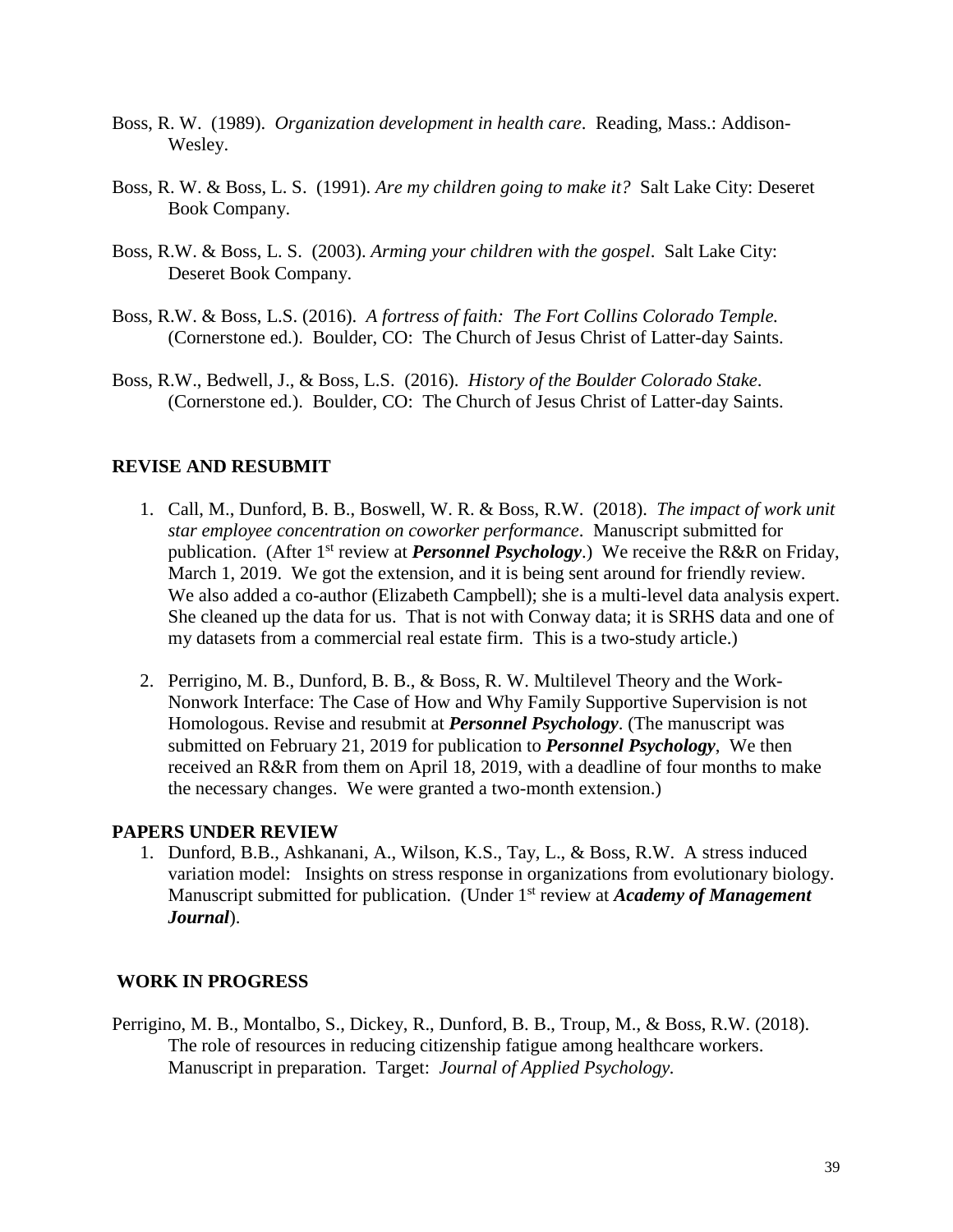- Boss, R.W., Boss, A.D., Perrigino, M.B., Dunford, B.B., & Boss, D.B. (2018). *The theoretical and practical challenges to creating enduring change: A 25-year longitudinal study of organization development interventions surrounding a merger*. Manuscript in preparation. Target: *Journal of Applied Psychology.*
- Boss, R.W., Dunford, B.B., & Boss, A.D. (2018). Action Research: A 10-year change effort at a major medical center. Manuscript in preparation. Target: *Journal of Applied Behavioral Science.*
- Dunford, B. B., Shipp, A. J., Sathyamurthy, K., Boss, R.W. (2018). Generational differences in healthcare employee voluntary turnover: One retention strategy doesn't fit all. Manuscript in preparation. Target: *Journal of Applied Psychology.*
- Dunford, B. B., Wilson, K. S, Ashkanani, A., Tay, L, & Boss, R. W. Progressive withdrawal in burned out departments: A multi-level burnout withdrawal model. Manuscript in preparation. Target: *Academy of Management Journal.*
- Huy, G.N., Bagozzi, R.P., Boss, R.W., & Sguera, F. (2018). Perceived organizational emotion and sharing sensitive knowledge in a high performance hospital. Manuscript in preparation. Target: *Journal of Applied Psychology.*
- Perrigino, M., Dunford, B. B., & Boss, R. W. (2018). Exploring the black box between pay dispersion and work group outcomes. Manuscript in preparation. Target: *Personnel Psychology.*
- Sguera, F., Bagozzi, R. P., Huy, Q. N., Boss, R.W., & Boss, D.S. (2018). Curtailing incivility: Contextual factors, citizenship behaviors, and managerial practices. Manuscript in preparation. Target: *Journal of Applied Psychology.*
- Sguera, F., Bagozzi, R., Huy, Q., Boss, R.W., & Boss, D.S. (2018). Not all types of support are equally effective: When supervisor support improves employee performance. Manuscript in preparation. Target: *Journal of Applied Psychology.*
- Sguera, F., Bagozzi, R.P., Boss, R.W., & Boss, D.S. (2018). Unveiling the interrelatedness of emotion sharing and identification with the organization. Manuscript in preparation. Target: *Journal of Applied Psychology.*
- Sguera, F., Bagozzi, R.P., Huy, G.N., & Boss, R.W. (2018). The effects of workplace incivility on turnover intentions and efficacy of managerial interventions. Manuscript in preparation. Target: *Journal of Applied Psychology.*
- Sguera, F., Boss, R.W., & Angermeier, I. (2018). Foci of emotional rewards and implications for nurse performance. Manuscript in preparation. Target: *Journal of Applied Psychology*.